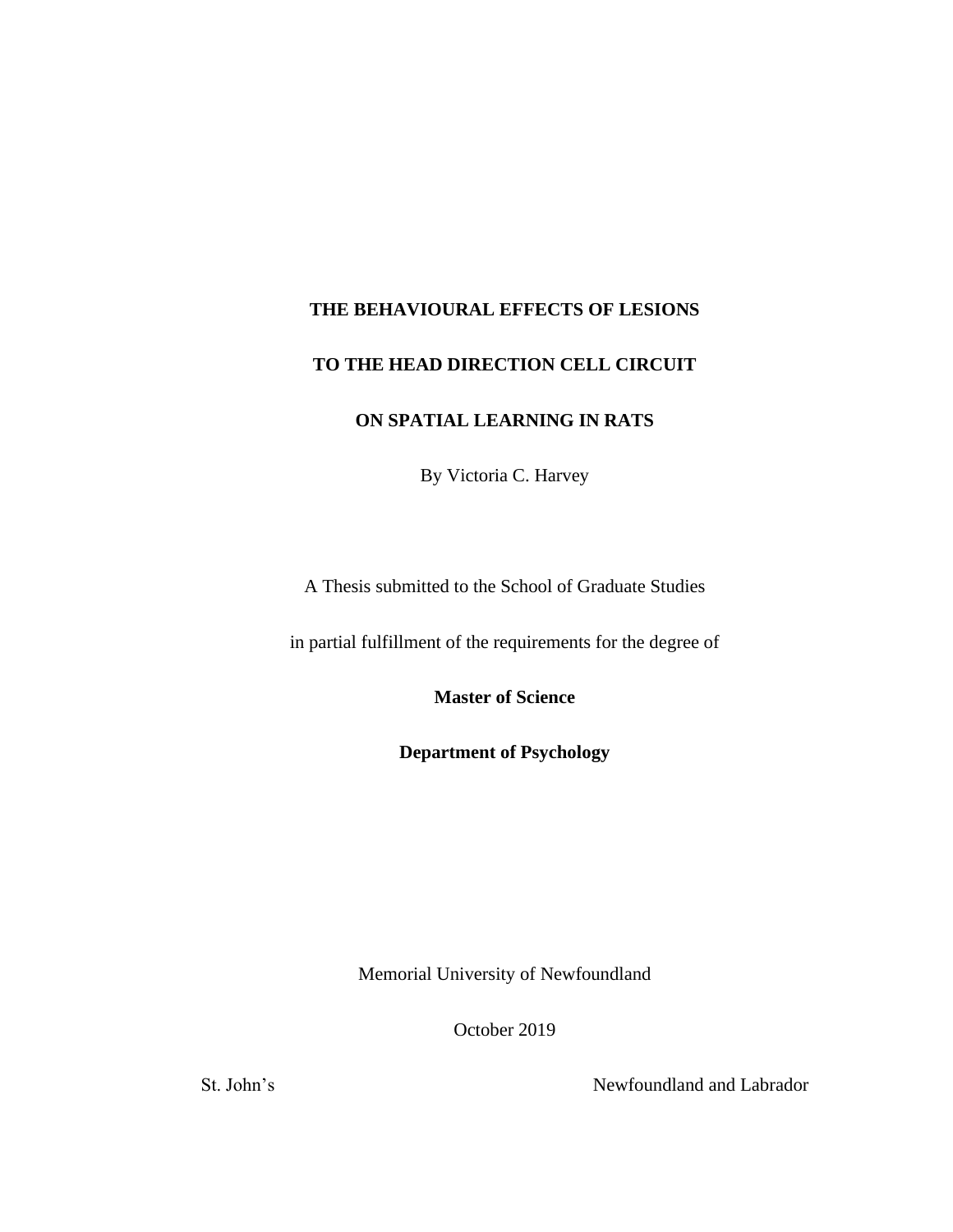#### **Abstract**

The head direction (HD) cell circuit acts as a neurological compass, providing information on directional heading to the hippocampus. The HD signal originates in reciprocal connections between the lateral mammillary nuclei (LMN) and the dorsal tegmental nuclei (DTN); the signal is then relayed to the anterodorsal thalamic nuclei (ADN) and cortical areas. The functional role of these regions in spatial learning problems is not well understood. Rats underwent neurotoxic lesions of either the LMN or ADN and were tested using three tasks thought to depend on directional heading. Impairments were seen in both lesioned groups in the water T-maze tasks that required discrimination of headings that were 90° (rotation task) or 180° (direction task) apart. Lesioned rats were also impaired on a 12-arm maze if they were required to discriminate between adjacent arms that were 30° apart, but not when arms were separated by at least 90°. Performance on a response reversal task, where the maze was rotated by 90° each time the response-reinforcer contingency changed, was unaffected by lesions to the LMN or ADN, indicating that this task may not be critically dependent on the HD cell signal. Our results suggest that the difficulty of spatial problems relates to the angular specificity of direction discrimination required.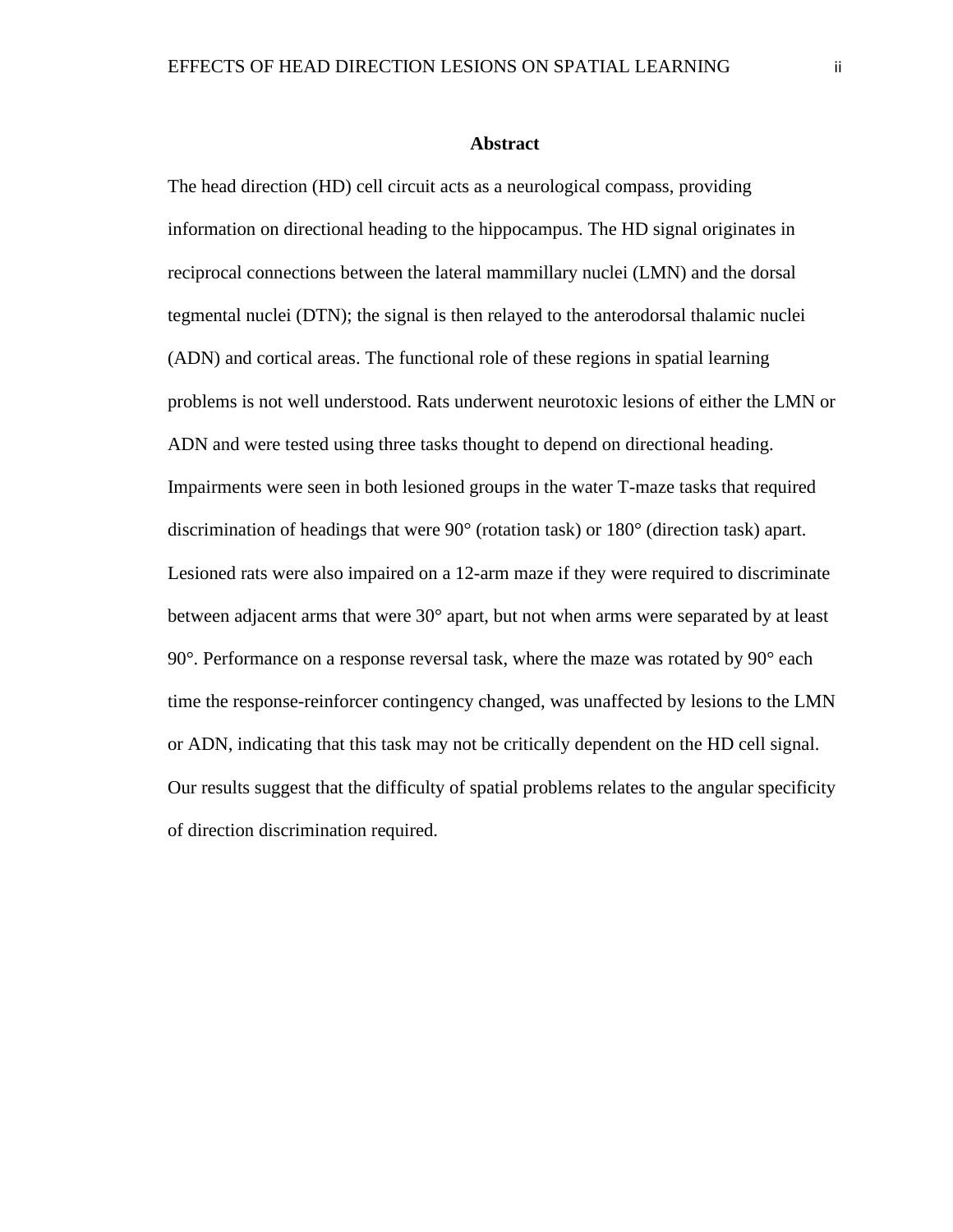#### **Acknowledgements**

I would like to extend a sincere thank you to my supervisor, Dr. Darlene Skinner, without whose knowledge and experience this thesis would not have been possible; I am grateful to have had your guidance throughout my Master's program. Marie Wasef and Sydney Boychuk have my gratitude for the many hours they contributed to helping to run experiments, and all of the extraneous lab work that goes along with that; I simply could not have done it alone. My thanks to all the volunteers of the Skinner lab for keeping the rats fed and tests run on time. I would also like to thank Steve Milway for his technical assistance in using the cryostat, and Adam Brown for lending his statistical expertise. Lastly, thank you to my friends and family for supporting me and keeping me sane through this two-year process - I don't know where I'd be without you.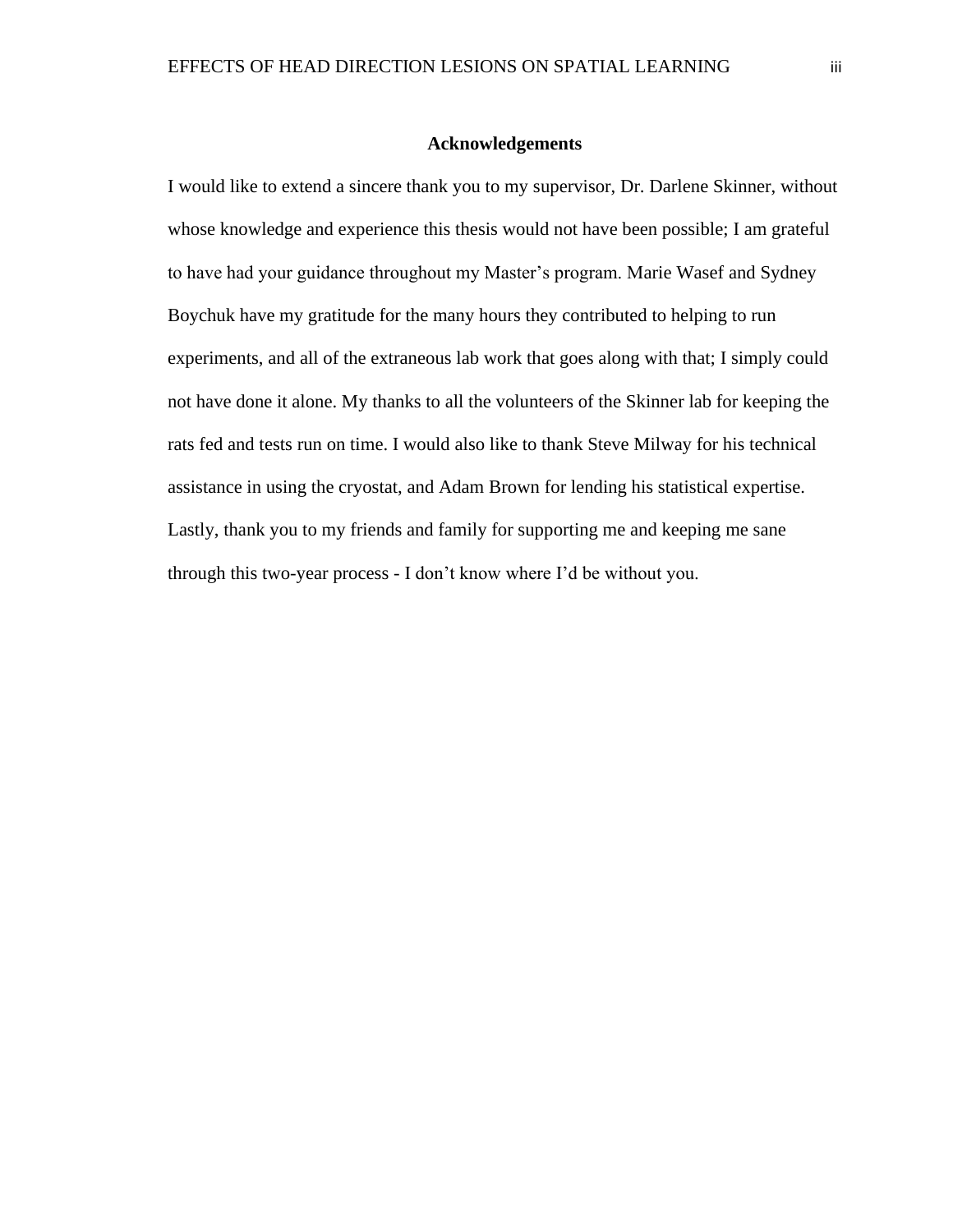## **Table of Contents**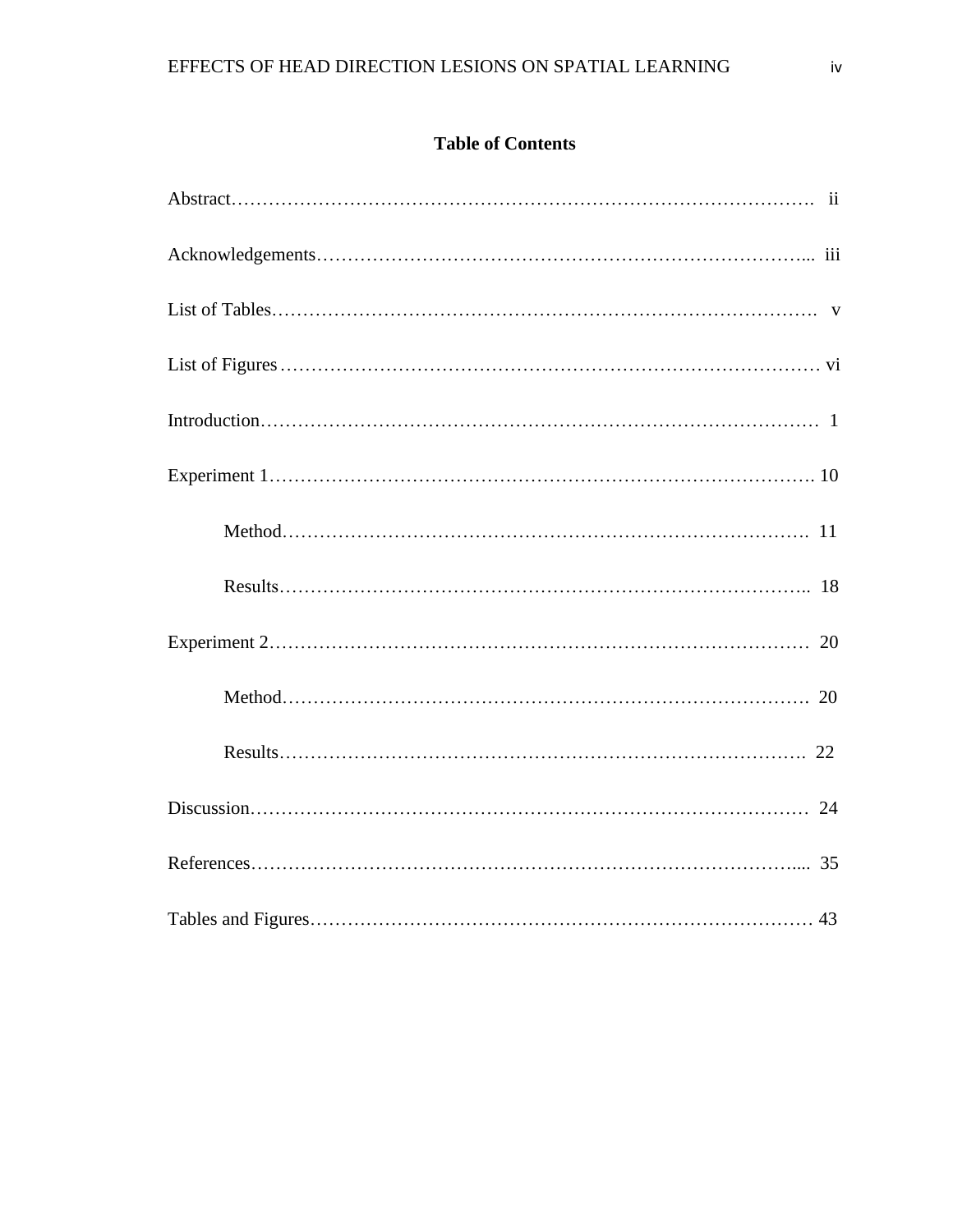# **List of Tables**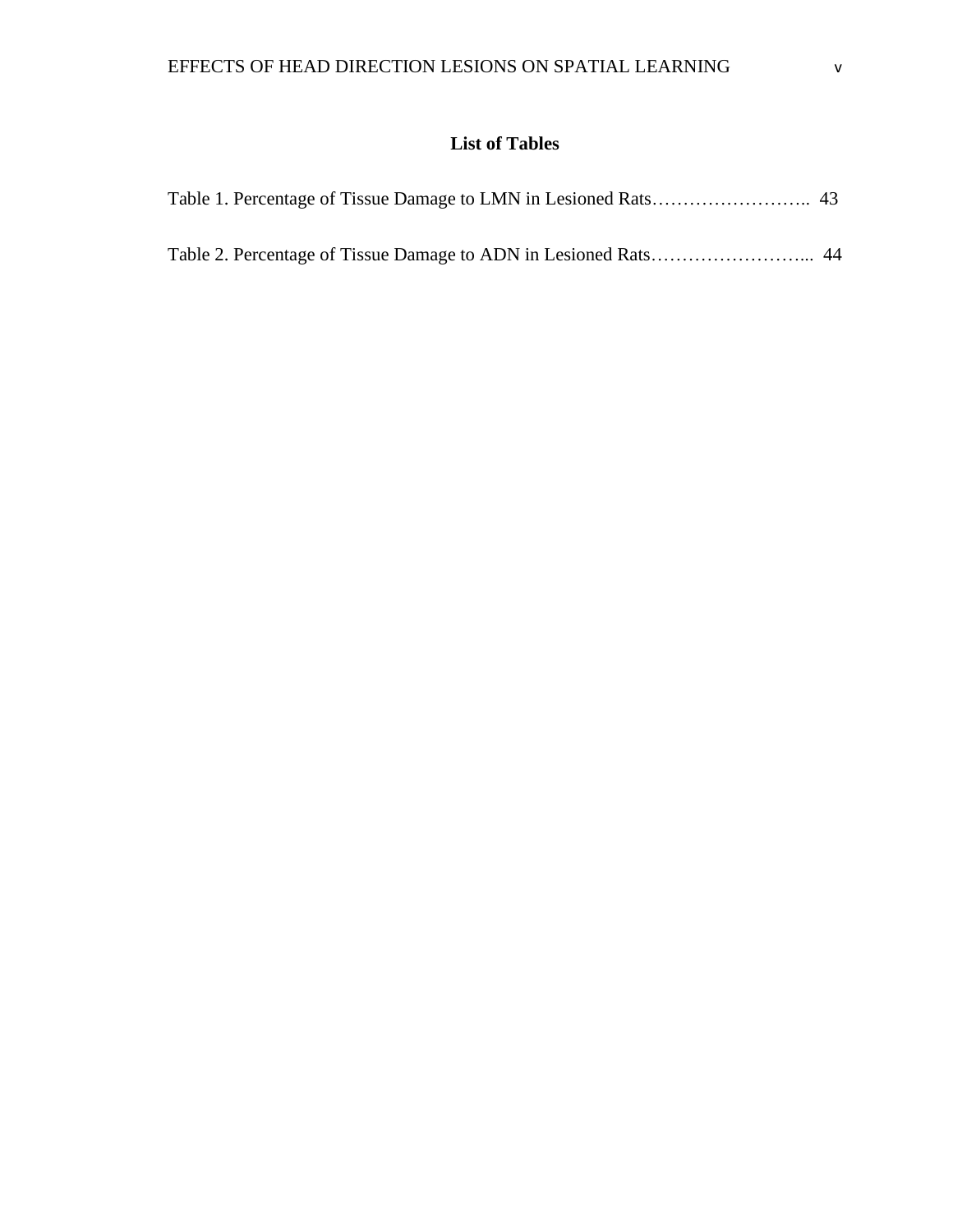# **List of Figures**

| Figure 2. Diagram of the T-maze task used by Skinner et al., 2003.  46                   |
|------------------------------------------------------------------------------------------|
|                                                                                          |
|                                                                                          |
|                                                                                          |
| Figure 6. Representative sections of an LMN lesioned and sham brain.  50                 |
| Figure 7. Mean trials to criterion of the water T-maze task from Experiment 1.  51       |
| Figure 8. Mean trials to criterion of the response reversal task from Experiment 1.  52  |
| Figure 9. Mean trials to criterion of the response reversal task from Experiment 1,      |
|                                                                                          |
| Figure 10. Mean trials to criterion of the radial arm maze task from Experiment 1.  54   |
| Figure 11. Representative sections of an ADN lesioned and sham brain. 55                 |
| Figure 12. Mean trials to criterion of the water T-maze task from Experiment 2. 56       |
| Figure 13. Mean trials to criterion of the response reversal task from Experiment 2.  57 |
| Figure 14. Mean trials to criterion of the response reversal task from Experiment 2,     |
|                                                                                          |
| Figure 15. Mean trials to criterion of the radial arm maze task from Experiment 2.  59   |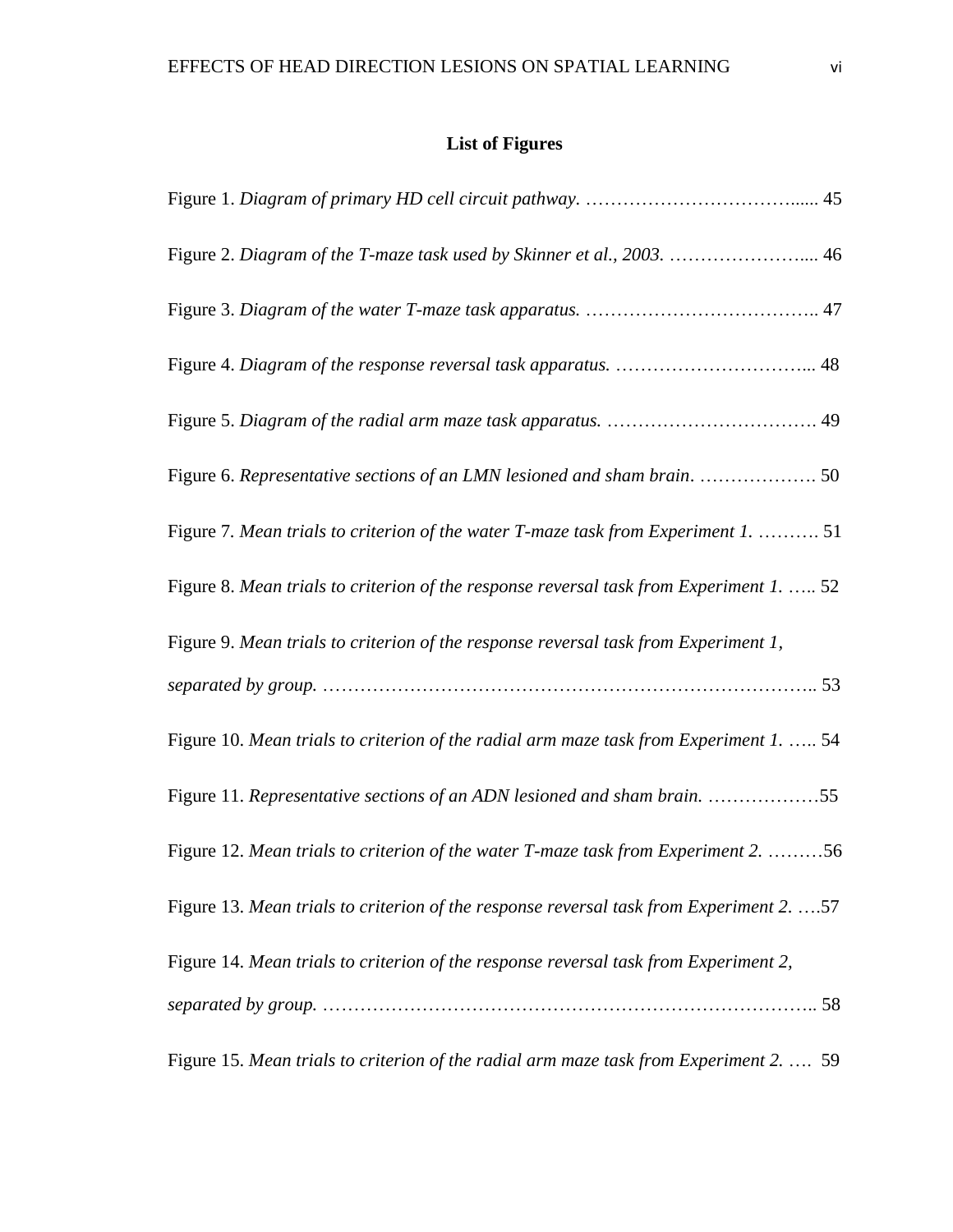#### The Behavioural Effects of Lesions to the Head Direction

#### Cell Circuit on Spatial Learning in Rats

Spatial navigation is a skill so integral to daily life that it is rarely considered a skill at all, but even something as ubiquitous as remembering a daily commute relies heavily on a system that is not yet fully understood. It is not a system unique to humans either; evidence of spatial learning has been found across a staggering and ever-increasing variety of species, from insects (Collett, Chittka & Collett, 2013), to crayfish (Tierney, Baker, Forward, Slight & Yilma, 2018) to terrestrial toads (Daneri, Casanave & Muzio, 2015) to pigeons (Miyata & Fujita, 2010) to lemurs (Teichroeb & Vining, 2019). Moreover, spatial navigation is closely tied to memory, to the point where many common laboratory assessments of learning and memory in rodents are at least partially dependent on spatial performance. Given this overlap, it is absolutely crucial to have a thorough understanding of spatial learning in rodents, independent of memory systems, so as to avoid any unnecessary confounds in experimental design. This understanding will also serve as a foundation for further exploration of how and why this system malfunctions in both rodents and humans.

Regardless of species, successful navigation relies on knowledge of both location and direction; a "you are here" dot on a map is useless without knowledge of orientation. This information originates in the head direction (HD) cell signal, first described by Taube, Muller and Ranck (1990), who recorded cells in the postsubiculum (PoS) of rats which fired based on the direction the rat's head was facing, regardless of the animal's body movement or location (see Taube, 2007 for a review of HD cell properties). Subsequent research identified HD cells in a number of brain regions including the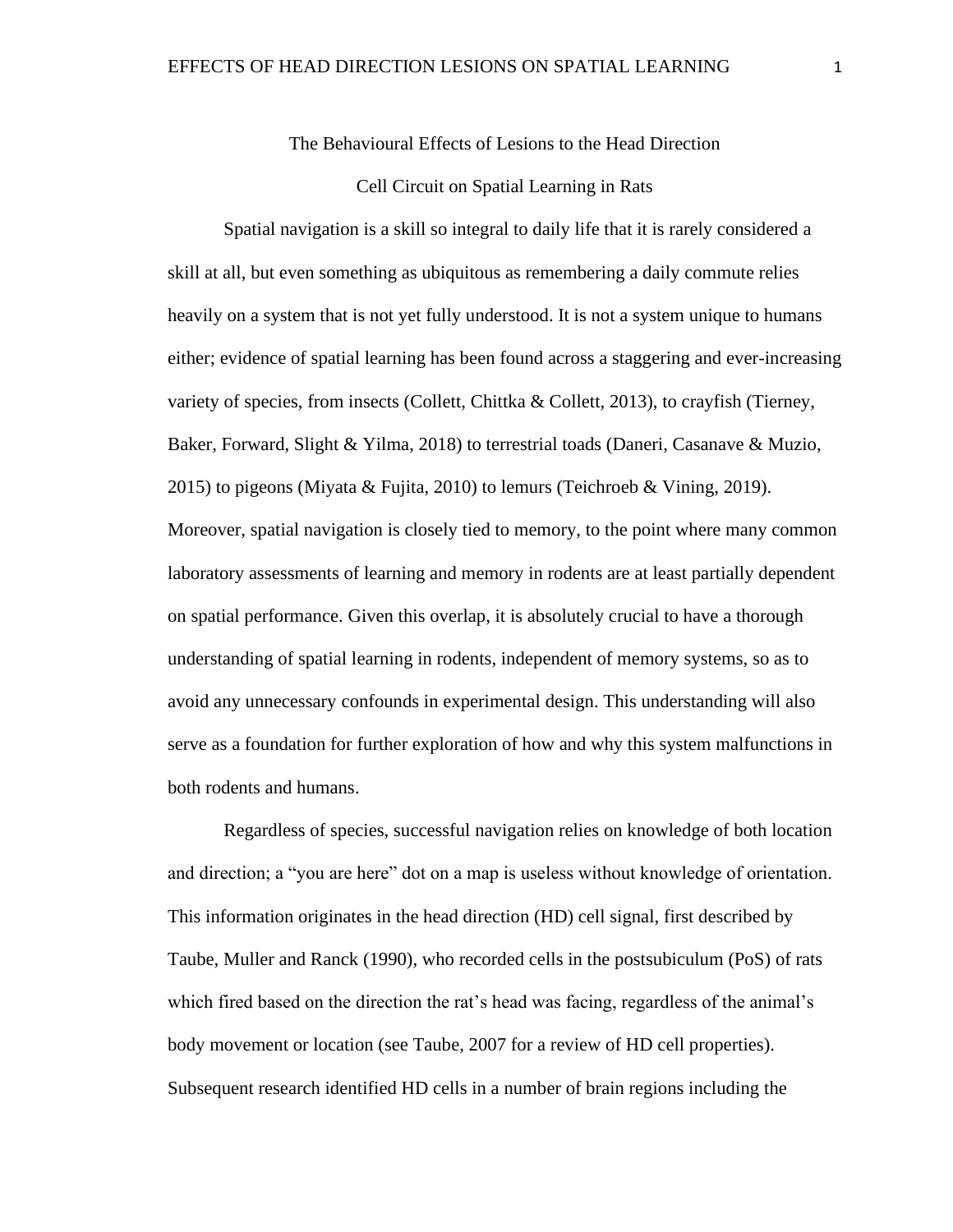anterodorsal thalamic nucleus (ADN), lateral mammillary nucleus (LMN), entorhinal cortex, retrosplenial cortex (RSP) and dorsal tegmental nucleus (DTN), among others (Blair, Cho & Sharp, 1998; Taube, 2007; Taube & Muller, 1998). In the three decades since their discovery, work in mapping out these various regions has lead to the defining of the HD cell circuit, which is thought to originate in reciprocal connections between the LMN and DTN, with input from the vestibular nuclei (Butler & Taube, 2017; Clark & Taube, 2012; Taube, 2007). Though the full circuit and its connections is incredibly complicated, involving nearly 20 brain regions and a web of reciprocal and cross connections, there is much evidence to support a central or primary pathway in the direction of DTN→LMN→ADN→ PoS/RSP (see Figure 1), which then projects to the hippocampus via the entorhinal cortex (Blair et al., 1998; Taube, 2007; Taube & Muller, 1998). It is through this connection that directional heading information integrates with the equally important knowledge of location.

Decades of research have determined that knowledge of location originates in the preferential firing patterns of two specific types of neurons known as place cells and grid cells. Discovered in rats in 1971 (O'Keefe & Dotrovsky), place cells located in CA1 and CA3 of the hippocampus fire in response to the head's location relative to the environment (see Muller, 1996 for review); generally speaking, each place cell fires for a unique global location, so long as it is distinguishable (Harland, Grieves, Bett, Stentiford, Wood, & Dudchenko, 2017). Grid cells, on the other hand, fire in response to a number of constant locations separated by clear areas of silence, such that their firing pattern can be mapped onto the environment as a grid made up of equilateral triangles (Moser, Rowland & Moser, 2015). Located primarily in the entorhinal cortex, grid cells are functionally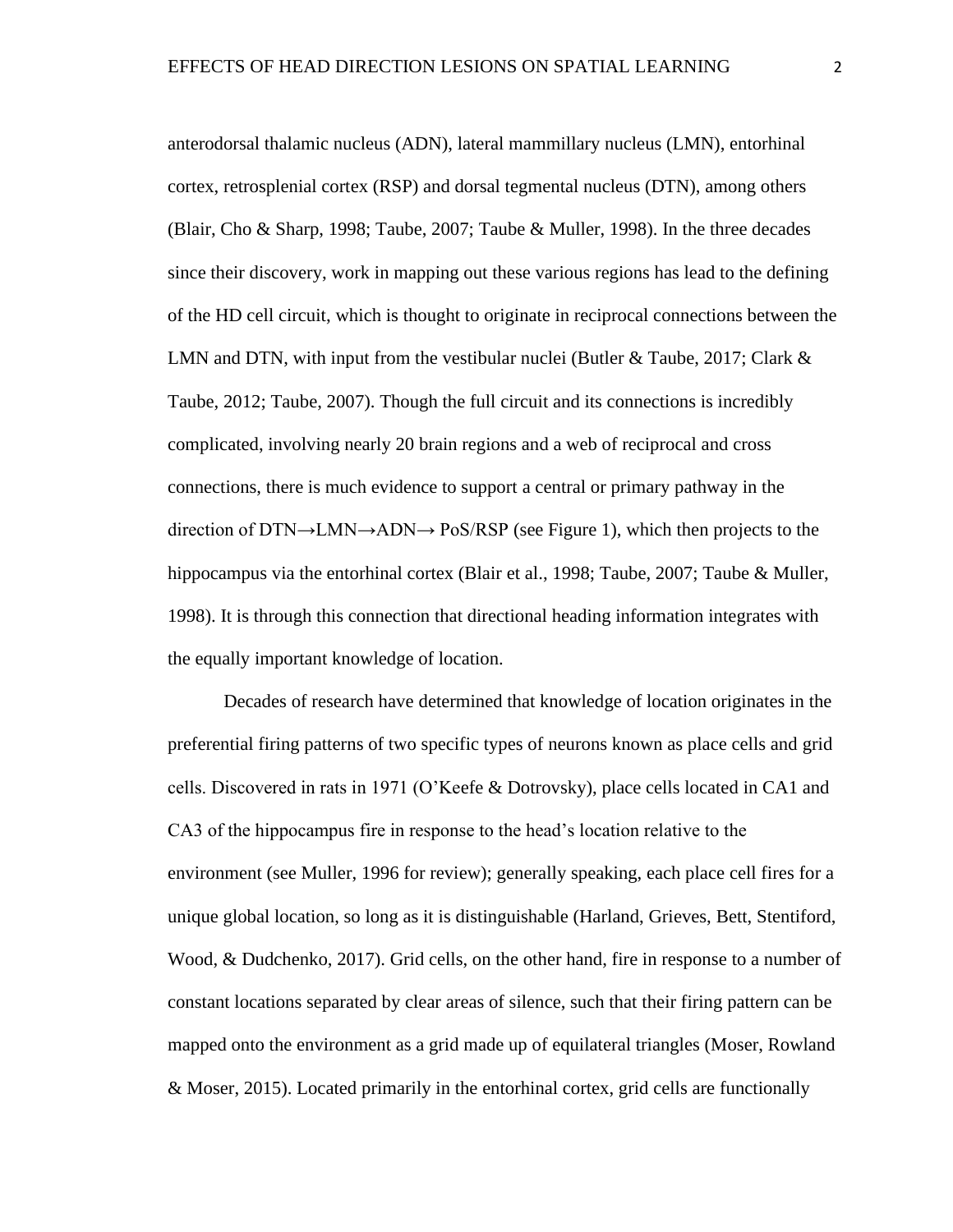upstream of place cells and provide additional spatial information to the hippocampus (Moser et al., 2015).

Rather than separate systems relaying disparate pieces of information to the hippocampus, it seems that place cells, grid cells, and HD cells, along with other spatially oriented neurons such as angular head velocity cells and border cells (Butler & Taube, 2017; Harland et al., 2017; Taube 2007) communicate with each other, both within and upstream of the hippocampus, creating a complex and interconnected spatial neuron network (Taube, 2007). The entorhinal cortex, a major source of input into the hippocampus, contains place cells, grid cells and HD cells (Clark & Taube, 2012), indicating that it may be a key region in the integration of these signals (Giocomo, Stensola, Bonnevie, Van Cauter, Moser, & Moser, 2014; Moser, et al., 2015; Taube 2007). Though it is thought to be the origin of the HD cell signal, the DTN actually contains a higher proportion of angular head velocity cells (Taube & Bassett, 2003; Taube 2007). Indeed, a recent study by Harland et al. (2017) has confirmed that place cells are also directly informed by the HD cell circuit. Place cells will respond the same way to identical chambers within a room, so long as the chambers are oriented in the same direction, but will distinguish between the two locations if the chambers are rotationally distinct from one another. Capitalising on this, Harland et al. (2017) performed LMN lesions on rats and allowed them to explore a series of connected chambers, oriented either parallel or at  $60^{\circ}$  angles to one another, while recording place cell firing rates; they found that LMN lesions abolished the ability of place cells to distinguish between rotated identical chambers, implying that place cells rely on the input of HD cells to distinguish between similar environments.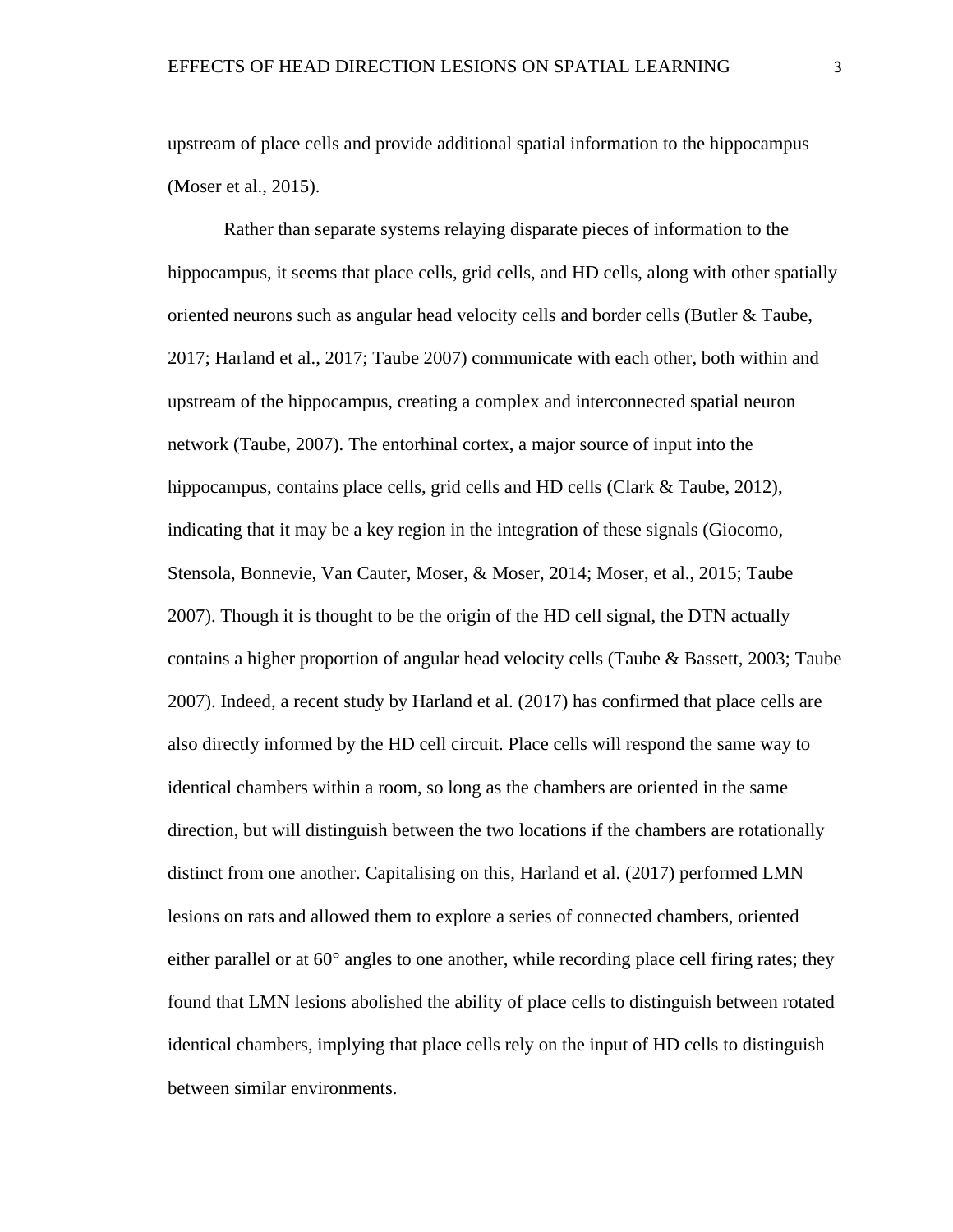All of this research, however crucial to our understanding of spatial learning, is primarily neurological, and deals little with actual behaviour; the functional aspects of these neurological circuits. As insightful as early work on HD cells was, much of it failed to properly distinguish between types of spatial learning, as had behavioural research before it (Skinner, Etchegary, Ekert-Maret, Baker, Harley, Evans, & Martin, 2003). The hallmark studies by Tolman, Ritchie and Kalish (1946a; 1946b) trained rats to navigate a plus maze or a more complex starburst maze for a food reward in an attempt to distinguish response learning from place learning. In both experiments a significant portion of the rats headed towards the goal area during test conditions, and the authors argued that they were exhibiting a place disposition; however, in both sets of experiments the location of the food reward relative to room cues was confounded with the direction the rats had to run in order to approach the goal, making it impossible to separate place learning from direction learning. The interpretation of these findings was called into question a few years later when Blodgett, McCutchan and Mathews (1949) used a T-maze to design an experiment in which the place condition required travel in a different direction, as well as a different response, and found that rats in the place condition made the largest number of errors, while those in the direction condition made the fewest errors. These findings should have fast tracked the study of spatial learning, but instead were misinterpreted in the literature as support for rats using place solutions under good lighting conditions (Restle, 1957), leading to the false belief within the literature that place solutions are a primary strategy ahead of direction or response solutions (Skinner et al. 2003).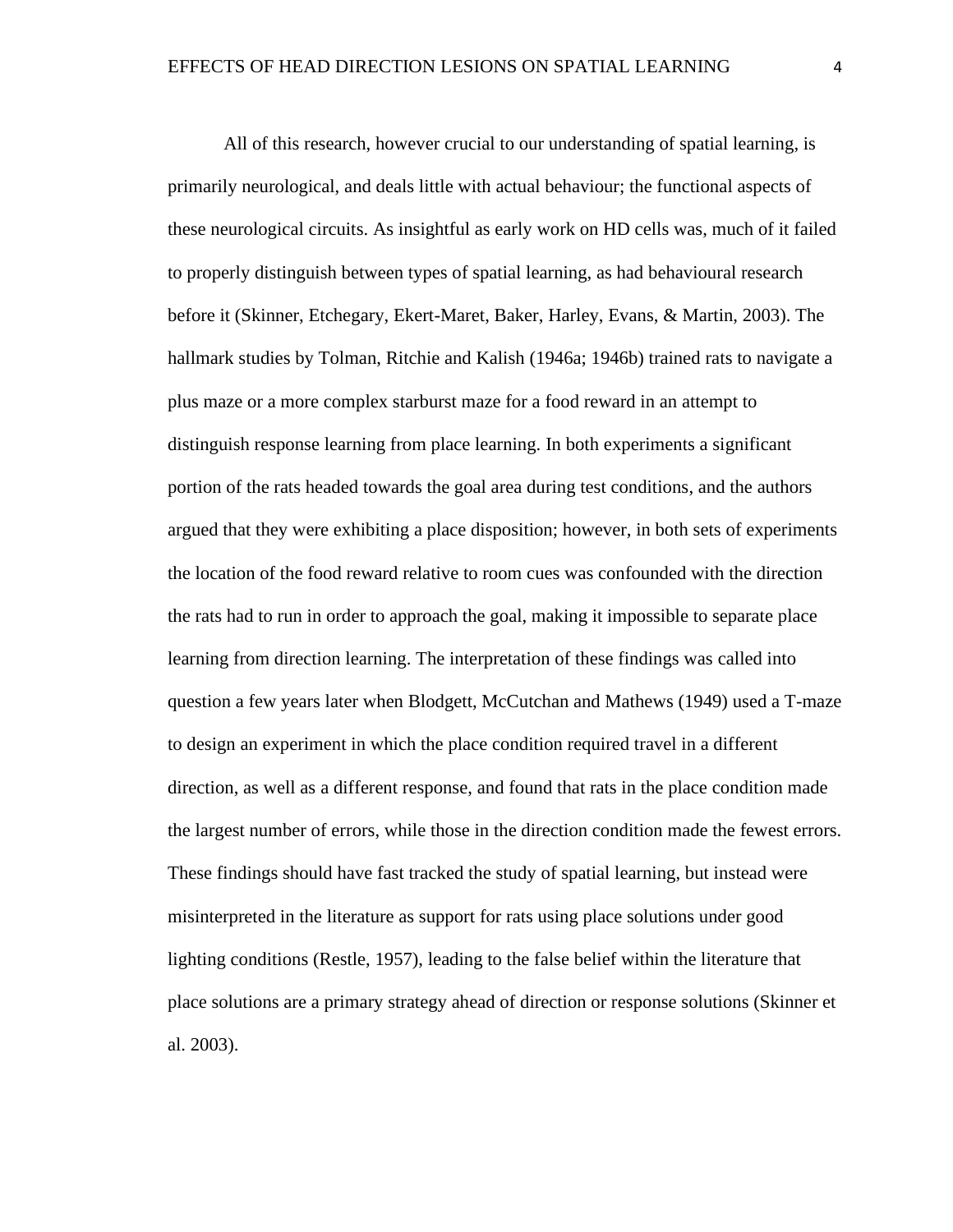In order to clarify this issue, Skinner et al. (2003) replicated the findings of Blodgett et al. (1949) in a series of appetitive open field maze experiments in which the rats had full visual access to room cues. In the first experiment, rats were placed in a constant start location relative to the maze (which was moved between trials, dependent on the group) and trained to find a food reward by turning left (or right), traveling East (or West) or heading to the same location relative to room cues, named the response, direction and place groups, respectively; only the place group failed to learn the location of the food reward. Subsequent experiments found that place problems became soluble when start points were more distinct with suspected contributions from both distinct cues and path traveled from the holding cage to the maze (Skinner et al., 2003). This indicates that a crucial aspect of solving place problems is determining one's starting point and orientation, which may depend on the firing patterns of HD cells.

The issue was investigated further by Whyte, Martin and Skinner (2009) using an aversive water T-maze to assess the influence of changes to orientation in spatial problems; their findings again showed that place learning is more difficult than both response and direction learning, but that place learning is possible when the start points at the different maze positions are made more distinct by rotating the maze. The initial place problem, used by Blodgett et al. (1949) and Skinner et al. (2003), required the rats to discriminate between start points that were separated in space but oriented in the same direction, as the maze was simply translated (shifted to the left or right) between trials; in the response and direction tasks, the start points were oriented 180° apart (see Figure 2 for diagram of the translation (place) and direction problems). In the new (rotation) place task, the start points at the two maze positions were oriented 90° apart. Using both dry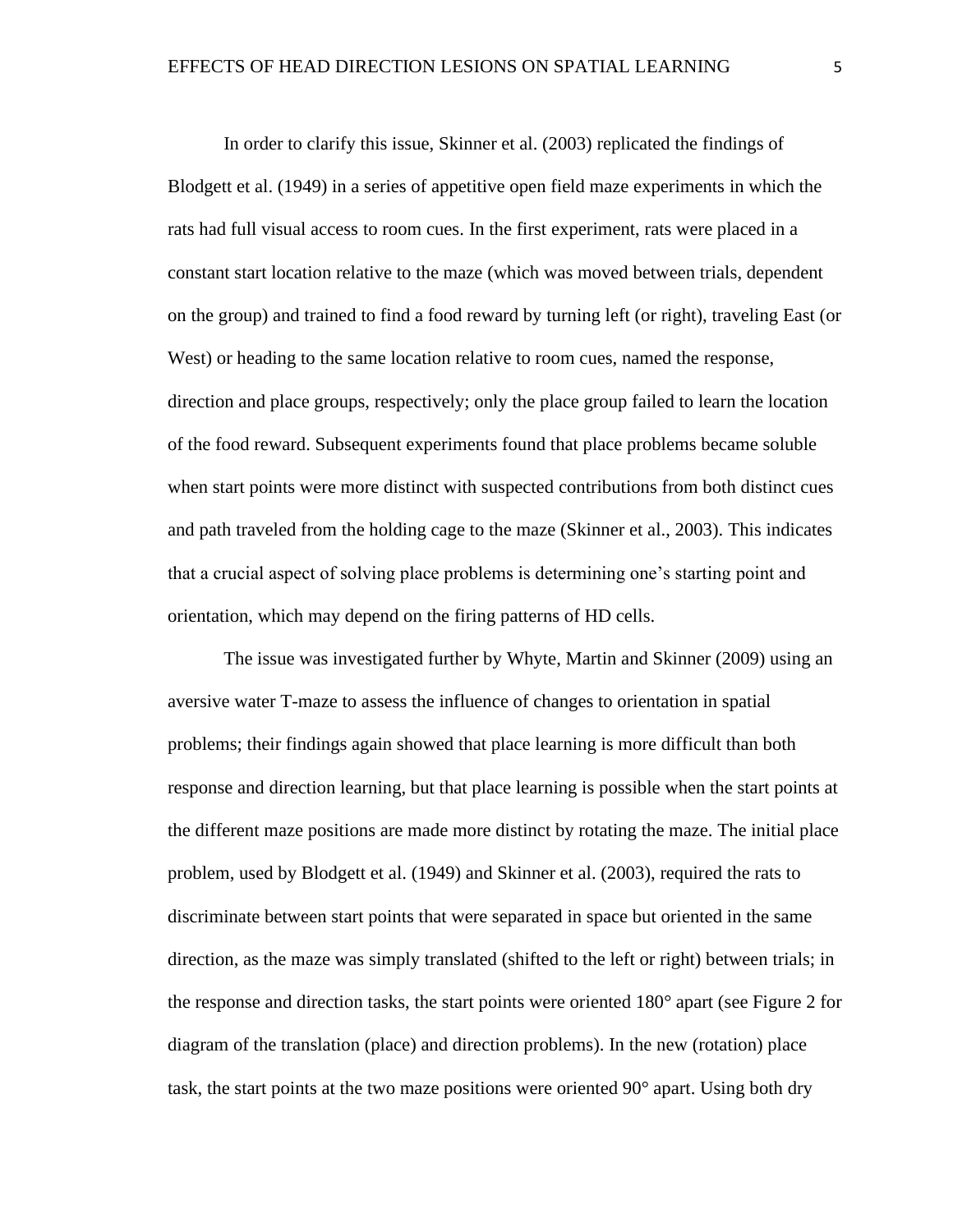land appetitive and aversive water T-mazes with a combination of translation and rotation techniques to distinguish start point location from orientation in both direction and place learning, orientation seems to be the more crucial aspect, as rats show more learning impairment when given distinct start locations with similar headings than in similar locations with distinct headings (Peckford, McRae, Thorpe, Martin & Skinner, 2013; Skinner, Horne, Murphy & Martin, 2010). These behavioral findings are consistent with recent evidence that directional information can cause remapping of hippocampal place cells between identical compartments. Place cells show repetition of place fields when multiple compartments are parallel but not when compartments are radially oriented (Grieves, Jenkins, Harland, Wood, & Dudchenko 2016).

In behavioural work, significant evidence has pointed at start point orientation as a crucial factor, and in neurological work the firing patterns and connectivity of the HD cell circuit has been relatively well mapped; however, the connection between cell activity and behaviour has remained comparatively patchy (Dwyer, Ingram, Snow, Thorpe, Martin, & Skinner, 2013; Muir and Taube 2002; 2004; Stackman, 2010; but see Valerio & Taube, 2012). Several studies have shown that lesions to the DTN produce significant impairments on a variety of navigation tasks, including a food-carrying task, a modified water maze task and others (Bassett, Tullman & Taube, 2007; Clark, Rice, Akers, Candelaria-Cook, Taube, & Hamilton, 2013; Frohardt, Bassett & Taube, 2006; Taube & Bassett, 2003). Dwyer et al. (2013) compared the behavioural effects of electrolytic vs. neurotoxic lesions to the DTN using a direction task in a water T-maze and a food foraging task. The food task consisted of a circular open field maze with eight evenly distributed access holes around the perimeter (45° apart) and three food cups in a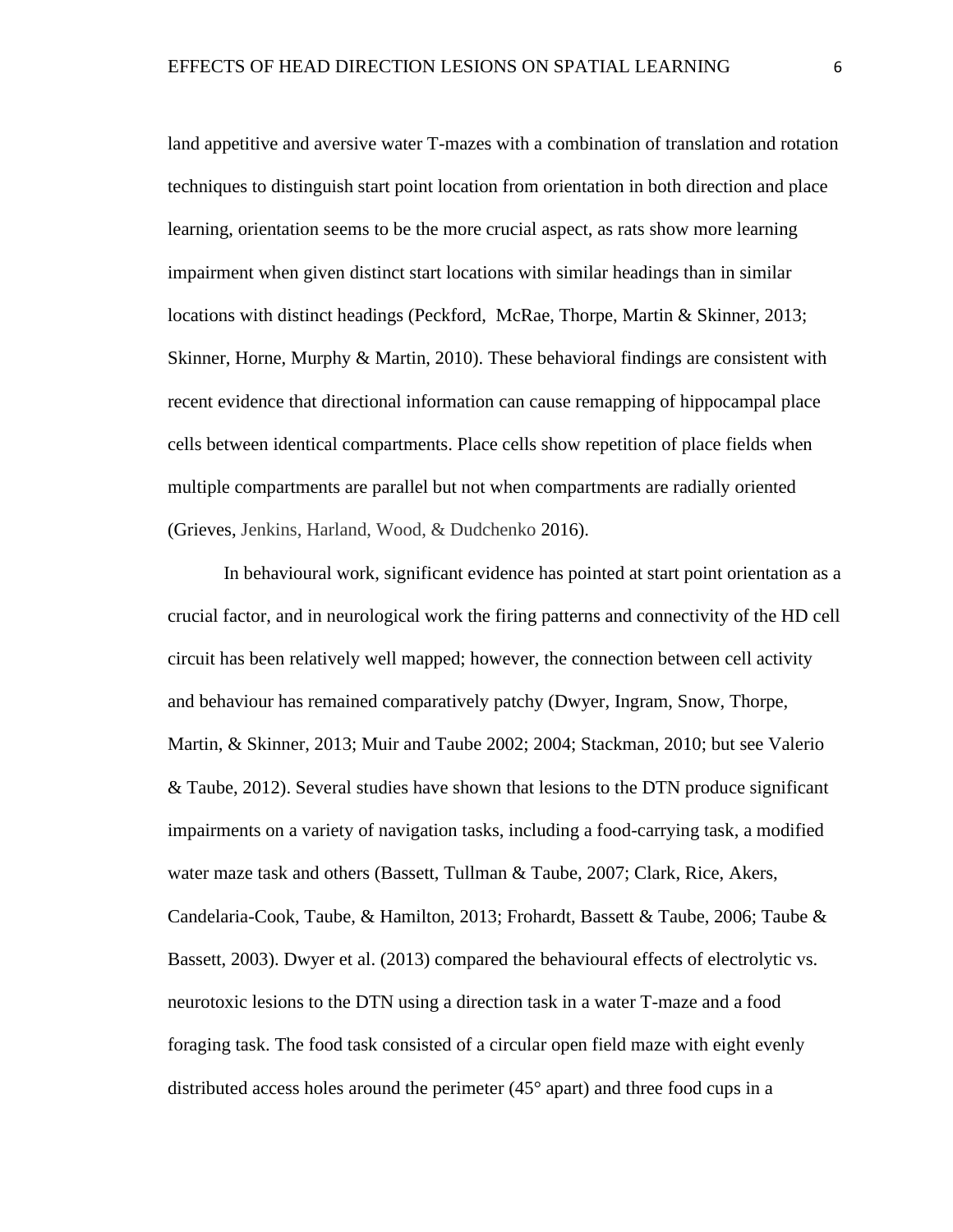triangular formation in the center of the maze. During training the rats cage was placed under one of the access holes so they could enter the maze, retrieve a food pellet from the center, and return to their home cage via the same hole. Rats were trained to forage from three different holes, and performance measure by number of errors, i.e. returning to the wrong hole. As the only contextual cues available were distal cues from the room, discriminating between the access holes would theoretically rely on the HD signal (Dwyer et al., 2013). They found that both electrolytic and neurotoxic lesions produced similar impairments on both tasks, indicating that the theorized conditional strategy based on start orientation is, in fact, dependant on the DTN. Further neurotoxic lesion work by Peckford, Dwyer, Snow, Thorpe, Martin, and Skinner (2014) showed that lesions to the PoS did not impair performance on a water T-maze task (but see Taube, Kesslak & Cotman, 1992), though the same rats did show impairment in a food foraging task. Rats with lesions to the ADN were also impaired on the food foraging task and showed early impairment on the water T-maze task, though this impairment faded with additional training (Peckford et al., 2014). These results were notably less severe than the impairments seen following DTN lesions on the same tasks (Dwyer et al., 2013). Meanwhile, lesions to the LMN, which is the other half of the reciprocal connections to the DTN thought to give rise to the HD cell signal (Butler & Taube, 2017; Clark  $\&$ Taube, 2012; Taube 2007; see Figure 1), also produce only small impairments on spatial learning tasks (Bassett et al., 2007; Vann, 2005; 2011). These impairments increase if the mammillary bodies or mammillothalamic tract are included in the lesions (Sziklas  $\&$ Petrides, 2000; Vann & Aggleton, 2003); however, as these structures do not contain HD cells, it can be surmised that these deficits are not connected to the HD cell circuit.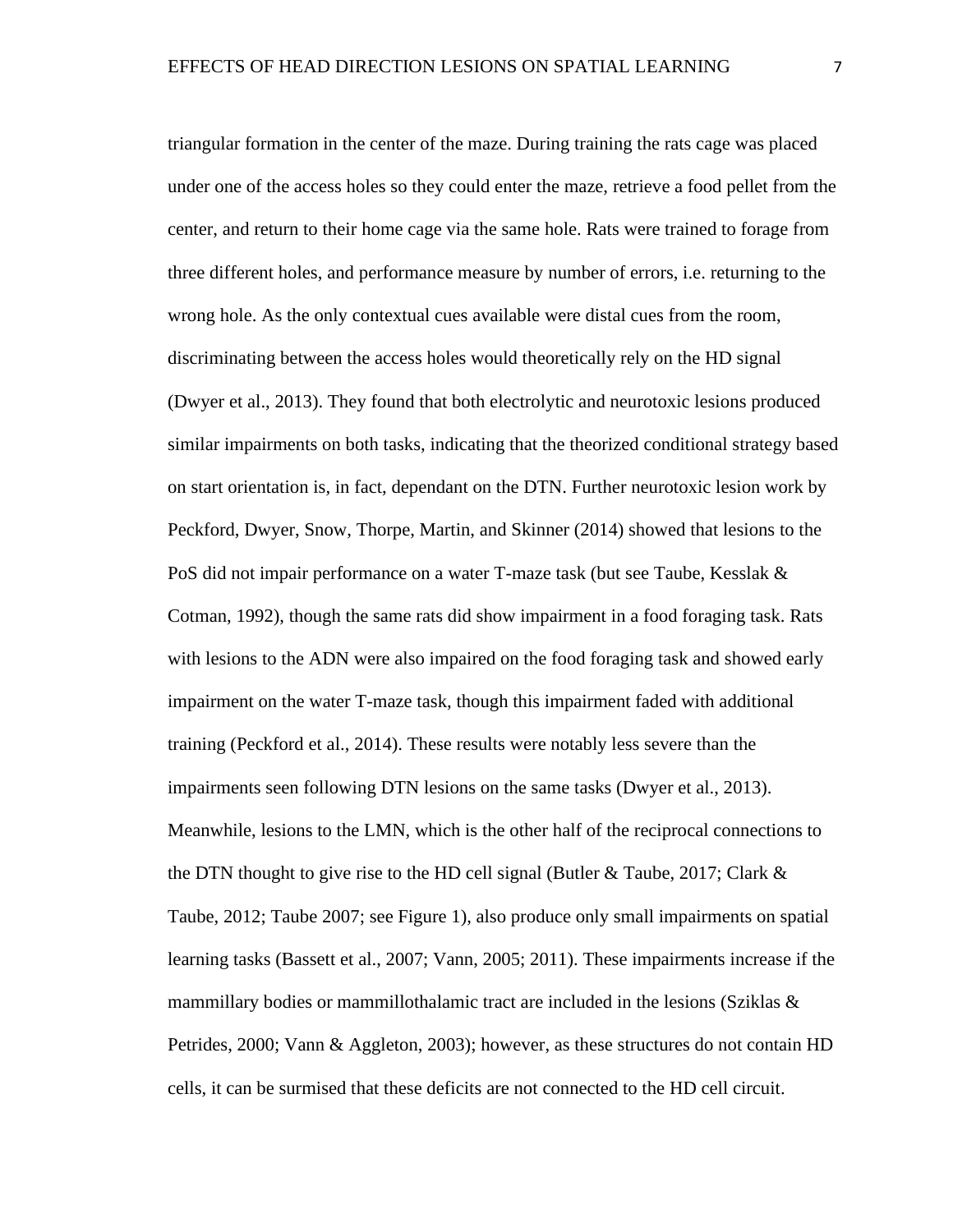Despite these inconsistencies, it has been clearly shown that lesions to the LMN disrupt downstream firing patterns in the ADN (Blair et al., 1998).

There is a gap between behavioural research on spatial learning and electrophysiological research on the activity and connections of the HD cell circuit, limiting our understanding of the functional significance of the components of this circuit. While lesions to the DTN result in robust impairments on several spatial learning tasks, the impairments resulting from lesions to downstream structures in the HD cell circuit, including the LMN, ADN and PoS, have been both smaller in magnitude and less consistent; the variety of tasks used to assess navigation further contributes to this lack of clarity. In the current study, we assessed the outcome of neurotoxic lesions to the LMN and ADN on a water T-maze task, response reversal task and radial arm maze task, three tasks where directional heading might play a role in problem solution. Evidence from previous studies indicate that distinct start orientation plays a key role in the solubility of these tasks, implying the involvement of the HD cell circuit.

Each HD cell has a preferred firing range, and the range of each cell overlaps with the range of many other cells providing a comprehensive coverage of all directions (Preston-Ferrer, Coletta, Frey & Burgalossi, 2016; Taube, 2007). In a spatial problem requiring discrimination between two orientations, the closer the angle of those orientations, the more overlap there will be in the firing ranges of the HD cells activated; it stands to reason that the more overlap there is, the more difficult the discrimination will be, and this is supported by behavioural data that less distinct start points increase the difficulty of the spatial problem (Cahill, Fifield, Thorpe, Martin & Skinner, 2015; Dwyer et al. 2013; Peckford et al. 2013; Skinner et al., 2010). Further evidence is that mice,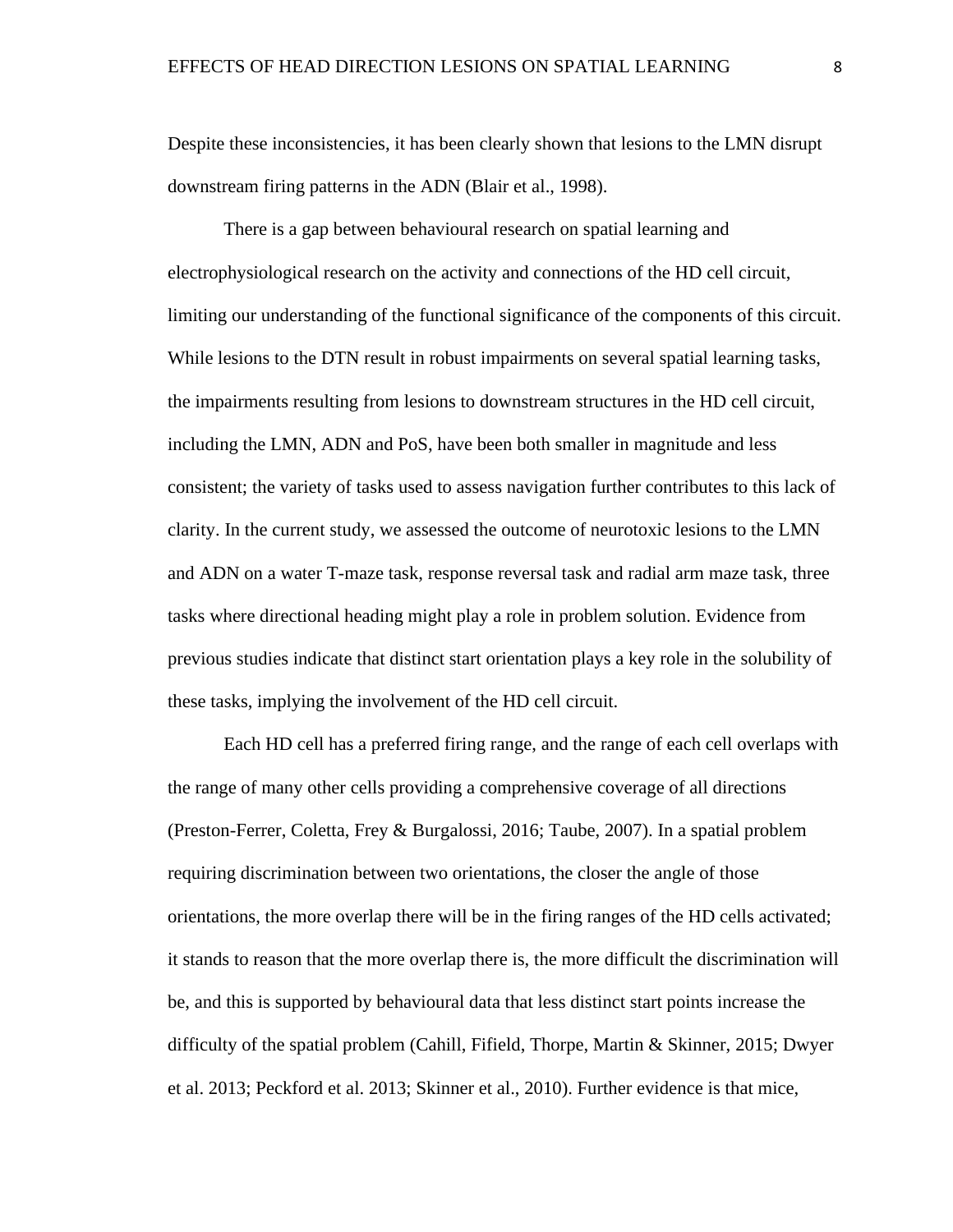which have broader HD firing ranges than rats, perform worse than rats on spatial problems requiring discrimination of start points separated by 90° (Cahill et al., 2015; Yoder and Taube, 2009).

The water T-maze is a commonly used spatial problem, and a significant body of research indicates that, when different maze positions are used, differences in the start point orientation between positions are critical for the solubility of both place and direction problems (Cahill et al., 2015; Peckford et al., 2013; Peckford et al., 2014; Skinner et al., 2010; Whyte et al., 2009). Specifically, rats will readily learn direction problems, in which the start arms are separated by 180,° as well as rotation problems where start arms are 90° apart, but have difficulty learning translation problems where the start arm, though moved in space, is oriented in the same direction. Interestingly, mice, unlike rats, acquire the direction problem more rapidly than the rotation problem, potentially due to the broader HD cell firing ranges of mice compared to rats (Cahill et al., 2015; Yoder & Taube, 2009). It has also been shown that the direction problem, with 180° distinct start arms, is easily soluble for control rats but very difficult for rats with lesions to the DTN (Dwyer et al., 2013), suggesting a dependence on the HD cell signal. The experiments discussed in this paper used both the direction and rotation problem versions of this task.

The current study also utilised response reversal learning, a well documented measure of acquiring competing behaviours in similar environments that is known to be facilitated by changes in context between reversals. What is interesting is which type of contextual changes facilitate learning, and which do not; changes in room result in rapid acquisition of the new response, while changes to visual cues in the same room have no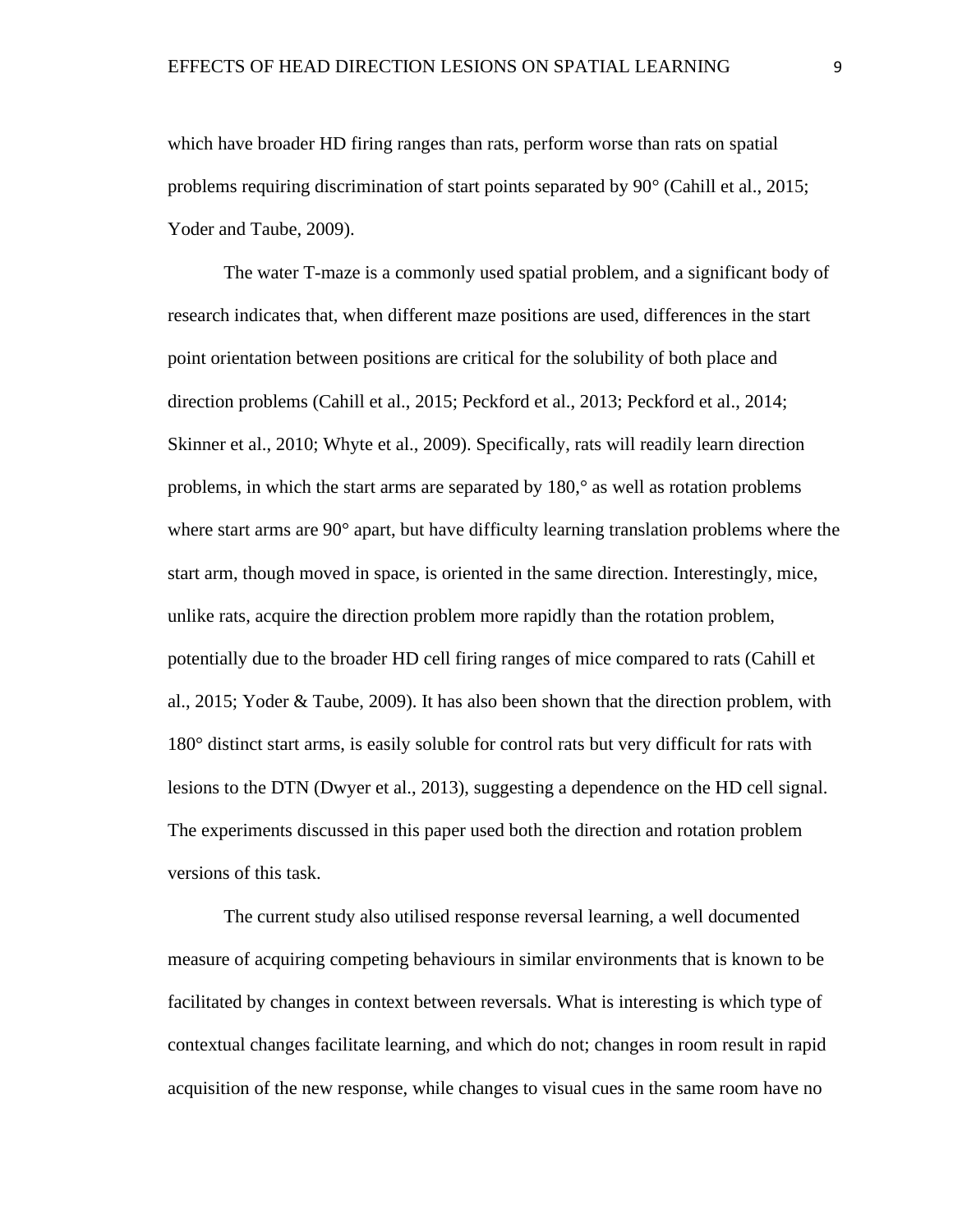effect on learning (Skinner et al., 2014; Wright, Williams, Evans, Skinner & Martin, 2009). Rotating the start arm, even in the same room and with no other cue changes, is sufficient to facilitate rapid acquisition of response reversal learning (Wright et al. 2009), indicating dependence on start point orientation and the HD cell circuit.

The final task used in this paper is the radial arm maze, a spatial problem based on location discrimination and which was shown in 1997 (Dudchenko & Taube; McDonald & White, 1993) to be directly correlated with HD cell firing. In this task, start location is consistent, as are extramaze cues, and the rat must learn to distinguish between one consistent baited arm and two variable non-baited arms using directional heading and/or distal cues. Previous work using an eight arm version of the maze found impairments following lesions to the PoS, retrosplenial cortex and anterior thalamic nuclei (Harvey et al., 2017; Pothuizen et al., 2008; Taube, Kesslak & Cotman, 1992). Oddly, an LMN lesion study found no impairment on this task (Vann, 2018), but it is possible that this was due to the procedure used, which required rats to visit all eight arms sequentially; discrimination between arms was not required. The current study used a twelve-arm apparatus, which allows for control of the distance between arms down to 30° apart, and a task which should directly tax the HD system; rats were trained to discriminate a single baited arm location from two non-baited arms using only directional heading based on distal cues.

#### **Experiment 1**

Rats with neurotoxic lesions to the LMN were compared to sham controls on the rotation and direction problems in the water T-maze, response reversal learning and the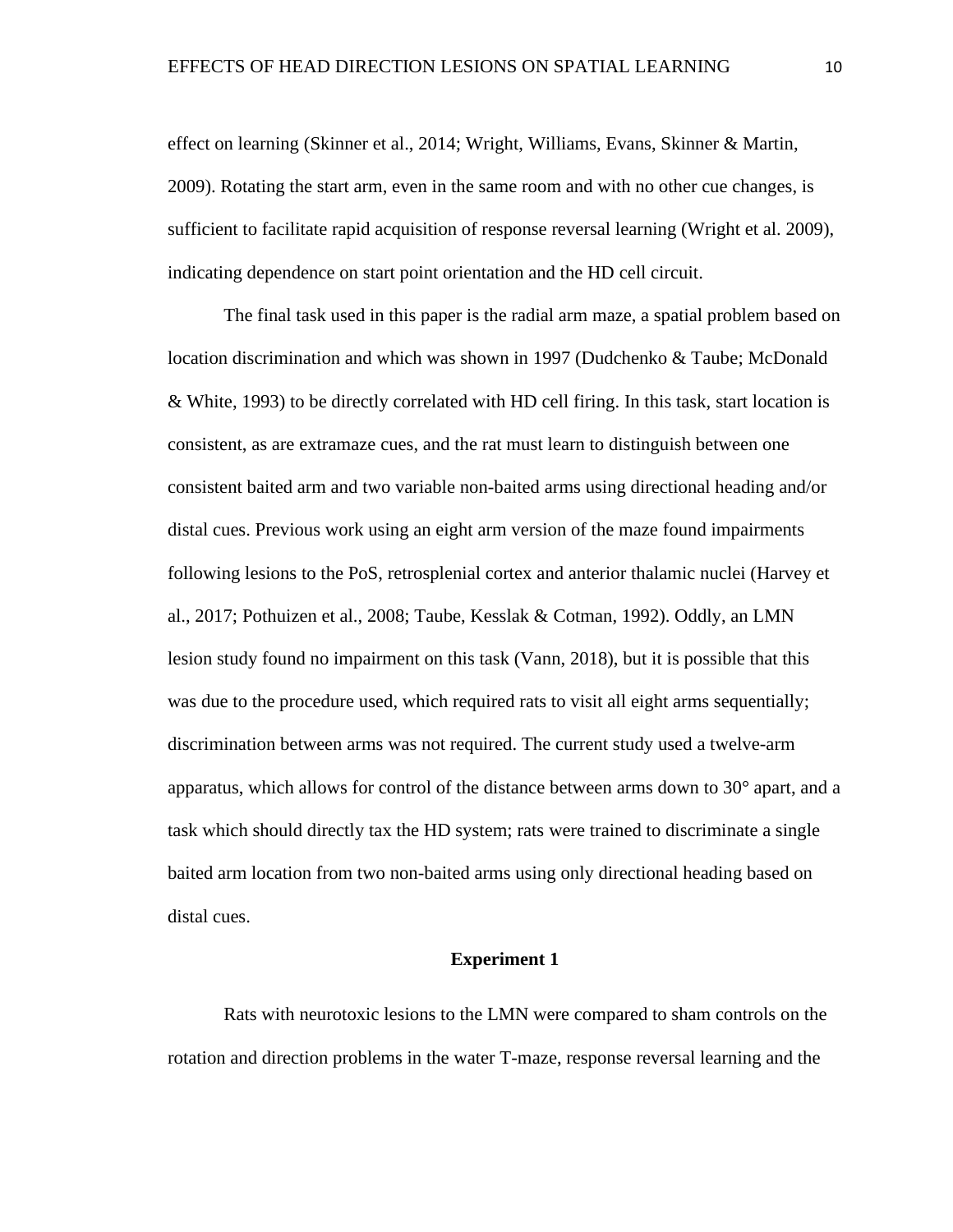adjacent and separate conditions of the radial arm maze. Previous evidence from the literature would suggest that the abatement of the HD signal caused by LMN lesions would result in impairments on all three of these tasks.

#### **Method**

**Subjects.** Thirty-two experimentally naïve, male Long-Evans rats, weighing 250g-300g at the beginning of experimentation, were obtained from the Charles River Laboratory (Montreal, Quebec, Canada). Rats were individually housed in transparent plastic cages (45 x 25 x 21 cm) with sealing plastic lids which connected to a SmartFlow oxygen ventilation system. The colony room was temperature controlled to 20° Celsius and maintained on a 12 hour light-dark cycle, with lights on at 0700. All rats had ad libitum access to food and water during surgery, recovery phase and water T-maze training. One week prior to beginning the response reversal task, rats were placed on food restriction, with one meal per day. Rats were weighed twice a week and food amounts adjusted once a week, as necessary, to maintain 85% of their free-feed weight. This feeding schedule was kept in place until the end of experimentation. All procedures were conducted in accordance with the Canadian Council on Animal Care guidelines and were approved by Memorial University of Newfoundland's Committee on Animal Care.

**Surgery.** Rats were anesthetized using isoflurane and placed in a stereotaxic device (Model 900, Kopf, Tujunga, CA) in the skull-flat position. Each rat was administered 2ml of saline and 1mg/kg of Meloxicam subcutaneously during surgery. Following a scalp incision, two holes were drilled in the skull above the target injection sites, using bregma as the reference point for coordinates (in mm,  $AP: -4.5$ ,  $ML: +1.0$ ). Sixteen rats were given neurotoxic lesions to the lateral mammillary nucleus, for which a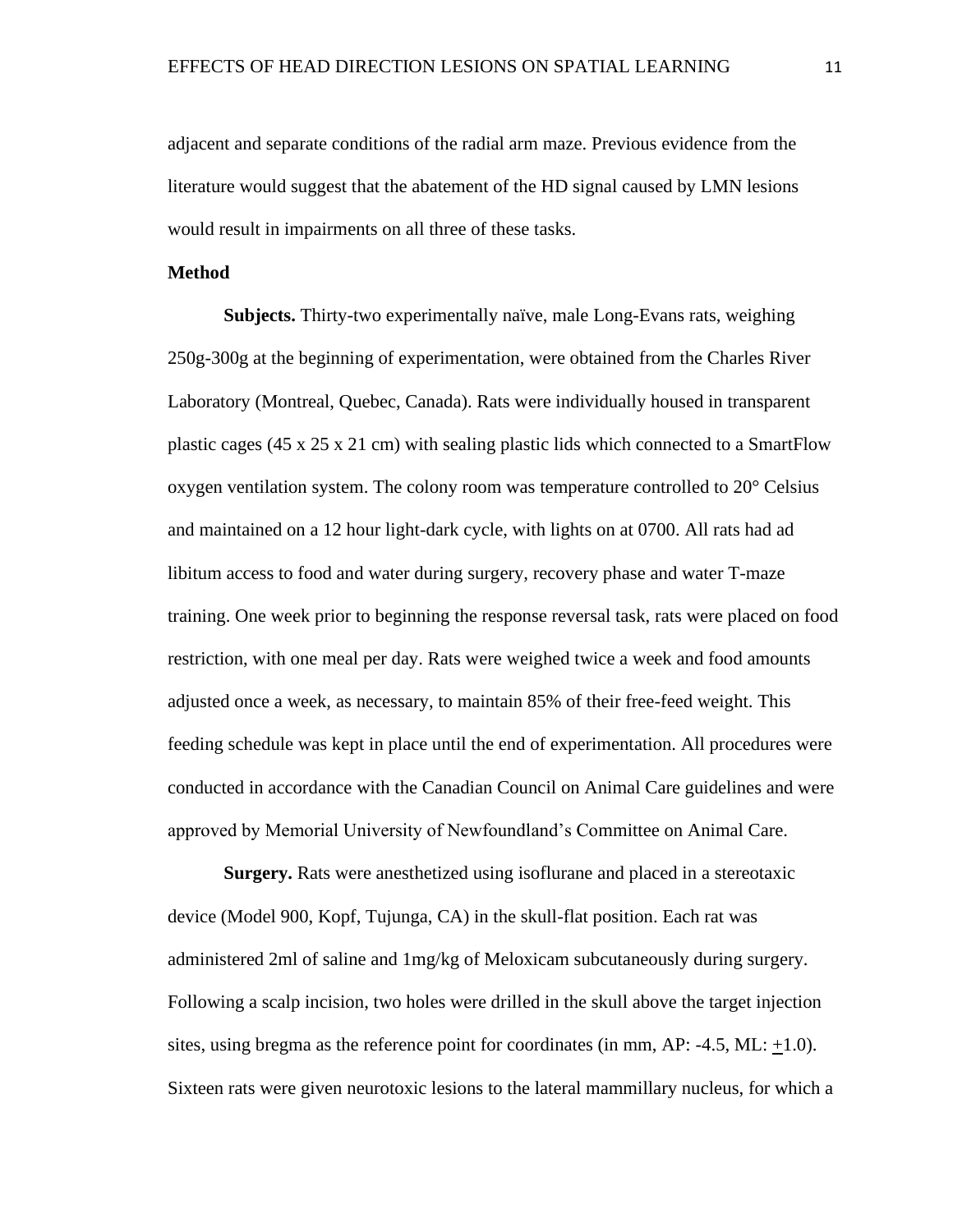1μl straight Hamilton syringe was used to inject 0.15μl of N-methyl-D-aspartate (NMDA; 10mg/ml) in one site per hemisphere (DV: -9.2 from the surface of the brain). The needle was left in place for 3 min before and 5 min after each injection in order to counteract any tissue compression cause by insertion of the needle. The needle was then removed and the incision sutured. An intraperitoneal injection of diazepam (1mg/kg) was administered as soon as the anaesthesia began to wear off in order to minimize seizures. The remaining fourteen rats received sham surgeries in which holes were drilled in the skull but no intracranial injections were administered. All rats were given at least one week of recovery before beginning behavioural testing.

**Apparatus and Materials.** The water T-maze apparatus consisted of a circular metal tank (120cm in diameter, 31cm high) with plexiglass walls extending 31cm further above the metal tank. A plexiglass plus maze, also 31cm taller than the metal tank, was inserted into the tank and converted into a T-maze by using a section of clear plexiglass snapped onto the arm opposite the start arm using butterfly clips, such that access to that arm was blocked without obstructing visual access. The arms of the maze were 11.5 cm wide and 52.5cm long, and the water level was kept approximately 2.5cm below the rim of the metal tank. The whole apparatus was placed on a metal frame with wheels. The water was rendered opaque by adding approximately 250ml of nontoxic white Tempera paint (Rich Art Color Company, Northvale, NJ), and was left overnight to equilibrate to the temperature of the room (approximately  $20^{\circ}$ C). The escape platform (11.5 cm in diameter and 26.5 cm high) was constructed from white plumbing tubing filled with sand and attached to a plexiglass base for stability; the platform rested 1-2 cm below the surface of the water, thus obscuring it from the view of the rat.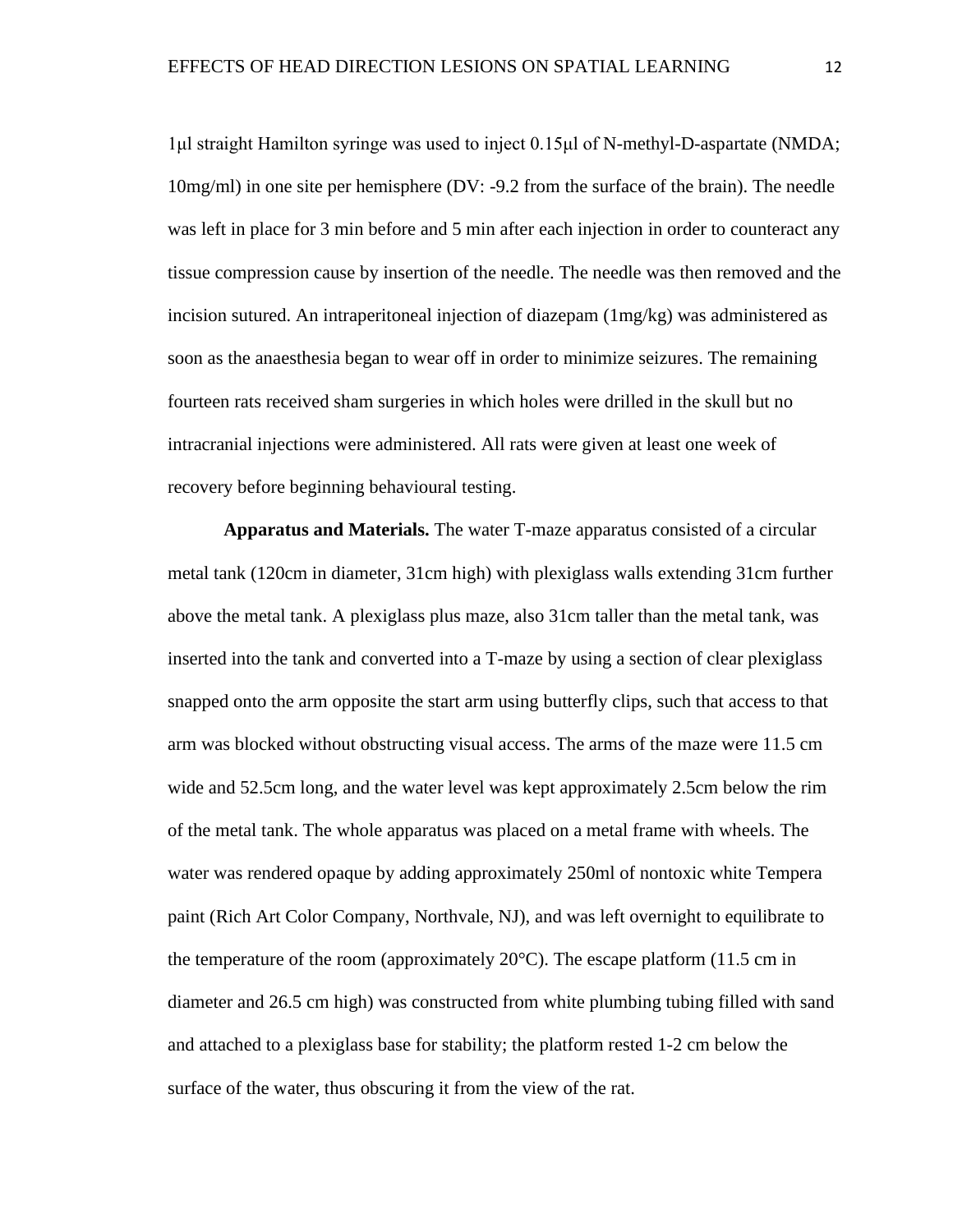The response reversal apparatus consisted of a wooden plus maze with four arms (38.5cm  $\times$  15.5cm) radiating at 90 $^{\circ}$  from a square center (15.5cm  $\times$  15.5cm). The maze was elevated 61.3cm off the floor, and a circular 2.5cm depression at the end of each arm served as a food cup. The plus maze was converted to a T-maze by the use of two clear plastic mouse cages, inverted and stacked on the arm opposite the start arm to create an impassable barrier.

The radial arm maze consisted of twelve painted metal arms  $(7.5 \times 90 \text{cm})$  radiating from a circular center platform (37cm in diameter) elevated 88.5cm off the ground on a metal base. At the end of each arm a small hole held a 3cm circular metal food cup. The entire maze was rotated between trials. As only two arms were open for any given trial, the remaining ten arms were each blocked with two stacked and inverted clear plastic mouse cages.

#### **Procedure**

*Water T-Maze.* All rats were trained to locate a hidden platform from two maze positions; lesion and sham rats were divided evenly between the Direction and Rotation conditions. In the Direction group, the maze was translated and the start point rotated 180° such that only the direction travelled (East/West), and not the location of the platform or the response required (left/right), was held constant. In the Rotation condition, the maze was rotated between trials, shifting the start point by 90°, such that the location of the platform was held constant while the response required and direction travelled varied. In both conditions the maze positions used were counterbalanced so that half the Direction rats went East, using positions A and C, while half went West using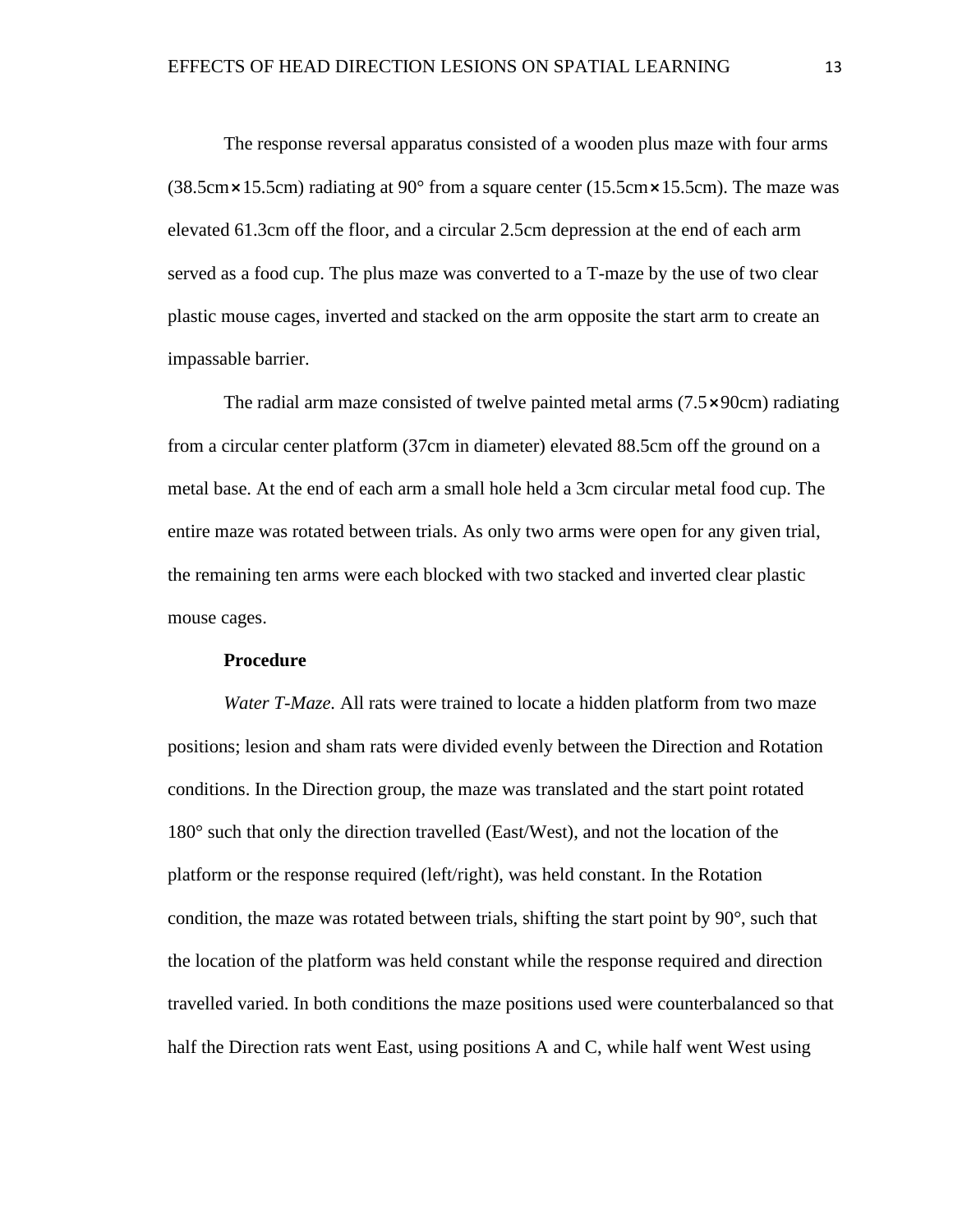positions B and D (see Figure 3). In the Rotation group, half were trained to positions A and E, while half were trained to positions B and F.

The rats were brought into the training room in groups of seven or eight and transferred to plastic holding cages similar to their home cages; while not being trained rats remained in their home cages in the colony room. On each trial, a rat in its holding cage was carried in a clockwise direction to a chair positioned at the start arm. The rat was placed in the start arm facing the wall of the maze, and the arms visited by the rat and the time (in seconds) taken to locate the hidden platform were recorded. A rat was considered to have made a choice when the whole body, minus the tail, was inside the arm. A correct trial was one in which the rat located the hidden platform in under 60s without going down any incorrect arms. Once the platform was located, the rat was allowed to sit on it for 5s before being removed and returned to the holding cage. If the rat did not locate the platform within 60s, it was placed on the platform by the experimenter. For the duration of the trial, until the platform was located or assistance was required, the experimenter remained at the end of the start arm. Upon completion of the trial, the rat, in its holding cage, was carried counterclockwise back to the holding table before beginning the next rat's trial. The intertrial interval was approximately 5-10 minutes, and each rat received eight trials per day until a criterion of 18/20 trials correct was reached. No more than two trials in a row were given from the same maze position.

*Response Reversal.* For at least three days before testing, rats were given three Kellogg's Froot Loops<sup>™</sup> in their home cage each day. Pretraining took place in the same room as water T-maze testing, though the water T-maze itself had been removed and the response reversal apparatus put in its place. Rats were placed on the start arm of the maze,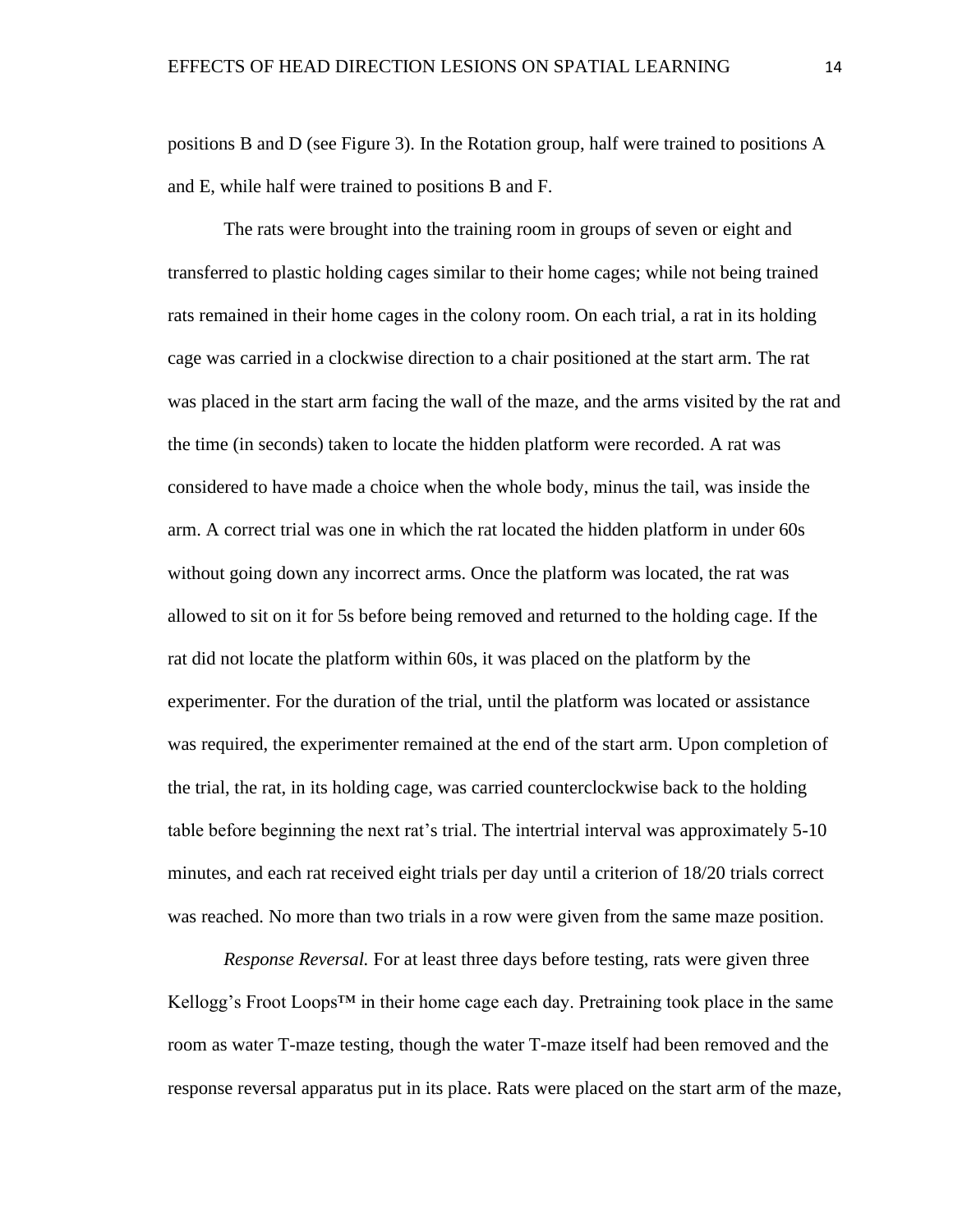with multiple Froot Loops<sup>™</sup> scattered around the maze, for 5 min or until they ate all of the Froot Loops™. With each successful trial, the number of Froot Loops™ on the maze was reduced until there were only two, one in each food cup. Rats were given one to two trials a day until they ate from the food cups within 60s of being placed on the maze. Once all rats had completed pretraining, they were matched based on performance and divided into Control and Direction groups.

Testing took place in a different room, which the rats had not been habituated to, using the same apparatus from pretraining. Rats were brought into the room in groups of four and placed on a holding table in the south-west corner of the room, where they remained until the whole group had completed testing. For each trial the rat was removed from its home cage and placed on the start arm facing the experimenter for 60s or until a choice was made. A rat was considered to have made a choice when it's full body, minus the tail, crossed into either the right or left choice arm. If an incorrect choice was made, the rat was removed from the maze without being allowed to explore the other arm. The correct arm had half a Froot Loop<sup>TM</sup> hidden in the food cup at the end of the arm.

All rats were trained to make a consistent response - half were trained to go right, half to go left - until they reached a criterion of  $9/10$  trials correct. A total of five trials were given each day with an intertrial interval of approximately 2-4 minutes, regardless of which trial they reached criterion on. The day after criterion was reached, rats began the first reversal, and continued following the same protocol until they achieved criterion. In the Control group the response requirement was reversed (from right to left or vice versa) but the maze position remained constant. In the Direction group, the orientation of the maze was shifted by 90° when the response requirement was changed (see Figure 4);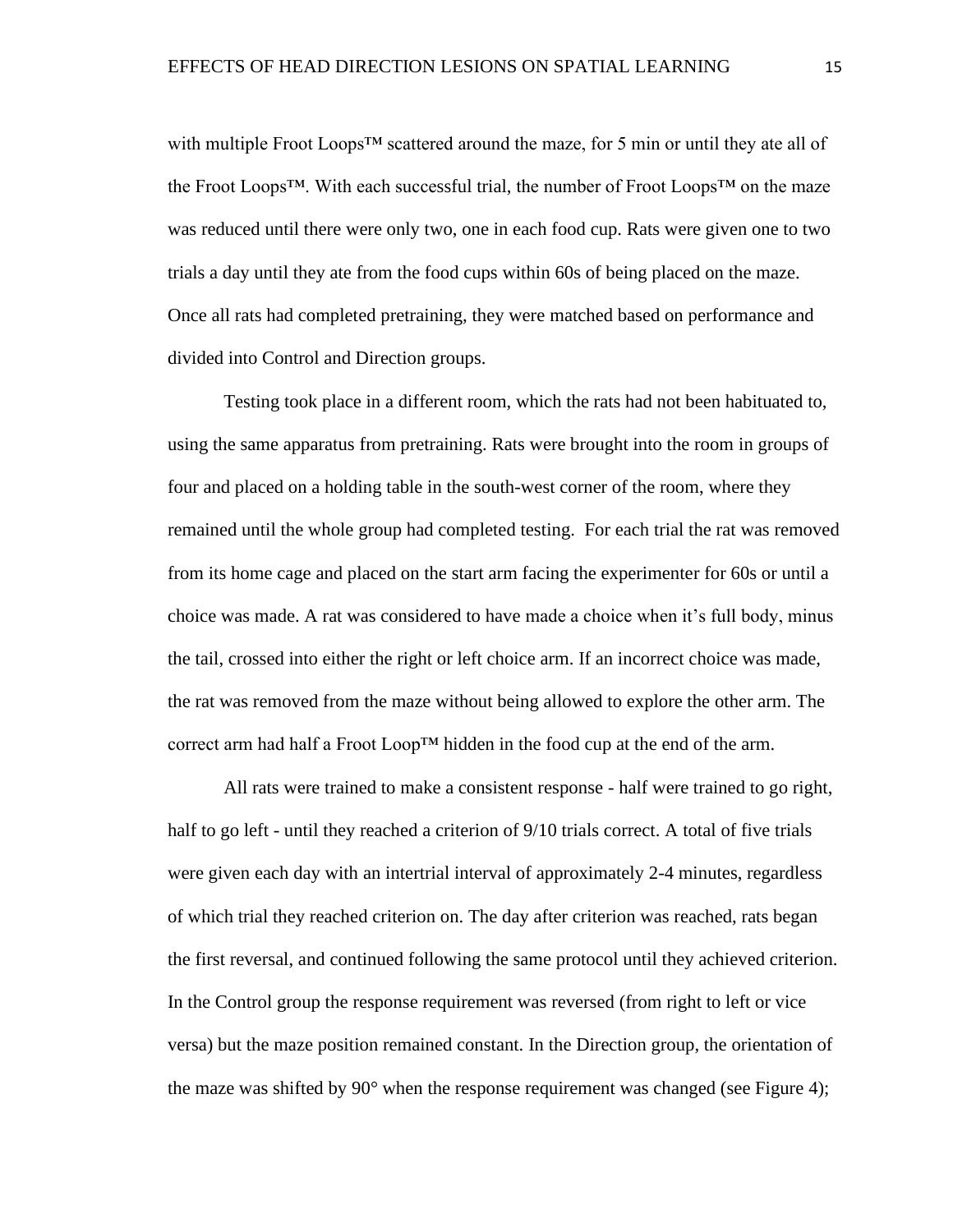the mouse cages used to block off the fourth maze arm were also moved to be opposite the new start arm for these trials. This procedure was repeated for four reversals following acquisition. The apparatus was wiped down with Peroxigard<sup>™</sup> disinfectant between trials.

*Radial Arm Maze.* Radial arm maze (RAM) training took place in the same room as water T-maze testing, though the water T-maze had been removed and the RAM apparatus put in its place. Rats were brought into the room in squads of six to eight and placed on a holding table at the south end of the room in their home cages. The pretraining phase lasted two days; each rat was placed in the center of the apparatus facing away from the experimenter and allowed to freely explore for 5 min. On the first day the assigned food arm and the left arm position were open; on the second day the assigned food arm and the right arm position were open. No food was placed on the maze for pretraining, but each rat received three Froot Loops™ in their cage at the end of each day of pretraining.

In the testing phase, each rat was trained to a single arm position which consistently had half a Froot Loop<sup>TM</sup> in the food cup. On each trial one other arm was open, either to the left or the right of the assigned food arm (the same positions they were exposed to in pretraining). The order of which incorrect arm was open was pseudorandomized in order to avoid pattern recognition; the same arm positions were never presented more than twice in a row. The rats were evenly divided into Adjacent and Separate groups. For the Adjacent group, the incorrect arms presented were directly next to the food arm, separated by 30°. In the Separate group, the presented arms were at least 90° away from the food arm, separated by at least two other blocked arms (see Figure 5).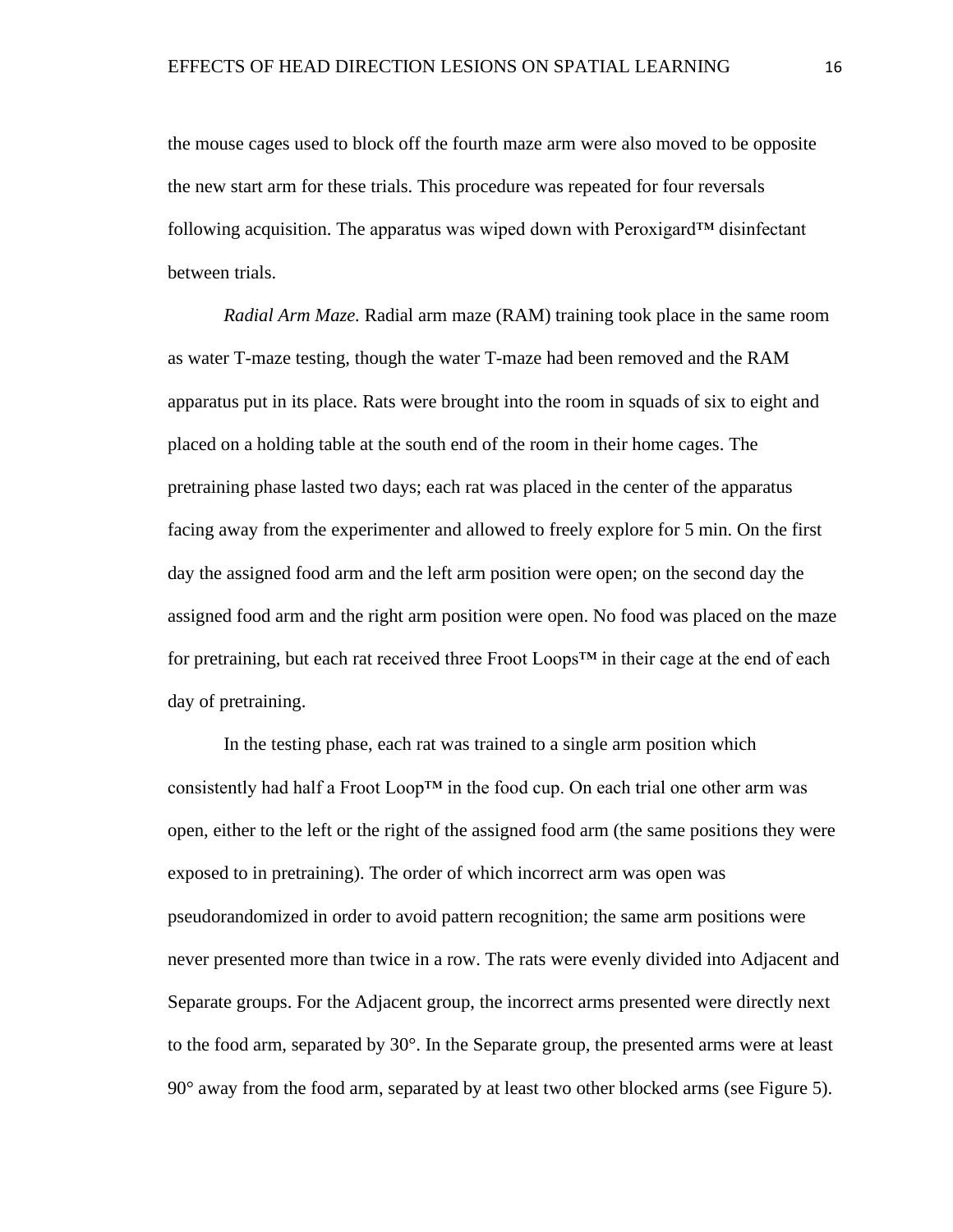For all trials the rat was carried clockwise from its home cage around the maze and placed in the center facing away from the experimenter, who stood equidistant between the two open arms and remained there for the duration of the trial. The trial ended when the rat ate the Froot Loop™, made an incorrect choice, or reached 60s without having made a choice. A rat was considered to have made a choice if its body, not including the tail, passed the barrier on the adjacent arm, approximately one third down the length of the arm. In the event of an incorrect choice, the timer continued until the rat either reached the end of the arm with the empty food cup or reversed back to the center of the maze, at which point it was removed from the apparatus without the opportunity to explore further. At the end of each trial the rat was carried back to its home cage in a counterclockwise direction, following the same path the experimenter walked to the maze. The intertrial interval was 60s, which began as soon as the rat was picked up from the maze and ended as the rat was placed on the maze to begin the next trial. Ten trials were given each day until a criterion of 18/20 trials correct was reached, or for a total of 140 trials for those rats that did not reach criterion. The maze was rotated between trials so that each open arm had not been used in the previous trial, and was cleaned with Peroxigard<sup>™</sup> disinfectant between rats.

**Histology.** Following completion of all behavioural tasks, rats were euthanized using carbon dioxide and the brains were immediately extracted. A solution of 2 methylbutane kept at -76° was used to freeze the brains, which were subsequently sliced coronally to a thickness of 30μm using a Lecia CM3050 S cryostat machine. Slices were then stained with a solution of 10% Cresyl Violet and digitally imaged. Three slices of the LMN were chosen for analysis from each brain, based on comparison to the rat brain atlas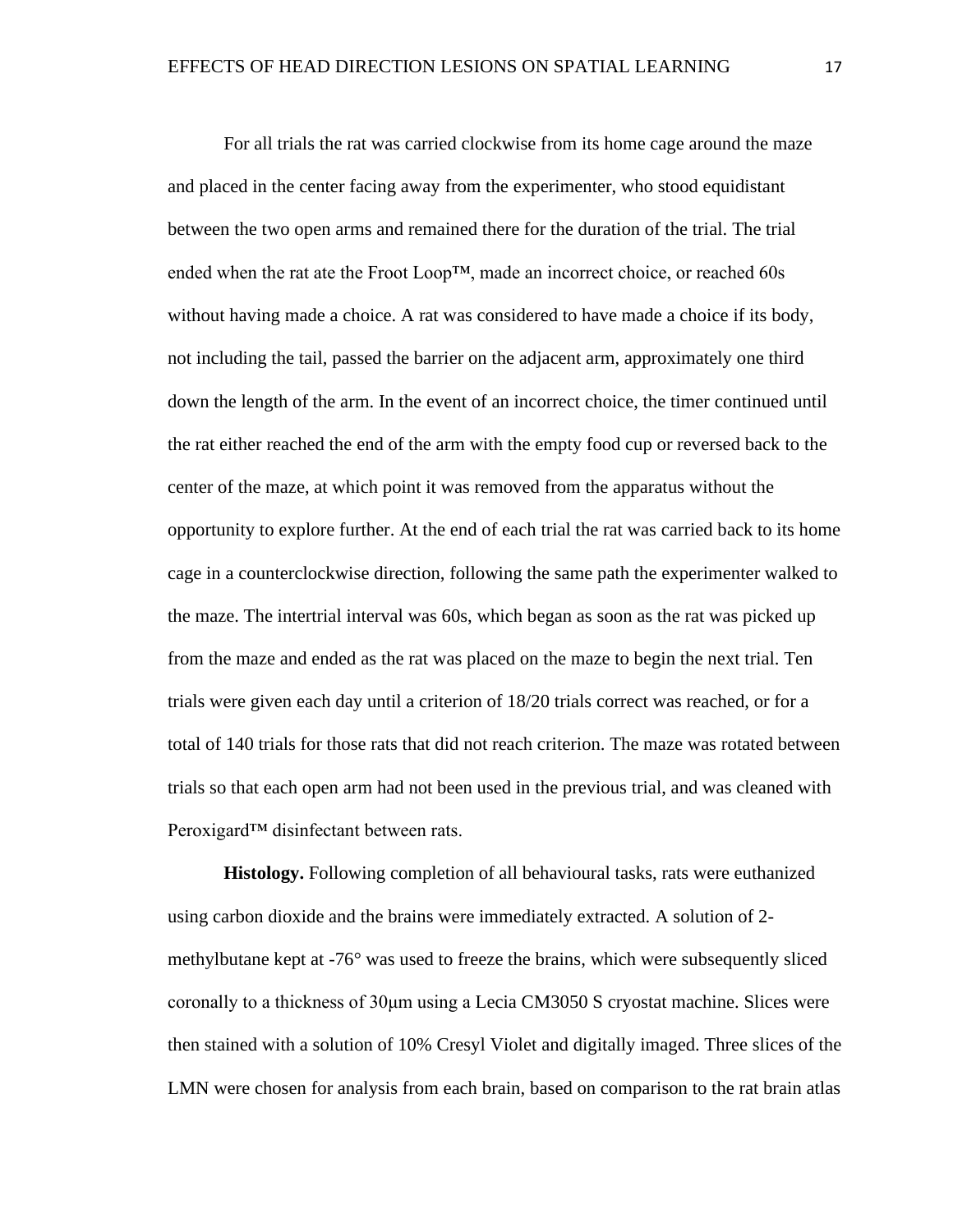(Paxinos & Watson, 1998) at approximately -4.5mm to -4.8mm rostral-caudal relative to Bregma. The selected sites were analysed using Image-J software to calculate percentage of damage by area; the mean area spared was determined for each subject by averaging the sum of spared tissue in all three slices, bilaterally. This was then compared to the total mean area from sham brains, determined in the same fashion, to estimate the percent damage using the formula: LMN Damage =  $[(Total Area - Spared Area) / Total Area] X$ 100. Subjects with less than 50% damage were determined to have incomplete lesions and were omitted from statistical analysis. Nine rats were omitted based on this criterion, leaving seven successful lesions.

#### **Results**

Of the 16 lesioned animals, nine were excluded from behavioural analysis due to insufficient damage to the LMN  $\left($  <50%). Figure 6 shows representative sections from an LMN-lesioned brain as well as a sham brain for comparison; damage to the LMN is evidenced by the holes visible in the ventral aspect of the slice, just lateral to the midline of the brain.

**Water T-Maze**. Sham rats performed better than lesioned rats on both the direction and rotation problems, requiring fewer trials to reach criterion (see Figure 7). A two-way (Group (LMN vs. Sham) x Task (Direction vs. Rotation) analysis of variance (ANOVA) showed a significant main effect of Group,  $F(1, 17) = 5.622$ ,  $p < .05$ ,  $\eta_{\rho} =$ 0.248, as well as a significant main effect of Task,  $F(1, 17) = 5.496$ ,  $p < .05$ ,  $\eta_{\rho} = .244$ , showing that rats required more trials to reach criterion on the rotation task than on the direction task. These effects were large, each accounting for nearly 25% of the variance.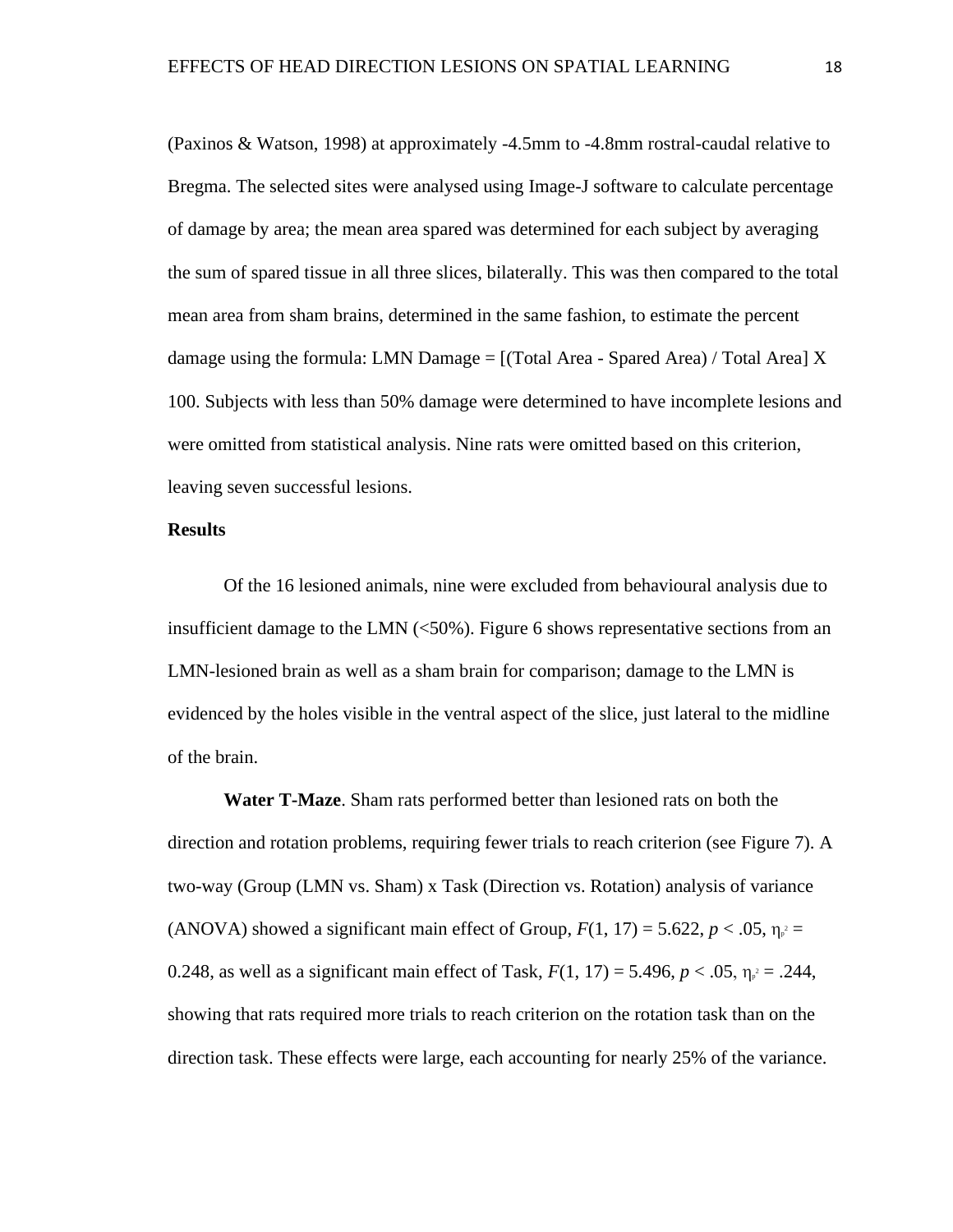**Response Reversal**. Trials in which the rat did not make a choice were excluded from the analysis. Both the LMN lesioned and sham rats in the Direction condition showed a facilitation of response reversal learning, reaching criterion in fewer trials on the later reversals. This pattern was not evident in the Control condition (Figures  $8 \& 9$ ). A three-way (Group (LMN vs. Sham) x Condition (Direction vs. Control) x Task (ACQ-R4)) ANOVA showed a significant Condition x Task interaction,  $F(4, 68) = 4.976$ ,  $p =$ .001,  $\eta_{\rho} = 0.226$ , confirming that the improvement in task acquisition across reversals was more evident in the Direction condition than in the Control condition. Lesions to the LMN did not impair this facilitation of reversal learning.

**Radial Arm Maze**. Both LMN-lesioned and sham rats performed better in the Separate condition than the Adjacent condition, requiring fewer trials to reach criterion (see Figure 10). This was confirmed by a two-way (Group (LMN vs. Sham) x Task (Separate vs. Adjacent)) ANOVA which found a significant main effect of Task, *F*(1, 12)  $= 7.863, p < .05, \eta_{p}^2 = .396$ , but no significant interaction or main effect of Group. All sham rats reached criterion within 150 trials, as did all LMN lesioned rats in the Separate condition, but two out of three LMN lesioned rats in the Adjacent condition did not meet criterion within 150 trials. This indicates the possibility that an interaction may exist, and perhaps could have been seen if the power of the experiment, which was limited by number of subjects (LMN Adjacent  $n = 3$ , LMN Separate  $n = 4$ ), had been greater. Sidak's multiple comparisons test revealed that the difference in trials to criterion in the Adjacent condition vs. the Separate condition was significant for the LMN lesioned rats  $(p < .05)$ , but not for the sham rats.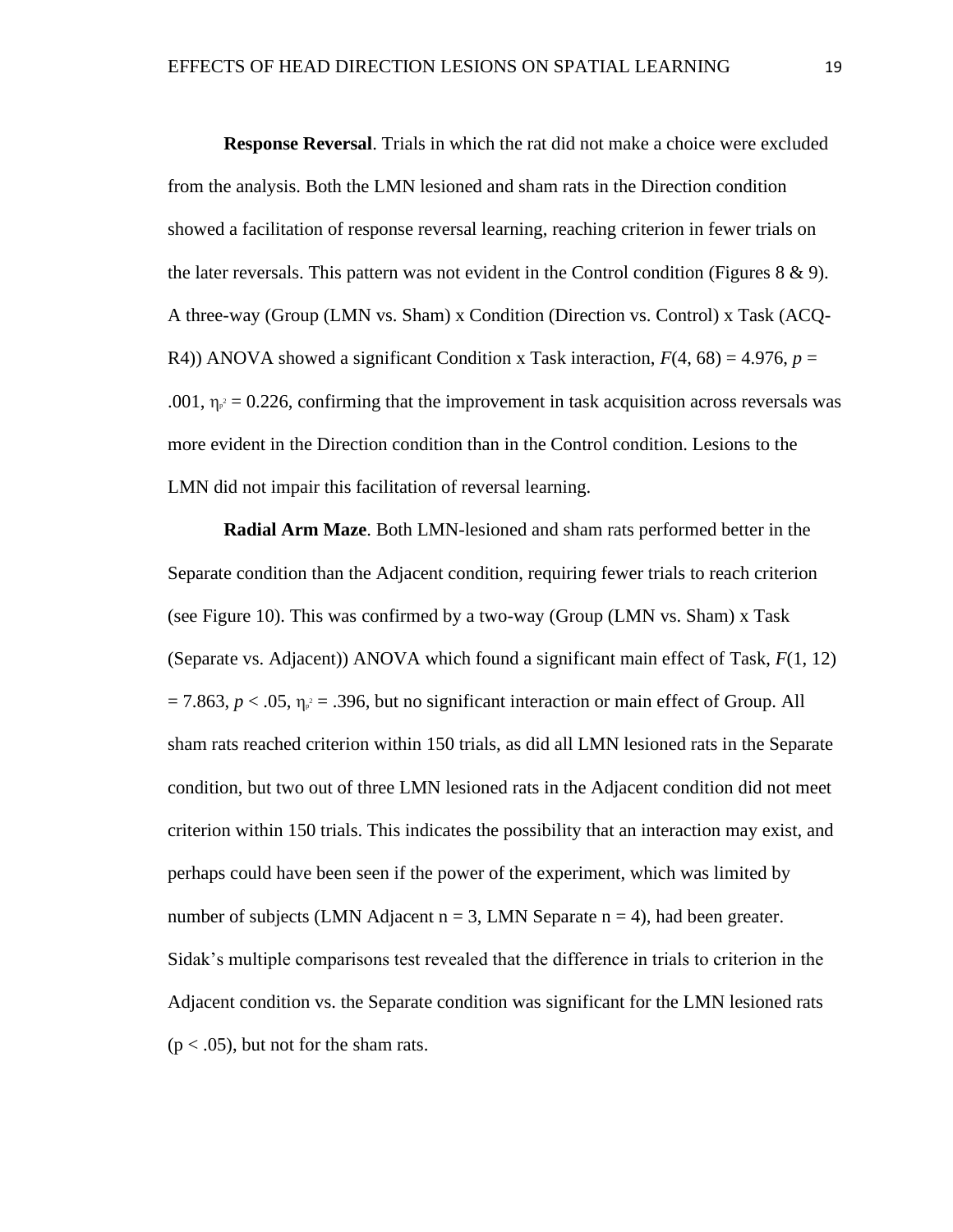#### **Experiment 2**

In Experiment 2, rats with lesions to the ADN were compared to sham controls on the same tasks used in Experiment 1, with the exception of the separate condition of the radial arm maze, which was not used as it did not yield any significant results in Experiment 1. It was anticipated that ADN lesions would yield some impairments on all three tasks.

#### **Method**

**Subjects.** Forty experimentally naïve, male Long Evans rats were obtained from Charles River Laboratory (Montreal, Quebec, Canada) and weighed 250-300g at the beginning of experimentation. The rats were maintained as in Experiment 1. All procedures were conducted in accordance with the Canadian Council on Animal Care guidelines and were approved by Memorial University of Newfoundland's Committee on Animal Care.

**Surgery.** Seventeen rats received neurotoxic lesions of the ADN using 10mg/kg NMDA. One large hole per hemisphere was drilled in the skull, using Bregma as a reference point, and two injections were made per site (in mm, AP: -1.5, -1.8, ML: +1.5, DV:  $-5.4$  from the surface of the brain) of  $0.1\mu$  of NMDA. Surgical procedures were otherwise identical to those outlined in Experiment 1. Sixteen rats received sham operations in which the holes were drilled but no NMDA was infused.

**Apparatus and Materials.** The water T-maze and radial arm maze apparatuses used were the same as those described in the previous experiment, and took place in the same room. Response reversal testing used the same apparatus and room as described in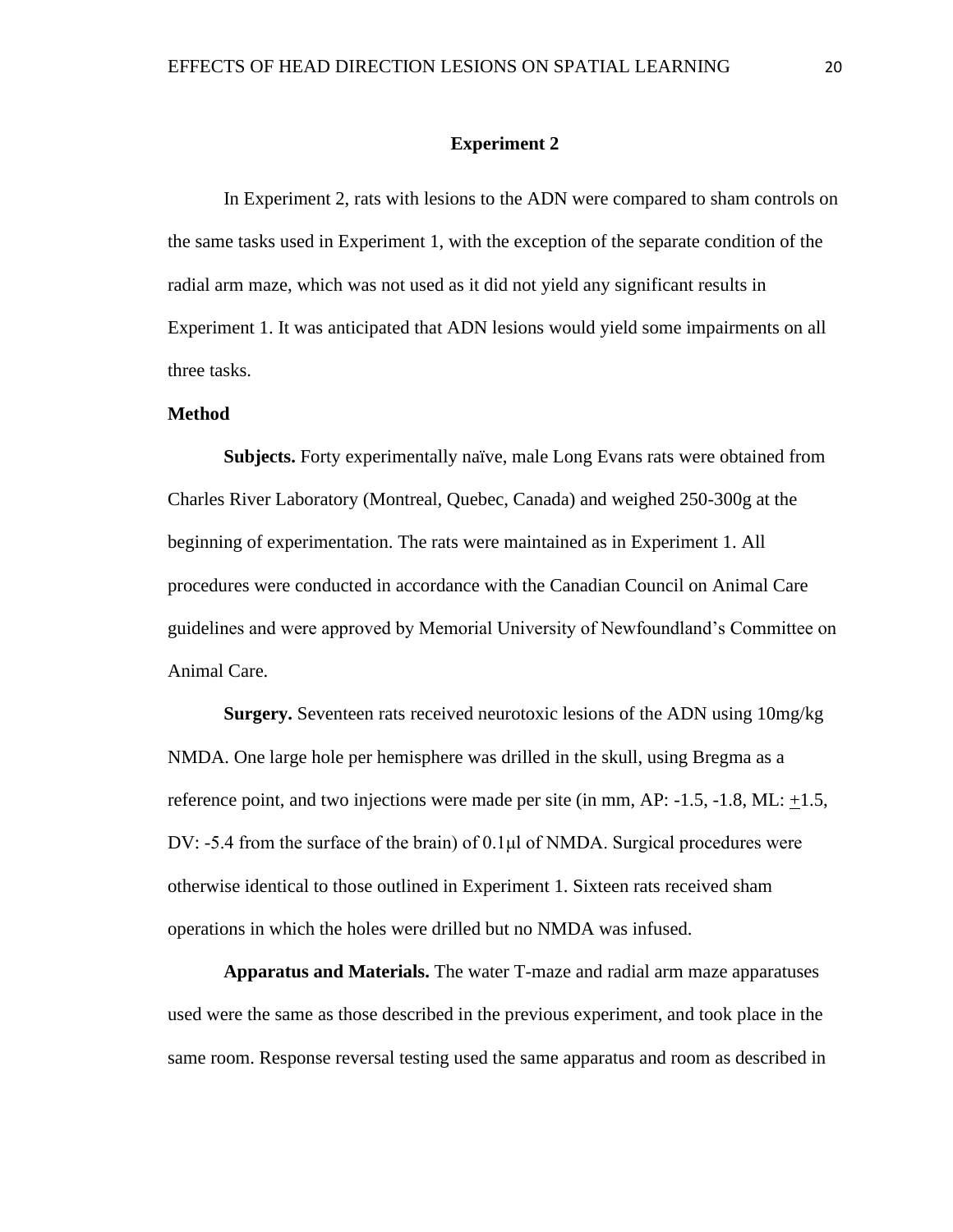Experiment 1; however, the pretraining phase of response reversal took place in the same room as the testing phase, using a different apparatus consisting of a single wooden alley  $(92.5cm \times 15.5cm)$  elevated 61.3cm off the ground.

**Procedure.** The water T-maze and response reversal tasks were identical to those described in Experiment 1. Except for the noted change in apparatus and room, the pretraining protocol for the response reversal task remained the same. The radial arm maze was identical to Experiment 1 except for the omission of the Separate condition; as there were no differences between sham and LMN lesioned rats in the separate condition, all rats in Experiment 2 were placed in the Adjacent condition.

**Histology.** Brain extraction and lesion analysis procedures were identical to those outlined in Experiment 1, except that the rostral-caudal sites used were at -1.8, -1.88, and -2.12 in mm relative to Bregma, referenced from the rat brain atlas (Paxinos & Watson, 1998). The same equation was used (ADN Damage = [(Total Area -Spared Area) /Total Area] X 100) and the 50% damage cut-off was still used as the basis for inclusion. Based on this criterion, nine rats were omitted from analysis, leaving eight successful lesions. Additionally, two control rats were removed from analysis as one died during testing (suspected stroke/brain hemorrhage) and another became sick near the end of the experiment; both were later found to have extensive cortical damage from an unknown cause. As the cortical damage was in the same location as the holes drilled in the skull, we can surmise that the cortical loss was related to the surgery.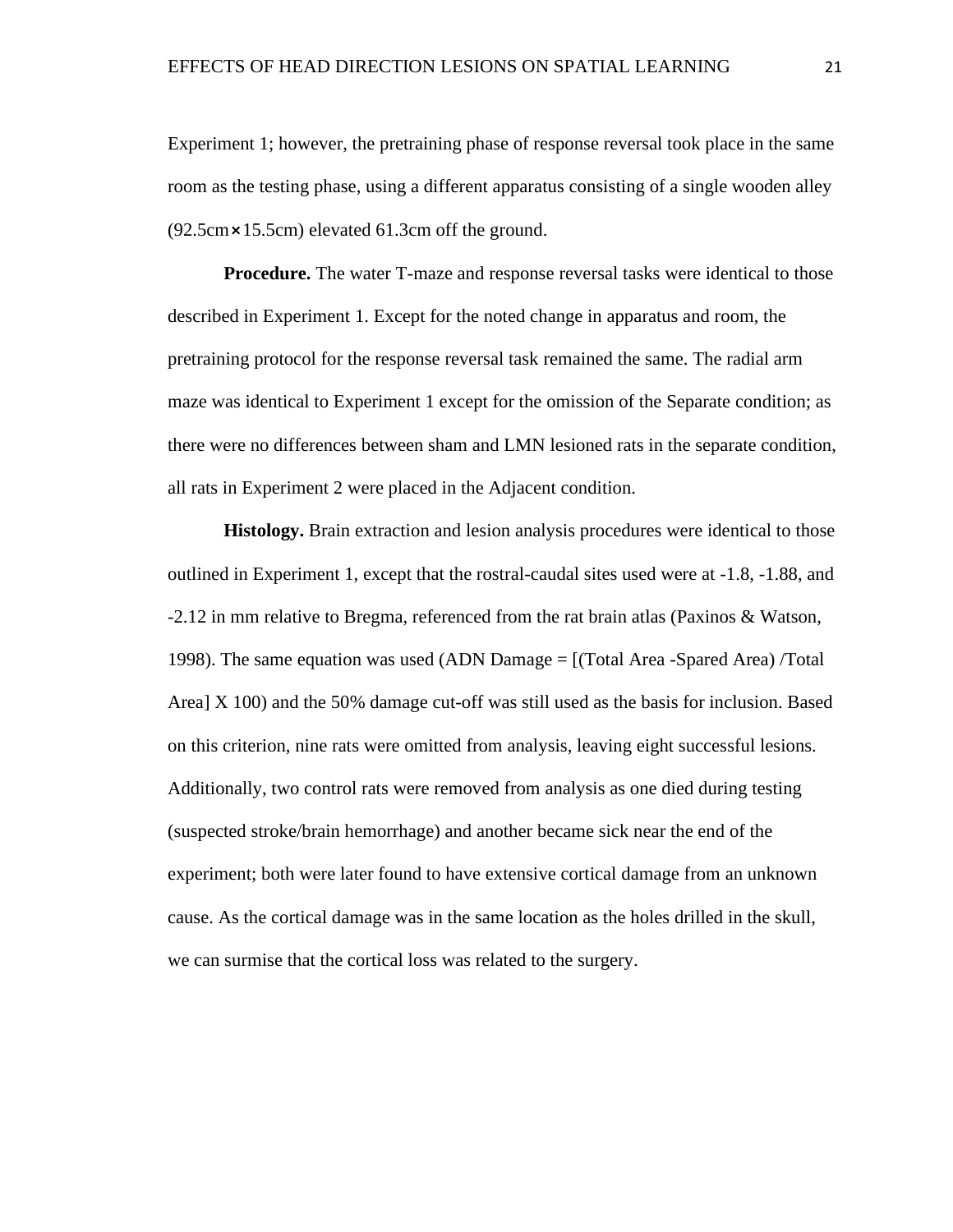#### **Results**

Of the 17 lesioned animals, nine were excluded from behavioural analysis due to insufficient damage to the ADN (<50%). Figure 11 shows a representative ADN lesioned brain. One sham rat died during the response reversal task of a suspected stroke, and another sham rat became sick shortly after the completion of testing; histological analysis later revealed extensive cortical damage to both brains, and the animals were excluded from behavioural analysis.

**Water T-Maze**. Similar to the results seen in Experiment 1, sham rats performed better than ADN lesioned rats in both the Direction and Rotation conditions. A two way (Group (ADN vs. Sham) x Task (Direction vs. Rotation)) ANOVA showed a significant main effect of Group,  $F(1, 18) = 11.89$ ,  $p < .05$ ,  $\eta_{p^2} = .398$ . The effect of Task approached significance,  $F(1, 18) = 4.40$ ,  $p = .05$ ,  $\eta_{p^2} = .196$ . No significant interaction was found, though a visual trend in the data suggests that the disparity in trials to criterion was larger in the ADN lesioned rats than in the control rats (see Figure 12). As in Experiment 1, power was limited due to the number of successful ADN lesions (ADN Direction  $n = 4$ , ADN Rotation  $n = 4$ ); it is therefore possible that an interaction exists but could not be detected due to insufficient power.

**Response Reversal**. One lesioned rat and one sham rat were excluded from the analysis due to anomalous performance, i.e. trials to criterion exceeding two standard deviations from the mean on at least one reversal. An initial three way Group (ADN vs. Sham) x Condition (Direction vs. Control) x Task (ACQ-R4) ANOVA using the 9/10 trials to criterion found a significant main effect of Condition,  $F(1, 13) = 18.839$ ,  $p <$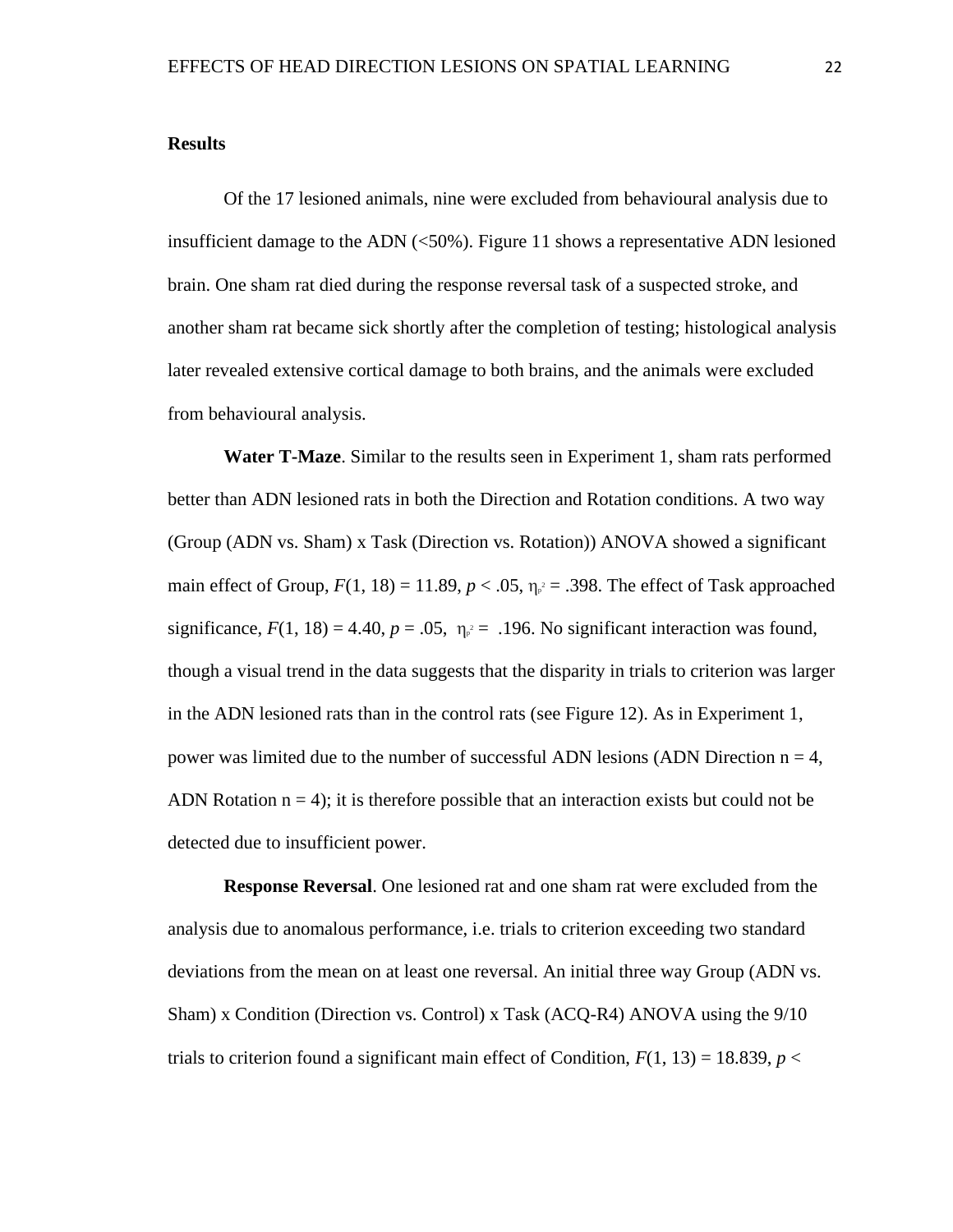.001,  $\eta_{\rho}^2$  = .592; as expected, rats in the Direction condition performed better than rats in the Control condition. A significant main effect of Task,  $F(1, 52) = 4.172$ ,  $p < .005$ , was also found, indicating that performance improved with additional reversals (see Figure 13). There was no significant Task x Condition interaction; however, trends in the data indicated that the improvement seen across reversals was primarily due to facilitation in reversal learning in the Direction condition only (see Figure 14). To confirm this, we performed separate two-way Group (ADN vs. Sham) x Task (ACQ-R4) ANOVAs, which showed a significant effect of Task in the Direction condition,  $F(4, 20) = 9.650$ ,  $p <$ .001,  $\eta_{\rho}^2 = .659$ , but no significant effect of Task in the Control condition. Further analysis of the Direction condition with Tukey's multiple comparisons tests showed that the number of trials needed to reach criterion was significantly lower in reversals one, three and four than in acquisition ( $p < .05$ ), indicating that the rats improved over the four reversals. As a significant improvement was only seen in the Direction condition, this suggests the presence of facilitation in response reversal learning. As no such improvement was seen in the Control condition, this indicates that facilitation did not occur.

**Radial Arm Maze**. Five sham rats were removed from analysis for failure to move or make a choice on the maze. As only the Adjacent condition was included in this task, an independent samples t-test was used to analyze the results. In line with our expectations, ADN rats required more trials to reach criterion  $(150.0 \pm 0.0)$  than sham rats  $(119.9 \pm 8.592)$ ,  $t(15)=3.292$ ,  $p < .01$ ,  $R<sup>2</sup> = .419$ , indicating poorer performance on this spatial discrimination task (see Figure 15). None of the eight ADN lesioned rats reached criterion within 150 trials, indicating that this task was very difficult, and potentially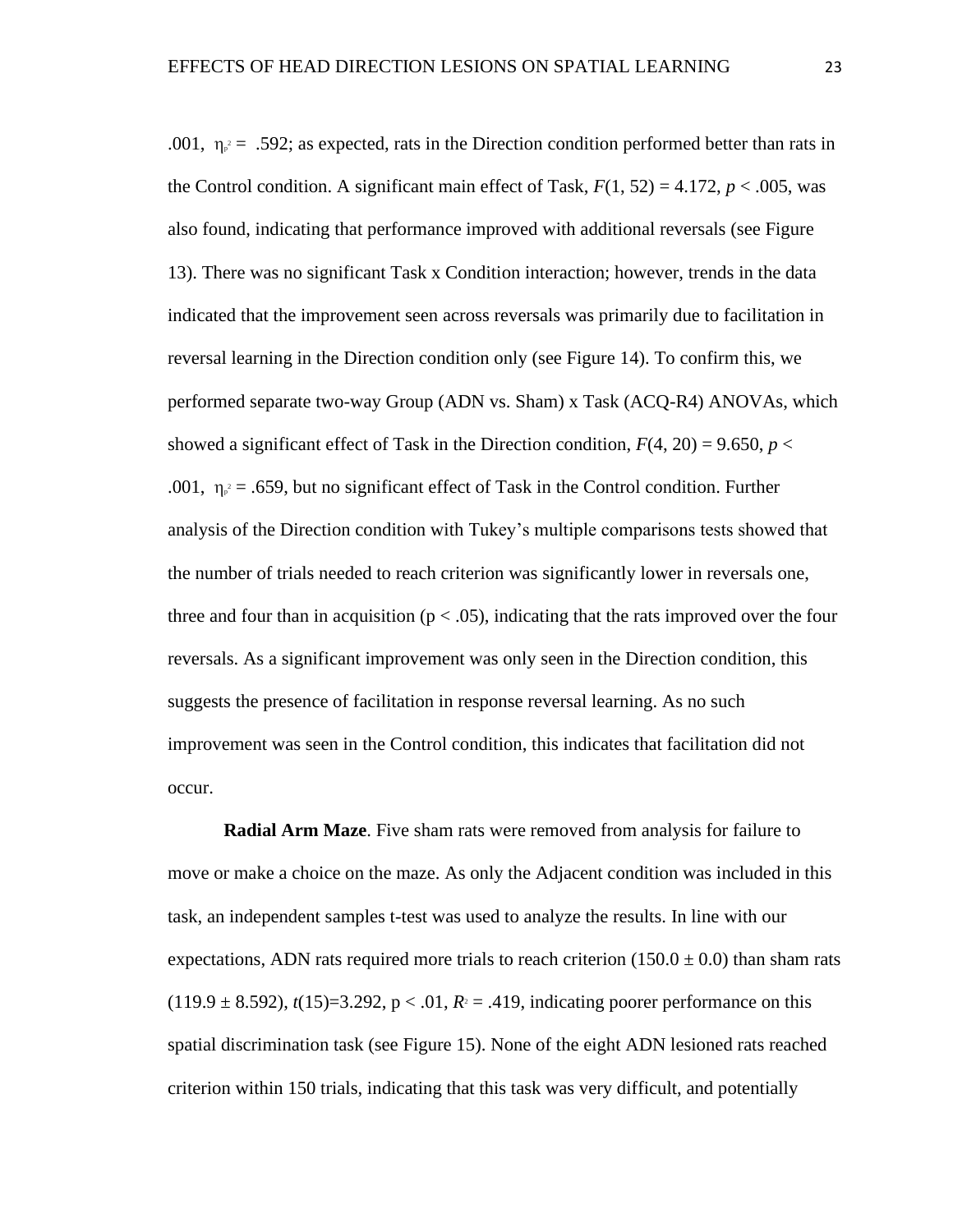insoluble, for animals with lesions to the ADN, while seven of the nine sham rats reached criterion before reaching the 150 trial cut-off point.

#### **Discussion**

The HD cell signal has long been thought of as a neurological "compass" of sorts (Butler & Taube, 2017; Taube, 2007; Valerio & Taube, 2007), providing information on directional heading to the hippocampus. Likewise, directional heading appears to be crucial for the acquisition of several spatial learning problems (Peckford et al., 2013; Skinner et al., 2003; Skinner et al., 2010; Stringer, Martin & Skinner, 2005). Despite these parallels, the link between the neurological and behavioural aspects of the HD cell circuit is not as well understood as either component individually. In an effort to further elucidate this link, we investigated the functional role of two major components of the HD circuit, the LMN and the ADN, by performing neurotoxic lesions to each region and assessing subsequent performance on three tasks which are thought to depend on directional heading.

The water T-maze results from Experiment 1 showed that rats with lesions to the LMN were impaired, relative to sham controls, on both the direction and rotation problems. Similarly, the results of Experiment 2 showed that ADN lesioned rats were also impaired relative to sham rats, on the same problems. The consistent deficits in performance of lesioned rats across conditions are in agreement with a large body of research indicating that the direction problem in the water T-maze task is dependent on the HD cell circuit, and that lesions to the LMN or the ADN disrupt the HD signal sufficiently to cause impairment in this spatial problem (Dwyer et al., 2013; Peckford et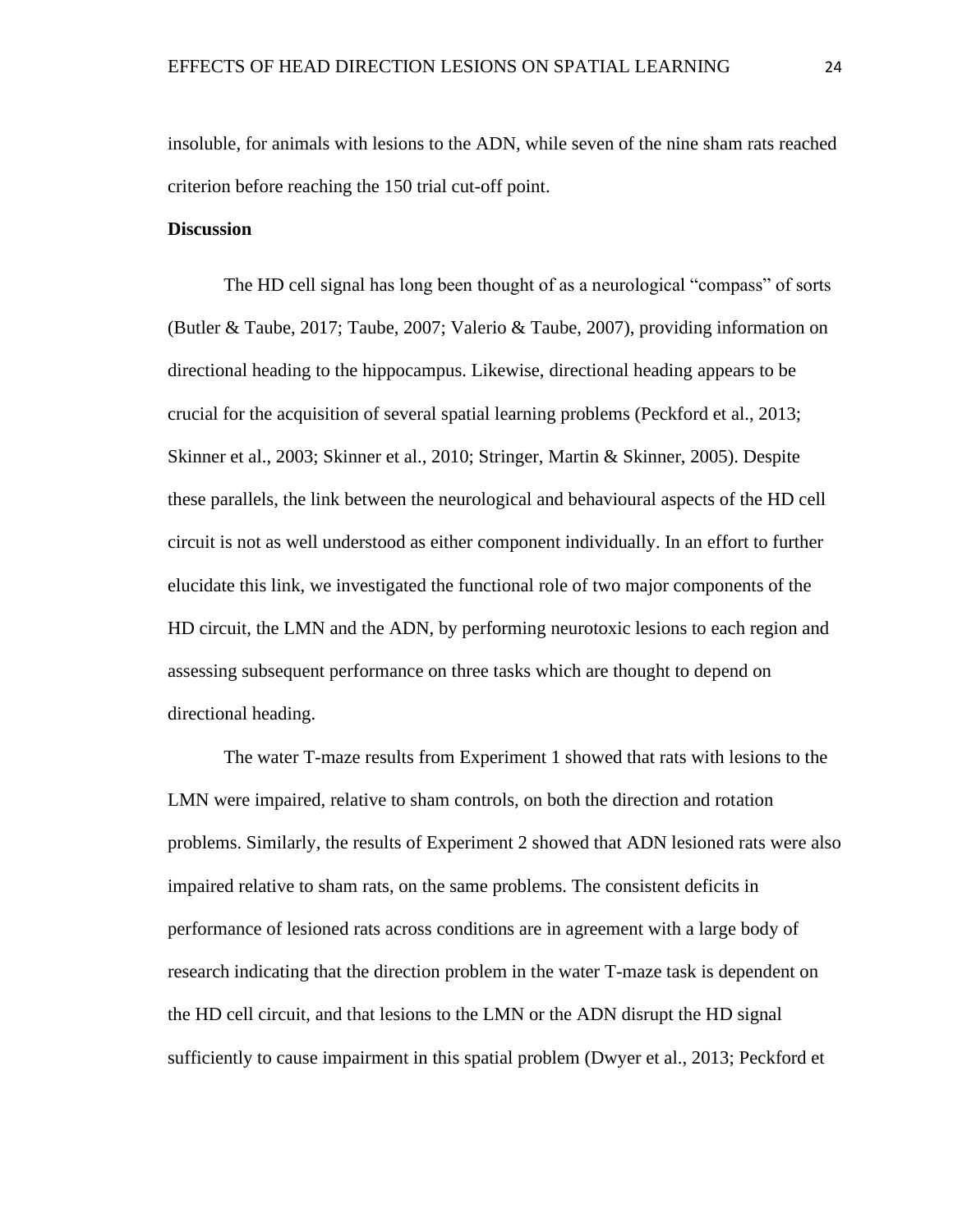al., 2014). The present results also confirm a deficit on the rotation problem, which was not assessed in the earlier studies (Dwyer et al., 2014; Peckford et al., 2014), and suggest that the rotation problem may be more difficult, as both the lesioned and sham rats required more trials to reach criterion on the rotation problem.

This apparent disparity in difficulty is likely due to the difference in start point orientations between conditions; the direction problem has the start arms angled 180° apart between maze positions, while in the rotation problem the start arms only differ by 90°. It is known that translation problems, where the start orientations between maze positions do not differ in angle, are very difficult for rats to solve compared to rotation or direction problems (Peckford et al., 2014; Skinner et al., 2003; 2010; Whyte et al., 2009). The current results suggest that the  $90^{\circ}$  rotation problem is more difficult than the  $180^{\circ}$ direction problem, which could be explained by the increased overlap of HD cell firing ranges in locations with a smaller difference in heading (Cahill et al., 2015; Preston-Ferrer et al., 2016; Taube, 2007) and is consistent with both problems being easier to solve than the translation problem.

The results of the radial arm maze task further support the notion that decreasing the angle between start point headings increases the difficulty of the task. In Experiment 1, rats required more trials to reach criterion in the Adjacent condition than in the Separate condition, and further analysis revealed that this difference was only significant for the LMN lesioned rats, and not the sham rats. In Experiment 2, using only the Adjacent condition, our results show significant impairment in the ADN lesioned rats compared to sham control rats. In other words, lesions to the LMN and ADN produce impairment on the radial arm task when arms are angled  $30^{\circ}$  apart, while LMN lesions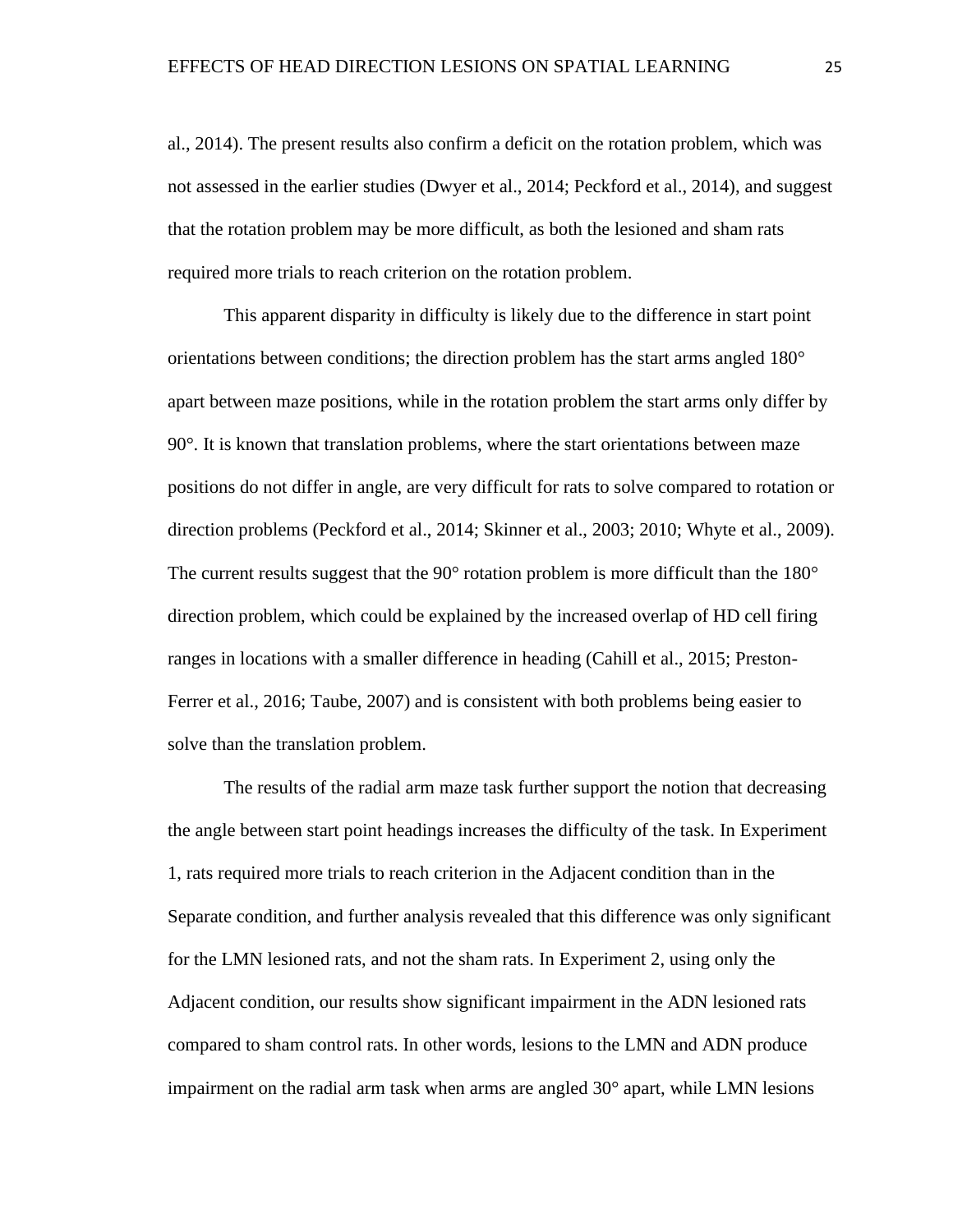have no effect on discrimination of arms that are at least 90° apart. At face value, this is inconsistent with the water T-maze results, which suggest that a 90° difference in heading is both difficult and reliant on the HD cell signal, while the radial arm maze results suggest that a 90° difference in heading is an easier problem which does not necessarily rely on the HD signal, as it was not disrupted by lesions to the LMN. One possible explanation for this is that the radial arm maze apparatus, which is elevated higher and lacks the 31cm walls of the water T-maze, provides more visual access to extra-maze cues, allowing for a cue-based strategy if the open arms are distinct enough, as in the Separate condition. The rats may be learning to move towards a certain distal cue or landmark, rather than along a certain directional heading, and a 90° difference in open arms is sufficient to allow a correct choice without necessarily relying on heading information. Conversely, when the open arms are only 30° apart, this strategy becomes unavailable, as any extra-maze cue would be visible when looking down either open arm, thereby forcing reliance on orientation-based learning and the HD cell system. Even if no other strategy is being used in the Separate condition, it is highly plausible that it is simply an easier problem for the same reason that the direction problem is easier than the rotation problem in the water T-maze task; the smaller angular difference in the open arms results in increased overlap of HD cell firing ranges, making it more difficult to discriminate between the two (Preston-Ferrer et al., 2016; Taube, 2007). Ergo, the adjacent problem is a more difficult spatial problem which more heavily taxes the HD cell system than the separate problem.

The results from the response reversal task in both Experiments 1 and 2 showed that rats improve over the four reversals in the Direction condition, but not in the Control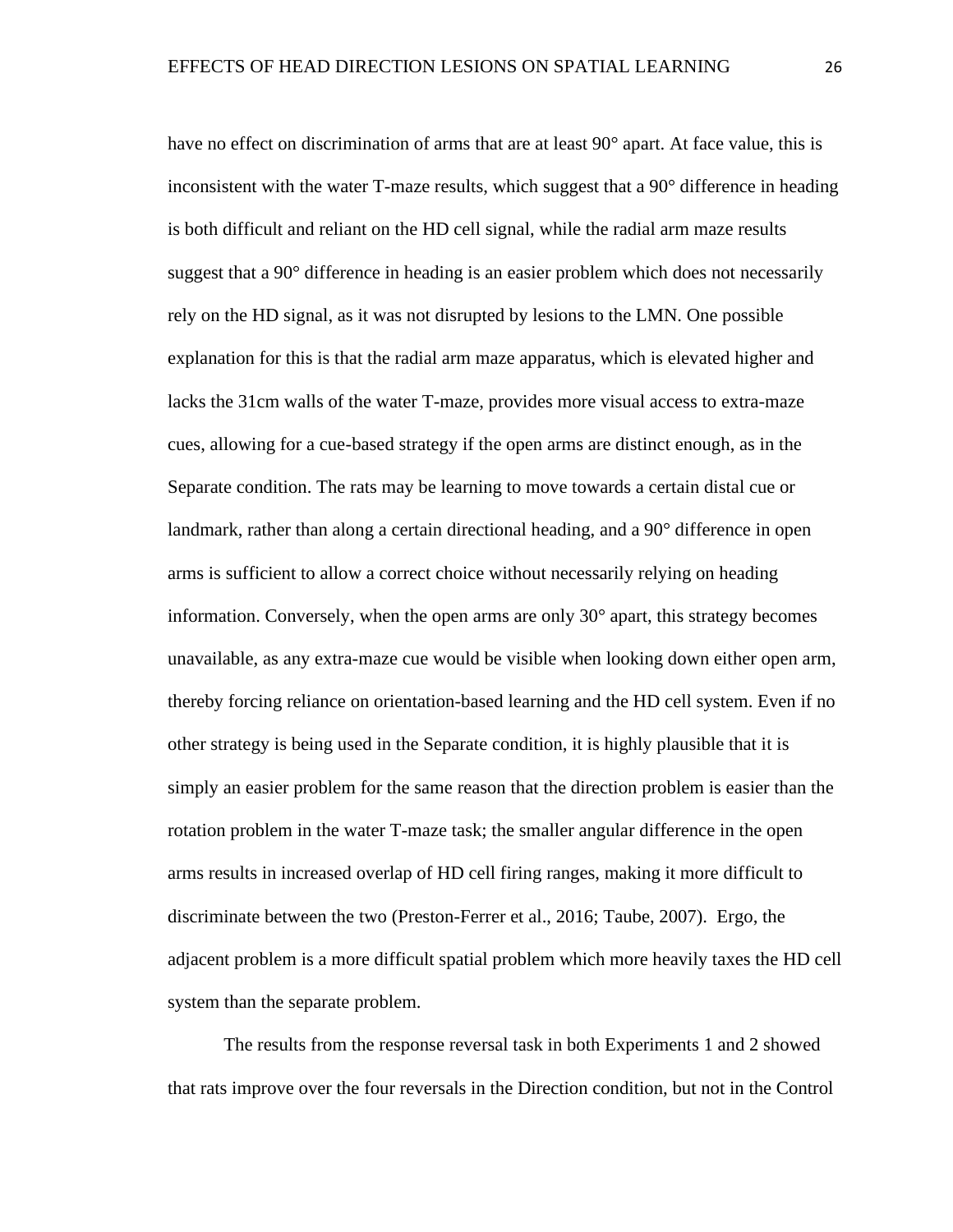condition. Previous research with this task has shown that response reversal learning can be facilitated by rotating the start arm, or moving to a new room, between reversals, and that no improvement is seen if there is no change in start point orientation or contextual cues between reversals. (Chiszar & Spear, 1969; Skinner et al., 2014; Wright et al., 2009). The current results are consistent with these findings, and further show that the facilitation of response reversal learning seen in the Direction condition is not impaired by lesions to the LMN or the ADN.

One possible explanation for this lack of impairment is that response reversal learning does not depend on the HD signal, and therefore is unaffected by lesions to the HD cell circuit. It is possible that rats in the Direction condition of the response reversal task are able to use a cue-based learning strategy based on the extra-maze cues opposite the start arm. This strategy would not be available to the Control rats, as they face the same extra-maze cues across all reversals. This explanation contrasts with previous research which supports the idea that response reversal learning is dependent on start point orientation (Skinner et al., 2014; Wright et al., 2009), but is in line with a recent study by Wright, Martin, Thorpe, Haley & Skinner (2018) which found that the length of the start arm can facilitate response reversal learning in much the same way that start arm rotation can. These results clearly show that response reversal learning can be facilitated by metric cues other than directional heading, suggesting that it is not dependent on the HD circuit. The current results agree with this conclusion, as lesions to the central HD signaling pathway did not impair performance, though it does not answer the question of how, if not by start orientation, are the rats in the direction problem learning? The answer may lie in further exploration of a cue-based learning strategy.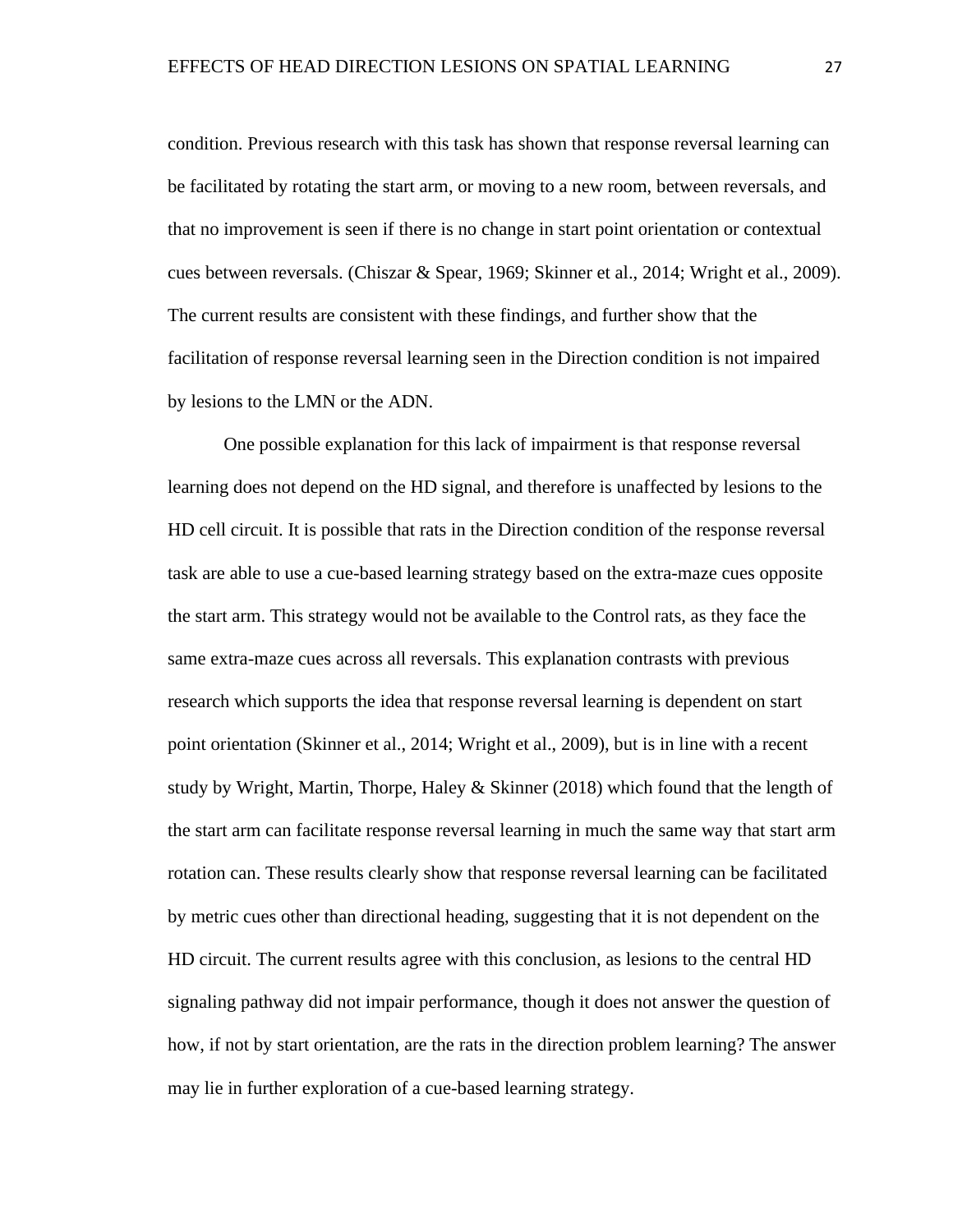Interestingly, Wright et al. (2018) found that while distance cues can facilitate response reversal learning, light cues do not, indicating that cue modality may be critical to their usefulness in facilitating task acquisition; they further supported this notion by showing that the same light cues can facilitate learning in a non-spatial go-no go discrimination task. The idea that cues will better support learning if they match the modality of the task is not a new one; a water-escape delayed matching-to-sample task is more readily acquired by rats given a spatial cue than a brightness cue (Means, Long, Jones & Curtis, 1996), in much the same way that verbal cues do not improve the solve rate of a visual insight problem in humans (Chronicle, Ormerod & MacGregor, 2001). As response reversal learning is a spatial task, it therefore follows that it can only be facilitated by spatial cues.

Skinner et al. (2014) dismissed the possibility of S-R learning in the response reversal task because switching from a square black curtain around the maze to a circular white one did not facilitate learning, despite stimulating hippocampal remapping. It is clear that place remapping is not enough to facilitate response reversal learning; however, the curtains used did not provide any distal cues which could support a new heading direction (Skinner et al., 2014). This means there were also no distal cues which could serve as landmarks, preventing both orientation and landmarks from being used to navigate. In rotating the start arm of a T-maze, the distal cues opposite the rats' start point change, though the hippocampal map of the room stays intact. The potential influence of cue modality suggests that individual distal cues could facilitate response reversal learning if used as landmarks, making them relevant to spatial mapping and modeappropriate. As it has been determined that place mapping is entirely separate from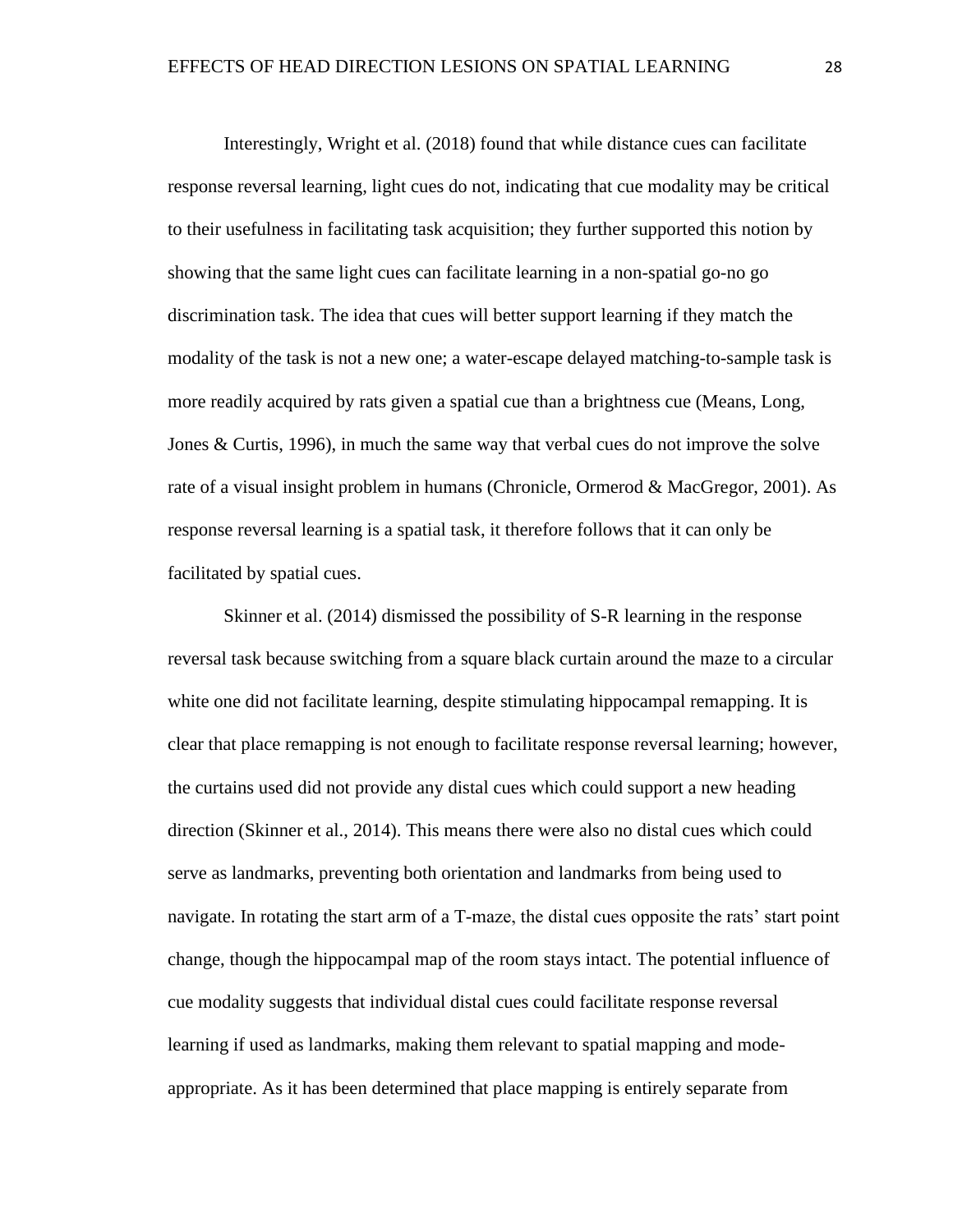directional heading (Skinner et al., 2014; Whitlock & Derdikmen, 2012), an intact HD cell circuit is not necessary to map the location of landmarks. Subsequently, knowledge of directional heading within the larger environment is not necessarily needed for S-R learning based on landmark associations: e.g. at the blue door, turn left; at the black and white poster, turn right. This strategy would not be available in the Adjacent condition of the radial arm maze, as the available cues, or landmarks, beyond two arms separated by only 30° share a great deal of overlap, as explained above.

A landmark-based strategy may likewise be unavailable in the water T-maze task due to the plexiglass walls surrounding the maze, which prevent the rats from seeing distal cues directly opposite the start arm while in the water, thereby forcing reliance on directional heading. This may account for the relative difficulty rats have in solving the rotation problem in the water T-maze, compared to the Direction condition of the response reversal task, where distal landmarks are available throughout the trial. It is also possible that the order in which maze positions are presented is a factor: in the water Tmaze, trials at the two maze positions were intermixed in a pseudorandom order, never exceeding two trials from the same position in a row, while in the response reversal task rats were trained at a consistent maze position until they reach criterion, before rotating the maze. Even if landmarks are visible from in the water T-maze, making S-R learning possible, it could be that the intermixed order of trials discourages this strategy by making it more difficult to form a landmark-response association. Consistent trials such as in the response reversal task, on the other hand, would make this association relatively easier to form, making recruitment of an S-R strategy more likely.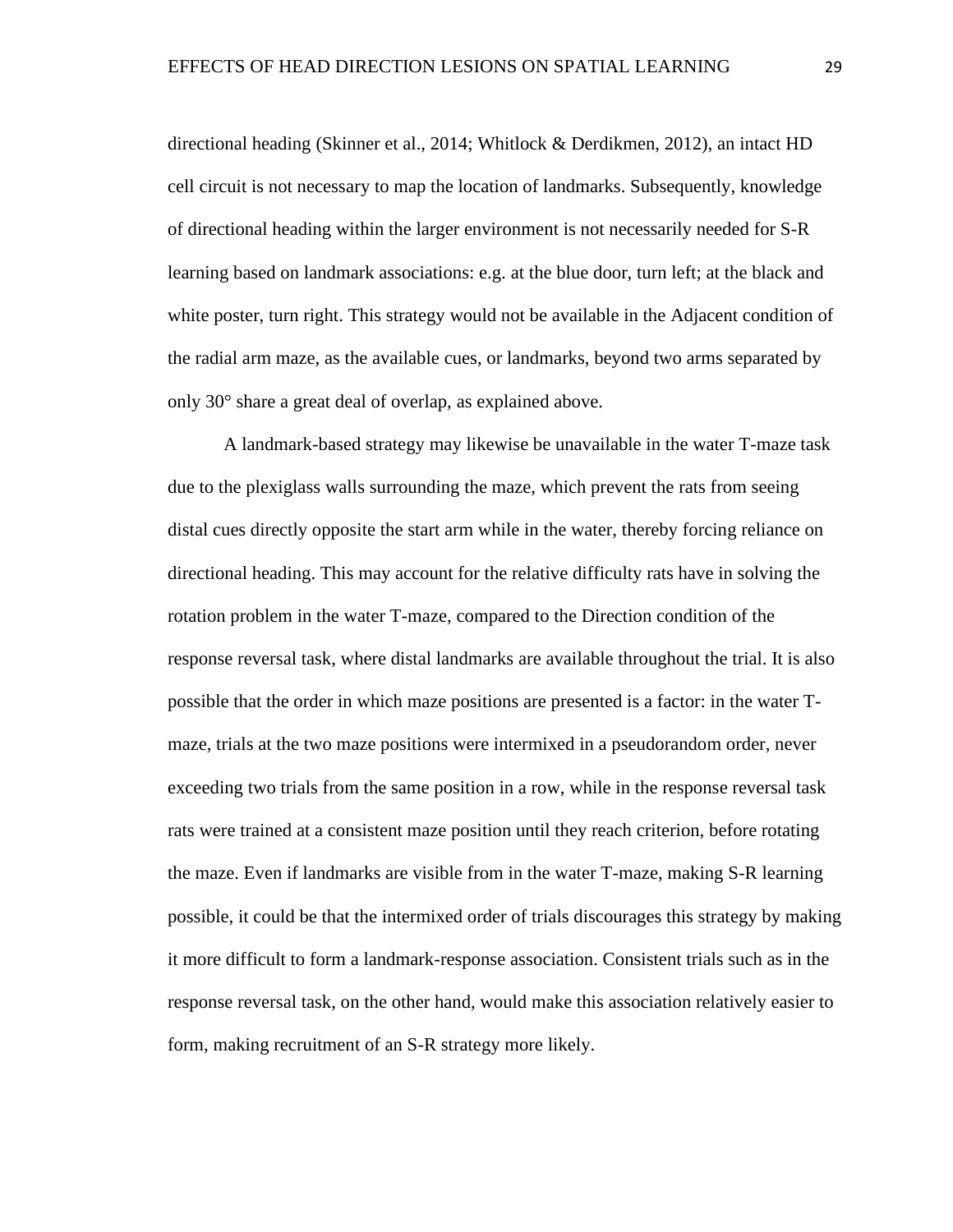Landmark-based S-R learning also accounts for the discrepancies in the literature on whether or not response reversal learning depends on HD signalling. If the start arm is not rotated between reversals, and no other context change occurs, neither directional heading nor landmark association is available as a learning strategy, explaining the consistent lack of facilitation in control conditions (Skinner et al., 2014; Wright et al., 2009; Wright et al., 2018). However, if the start arm is rotated, even in the same room, both strategies become available, as both start orientation and the landmark opposite the start arm change, becoming confounding variables. The current study adds to mounting evidence that response reversal learning is not fully dependent on the HD cell signal, though it may be supported by it. It is possible that landmark association is a secondary strategy recruited when directional heading information is unavailable; the opposite is equally possible. It could also be true that these two strategies work in conjunction, with heading information bolstering landmark acquisition or landmarks guiding heading-based navigation. As of yet, response reversal procedures have not been able to separate the two components, though it would be possible to do so by integrating moveable landmarks into the testing procedure. By placing one of two distinct landmarks (e.g. a towel on a coat rack vs. a wooden shelf) opposite the start arm and moving it to maintain that position when the maze is rotated and swapping it for the other landmark for half of the rats, a  $2x2$ design could assess the contribution of both start point orientation (Control vs. Direction) and landmark availability (Change vs. No Change) on acquisition across four reversals. This, or a similar task, could be used to finally determine how much, if any, of the variance in response reversal learning is dependent on start point orientation alone, regardless of landmark acquisition.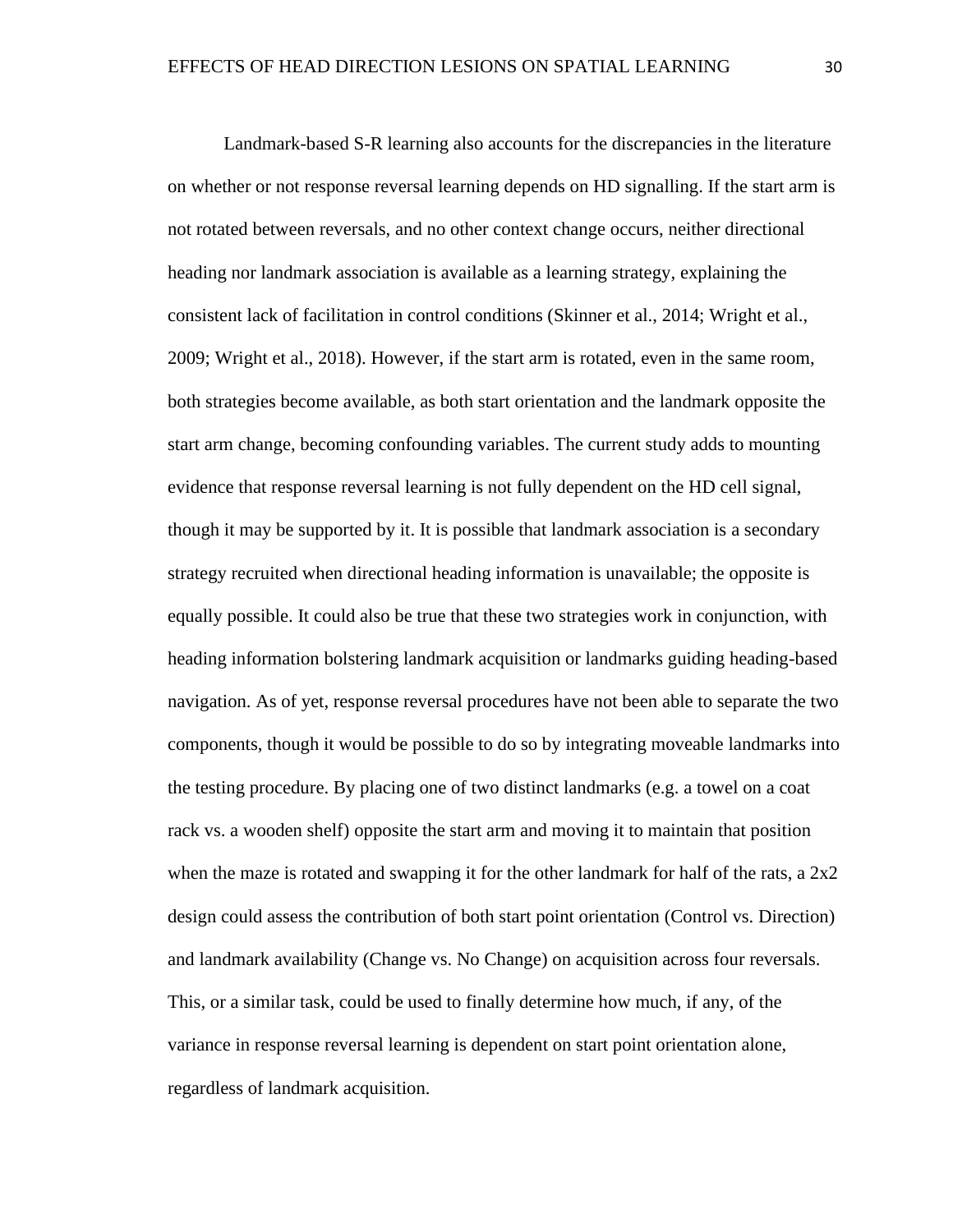Though the results of the current study, as well as previous research (Wright et al., 2018), suggest that response reversal learning is not dependent on the HD cell signal, there is an alternative explanation; namely, that there is an additional route or mechanism by which the HD signal can bypass the LMN and/or ADN. The existence of this secondary pathway is somewhat speculative, as its exact route has yet to be determined; nevertheless, the complexities of the HD cell circuit make this theory difficult as difficult to disprove as it is to confirm. HD cells exist in a dozen different brain regions, and numerous reciprocal and auxiliary connections have been noted in addition to the primary DTN→LMN→ADN→PoS pathway shown in Figure 1 (Blair et al., 1998; Butler & Taube, 2017; Clark & Taube, 2012; Taube & Muller, 1998; see Taube, 2007 for review), as well as being connected to the equally complex network of place cells, grid cells and angular head velocity cells (Giocomo et al., 2014; Harland et al. 2017; Moser, et al., 2015; Muller, 1996; Taube, 2007). Given all of this interconnectedness and complexity, it would be difficult to argue against at least the possibility of a secondary signaling pathway.

On the other hand, there are clear behavioural results, including those of the current study, showing that a secondary signaling mechanism, if one exists, cannot fully compensate for an interruption of the central pathway, evidenced by the impairments seen in the water T-maze and radial arm maze tasks by both the LMN and ADN lesioned rats. Similar impairments on spatial tasks are often seen following lesions to the LMN or ADN, but are often small compared to the effects of DTN lesions (Bassett et al., 2007; Dwyer et al., 2013; Peckford et al. 2014; Vann, 2005; 2011), which can be explained by the use of tasks which do not heavily task the HD system, but which could also be a result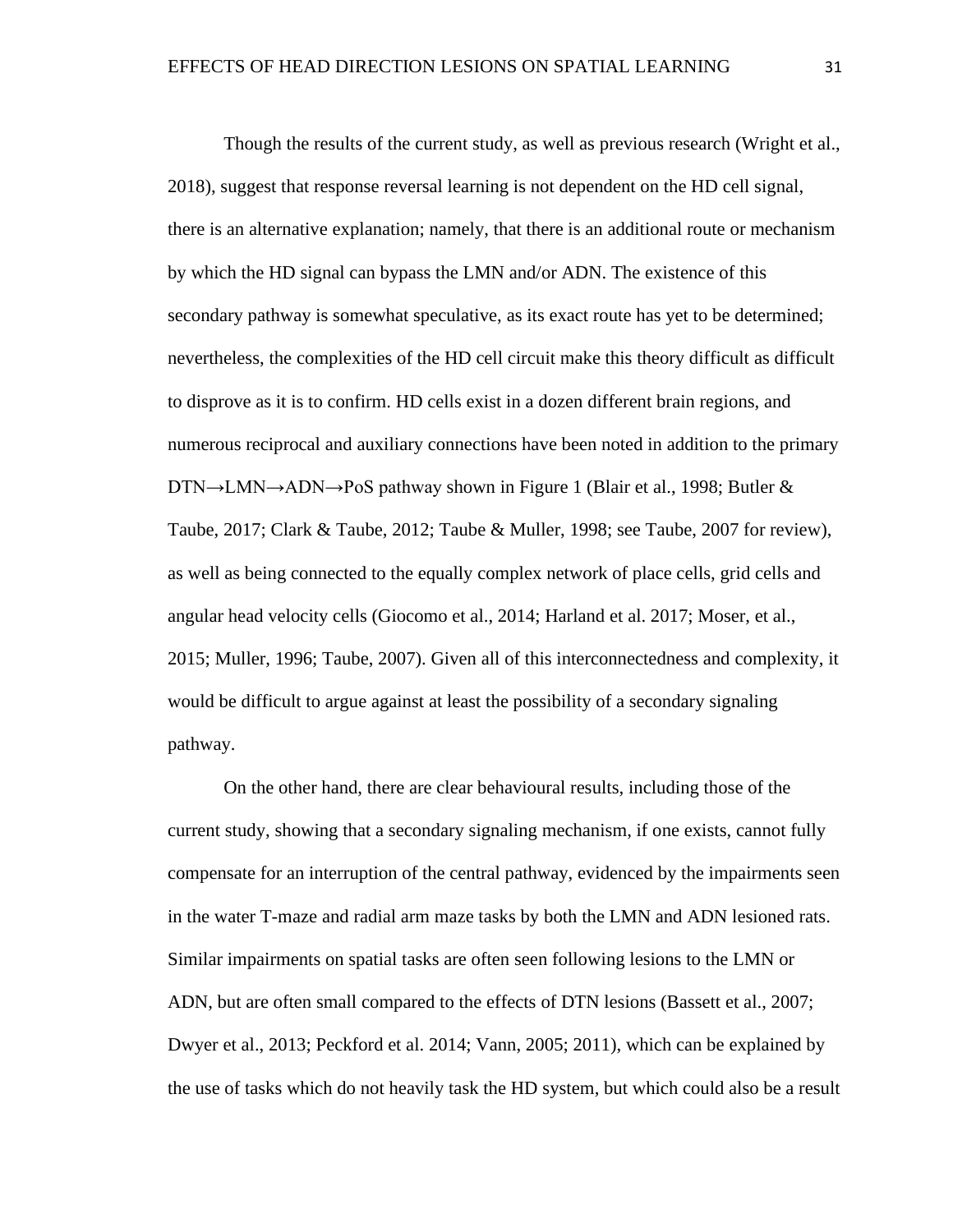of alternative signaling pathways. The water T-maze task used in the present study is known to be a HD cell signal dependent task, yet both LMN lesioned and ADN lesioned rats eventually reached criterion, as did DTN lesioned rats (Dwyer et al., 2014), indicating that learning can still occur following disruption of the central HD signalling pathway. If these central pathway lesions cannot abolish learning in tasks dependant on the HD signal, it stands to reason that the remaining non lesioned HD cells in neighbouring brain regions are still functional enough to send some heading information on to the hippocampus, even if it is not as precise as the information from the primary pathway. This reasoning is also supported by the consensus in the literature that the HD signal begins in reciprocal connection between the LMN and DTN, but is primarily directed from the DTN to the LMN and on to other downstream structures; though the DTN seems to be the "first stop" along the HD cell circuit, and is associated with the largest behavioural deficits, both regions receive input from the angular head velocity cell circuit and are involved in the origin of the HD cell circuit (Butler and Taube, 2017; Taube, 2007). Therefore, simultaneous lesions to both the LMN and the DTN would be required to abolish the HD cell signal completely, and lesions to one or the other maintains the possibility of a reduced HD signal which could still be communicated to the hippocampus.

The existence of such a neurological "failsafe" is evolutionarily sound, and not dissimilar to the ability of rodents to adopt alternative learning strategies when the preferred strategy becomes unavailable. In the life of a wild animal, the ability to successfully navigate their environment could determine access to food, mates, nesting sites, etc., making it a key factor of survival, and several studies have shown that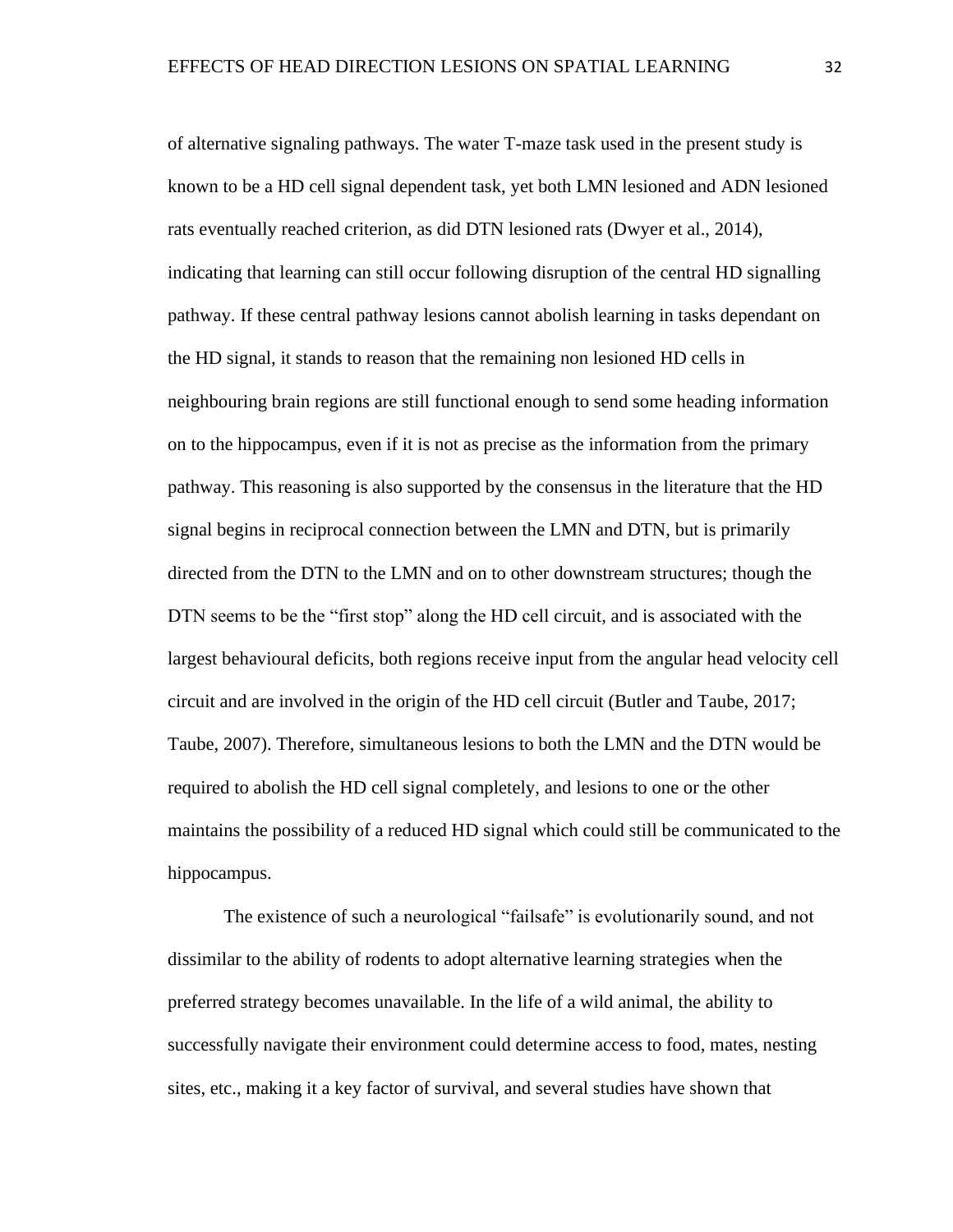directional heading is a critical factor for spatial navigation (Dwyer et al., 2014; Harland et al., 2017; Peckford et al., 2013; Skinner et al., 2003; Skinner et al., 2010; Whyte et al., 2009). Therefore, it is a logical conclusion that the ability to maintain heading information - the HD cell circuit - has been conserved through evolution, and the widespread presence of HD cells in a dozen different brain regions indicates just that. The more regions HD cells are present in, and the more routes by which heading information (even if minimal) can be integrated into the hippocampus, the less likely that damage or functional defects to one brain region will negatively affect navigation, and therefore survival.

This is not to say that evidence supporting an alternative HD signaling pathway necessarily opposes the idea that response reversal learning is not dependent on HD signalling. As is often the case, what initially seem to be opposing explanations may in fact be complimentary. It is possible that start orientation supports response reversal learning, but is not critical for acquisition, and that an additional HD signal pathway is capable of partially ameliorating the effects of lesions to the LMN or ADN. If this is the case, it is plausible that the minimal heading information passed through a secondary pathway, while not enough to completely offset the effects of lesions to the primary pathway in tasks which heavily tax the HD system, such as the water T-maze or radial arm maze tasks, may be enough to cancel out any minor impairment that result from said lesions on a task which is not fully reliant on the HD system, such as response reversal learning.

The primary goal of the current study was to further illuminate the connection between the neurological HD cell circuit and the behavioural importance of heading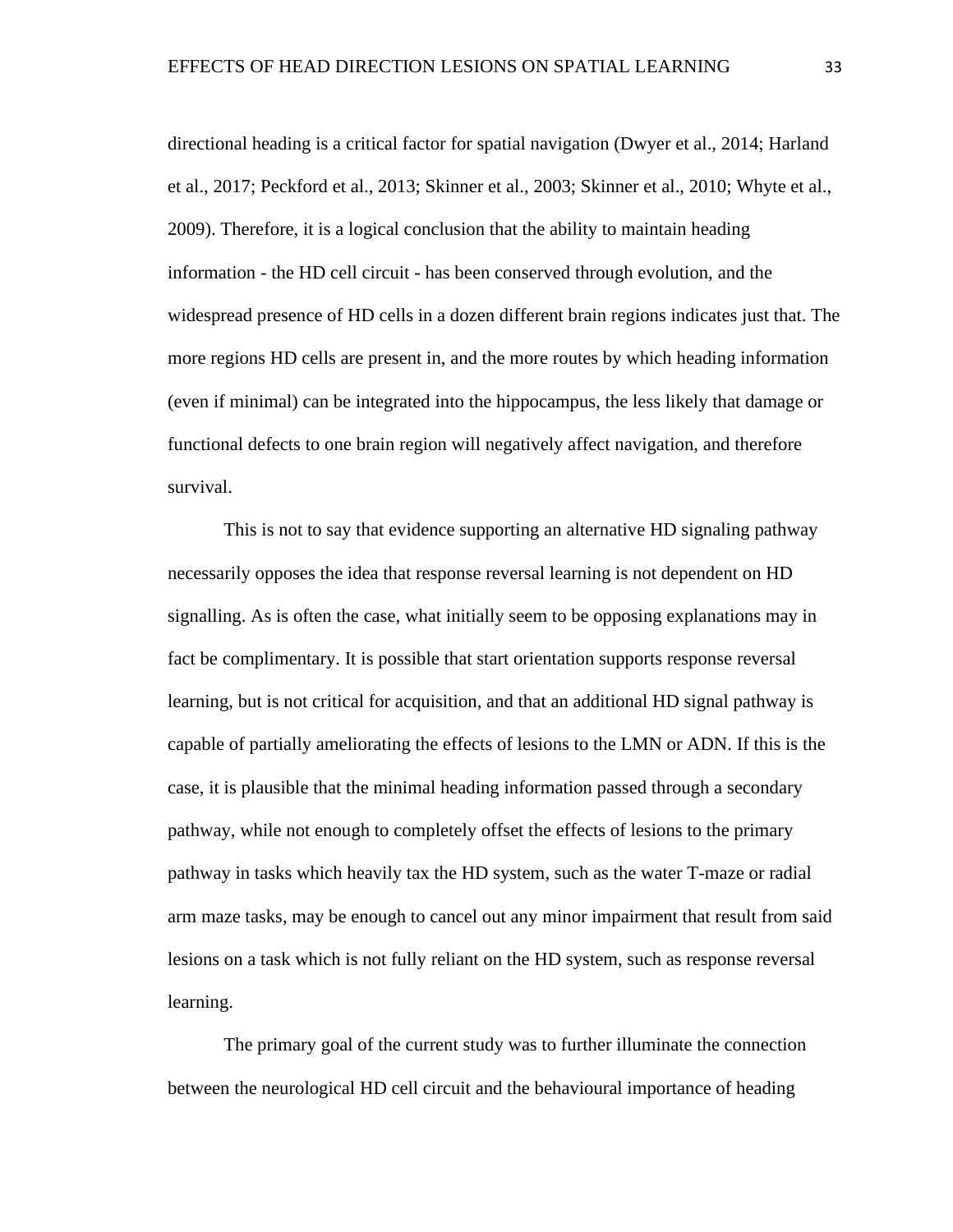direction in the acquisition of spatial problems. We did so by performing neurotoxic lesions to the LMN and ADN, both major components in the central signaling pathway of the HD cell circuit, and assessing performance on three tasks thought to depend on directional heading: the water T-maze task, the response reversal task and the radial arm maze task. Our results show that both the LMN and the ADN are critical for the solution of spatial problems involving orientation angles of 90° or less in which alternative learning strategies cannot be used, confirming their dependence on the HD system, i.e., the rotation problem in the water T-maze task and the Adjacent condition of the radial arm maze. These results confirm that behavioural deficits following lesions to the HD system are in line with the cell signalling patterns and lesion-induced disruptions seen in neurological studies. Our results also show that lesions to the LMN and ADN have less of an effect on spatial tasks which are not wholly dependent on heading direction for solution, such as the direction water T-maze problem, the Separate condition in the radial arm maze task and the response reversal task, illuminating the behavioural specificity of the HD cell circuit and illustrating the importance of using behavioural tasks which not only heavily tax the HD system, but which also preclude the recruitment of other learning strategies which could confound the results.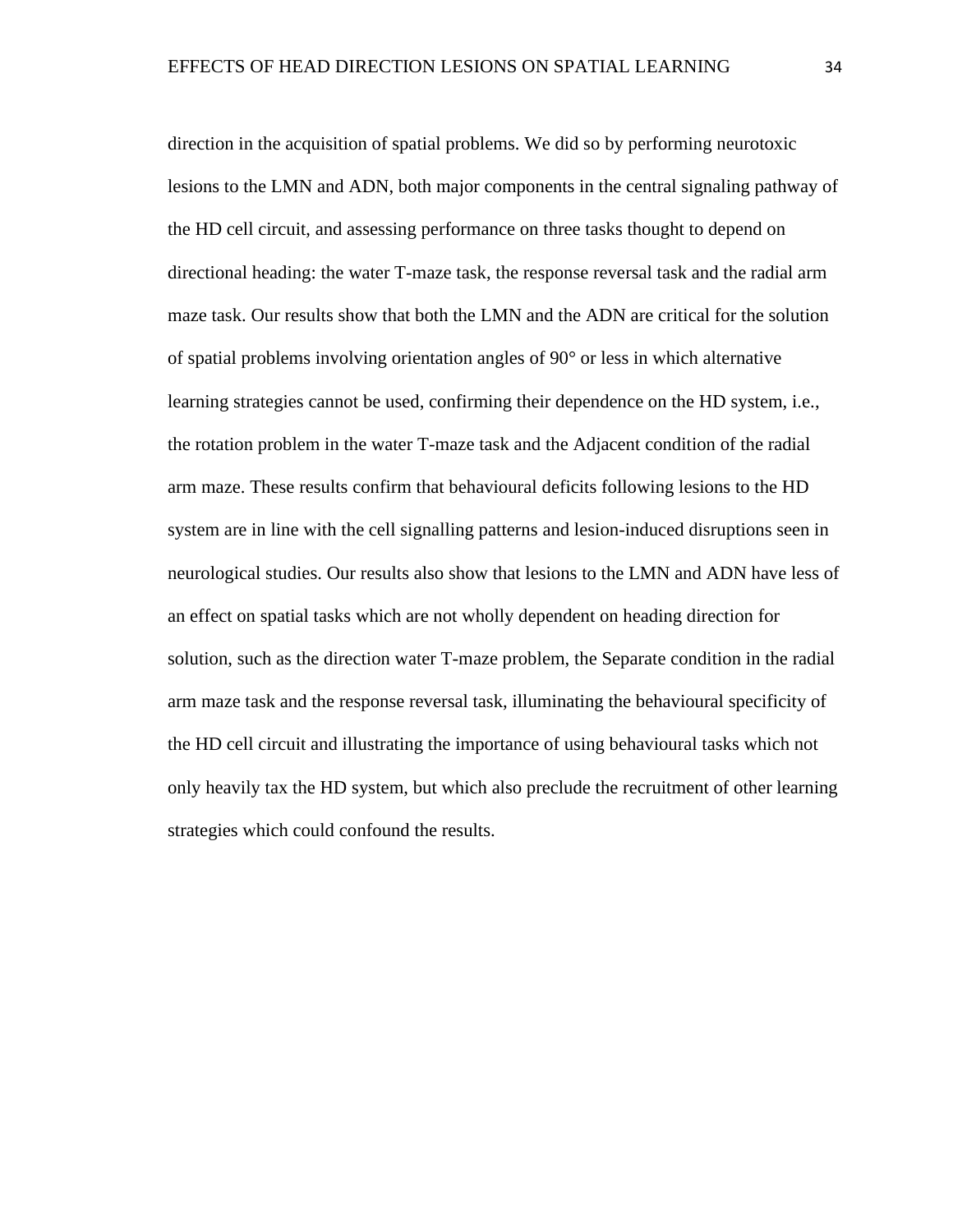#### **References**

- Bassett, J. P., Tullman, M. L., & Taube, J. S. (2007). Lesions of the tegmentomammillary circuit in the head direction system disrupt the head direction signal in the anterior thalamus. *Journal of Neuroscience, 27*(28), 7564-7577. doi:10.1523/jneurosci.0268-07.2007
- Blair, H. T., Cho, J., & Sharp, P. E. (1998). Role of the lateral mammillary nucleus in the rat head direction circuit. *Neuron,21*(6), 1387-1397. doi:10.1016/s0896- 6273(00)80657-1
- Blodgett, H. C., McCutchan, K., & Mathews, R. (1949). Spatial learning in the T-maze: the influence of direction, turn, and food location. *Journal of Experimental Psychology, 39*(6), 800-809. doi:10.1037/h0058978
- Butler, W. N., & Taube, J. S. (2017). Oscillatory synchrony between head direction cells recorded bilaterally in the anterodorsal thalamic nuclei. *Journal of Neurophysiology,117*(5), 1847-1852. doi:10.1152/jn.00881.2016
- Cahill, S. P., Fifield, K. E., Thorpe, C. M., Martin, G. M., & Skinner, D. M. (2014). Mice use start point orientation to solve spatial problems in a water T-maze. *Animal Cognition,18*(1), 195-203. doi:10.1007/s10071-014-0789-1
- Chiszar, D. A., & Spear, N. E. (1969). Stimulus change, reversal learning, and retention in the rat. *Journal of Comparative and Physiological Psychology, 69*(1), 190-195. doi:10.1037/h0027947
- Chronicle, E. P., Ormerod, T. C., & Macgregor, J. N. (2001). When insight just wont come: The failure of visual cues in the nine-dot problem. *The Quarterly Journal of Experimental Psychology A,54*(3), 903-919. doi:10.1080/02724980042000471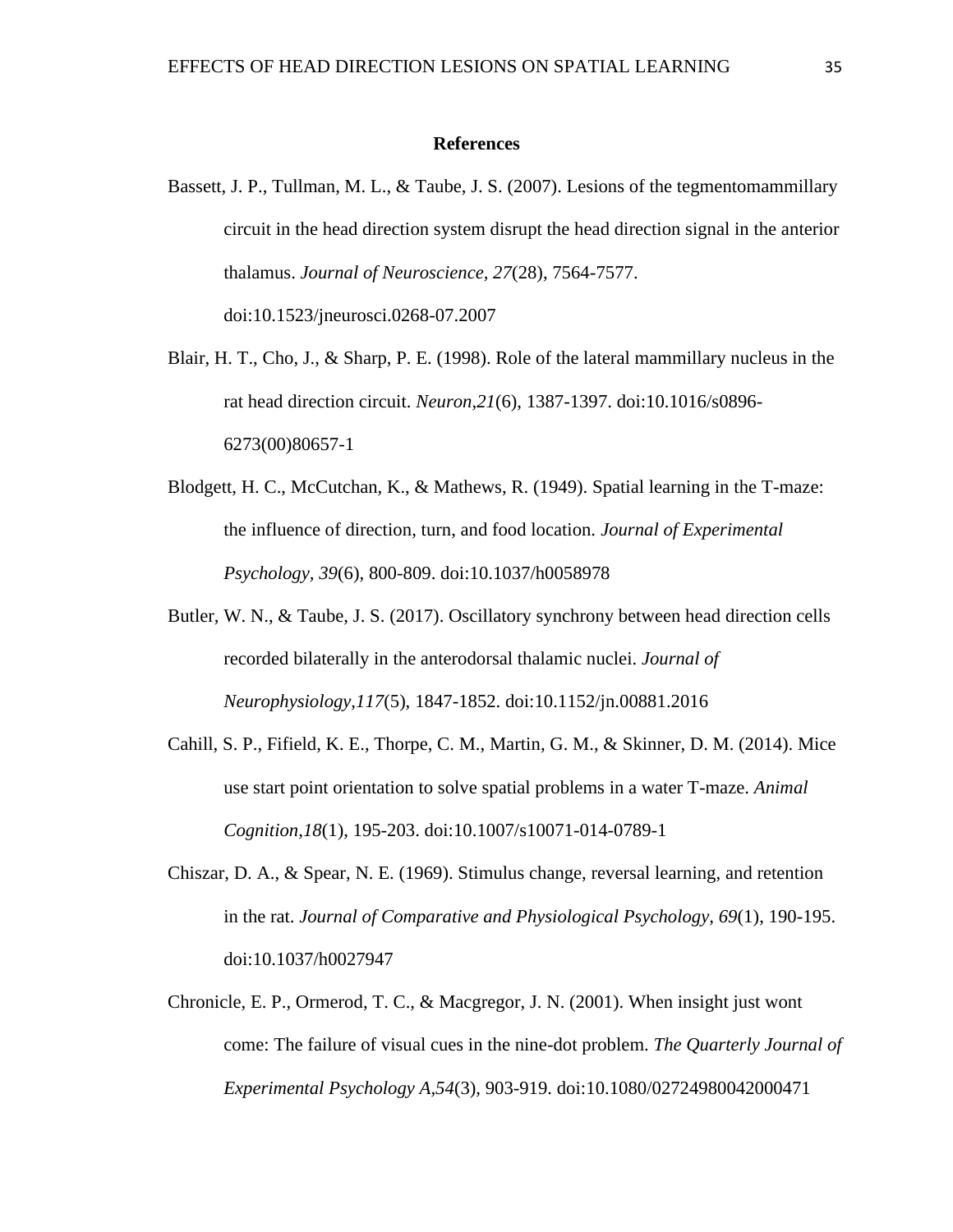- Clark, B. J., & Taube, J. S. (2012). Vestibular and attractor network basis of the head direction cell signal in subcortical circuits. *Frontiers in Neural Circuits,6*. doi:10.3389/fncir.2012.00007
- Clark, B. J., Rice, J. P., Akers, K. G., Candelaria-Cook, F. T., Taube, J. S., & Hamilton, D. A. (2013). Lesions of the dorsal tegmental nuclei disrupt control of navigation by distal landmarks in cued, directional, and place variants of the Morris water task. *Behavioral Neuroscience,127*(4), 566-581. doi:10.1037/a0033087
- Collett, M., Chittka, L., & Collett, T. S. (2013). Spatial memory in insect navigation. *Current Biology,23*(17), R789-800. doi:10.1016/j.cub.2013.07.020.
- Daneri, M. F., Casanave, E. B., & Muzio, R. N. (2015). Use of local visual cues for spatial orientation in terrestrial toads (Rhinella arenarum): The role of distance to a goal. *Journal of Comparative Psychology,129*(3), 247-255. doi:10.1037/a0039461
- Dudchenko, P. A., & Taube, J. S. (1997). Correlation between head direction cell activity and spatial behavior on a radial arm maze. Behavioral Neuroscience, 111, 3–19.
- Dwyer, J. A., Ingram, M. L., Snow, A. C., Thorpe, C. M., Martin, G. M., & Skinner, D. M. (2013). The effects of bilateral lesions to the dorsal tegmental nucleus on spatial learning in rats. *Behavioral Neuroscience,127*(6), 867-877. doi:10.1037/a0034931
- Frohardt, R. J., Bassett, J. P., & Taube, J. S. (2006). Path integration and lesions within the head direction cell circuit: Comparison between the roles of the anterodorsal thalamus and dorsal tegmental nucleus. *Behavioral Neuroscience,120*(1), 135- 149. doi:10.1037/0735-7044.120.1.135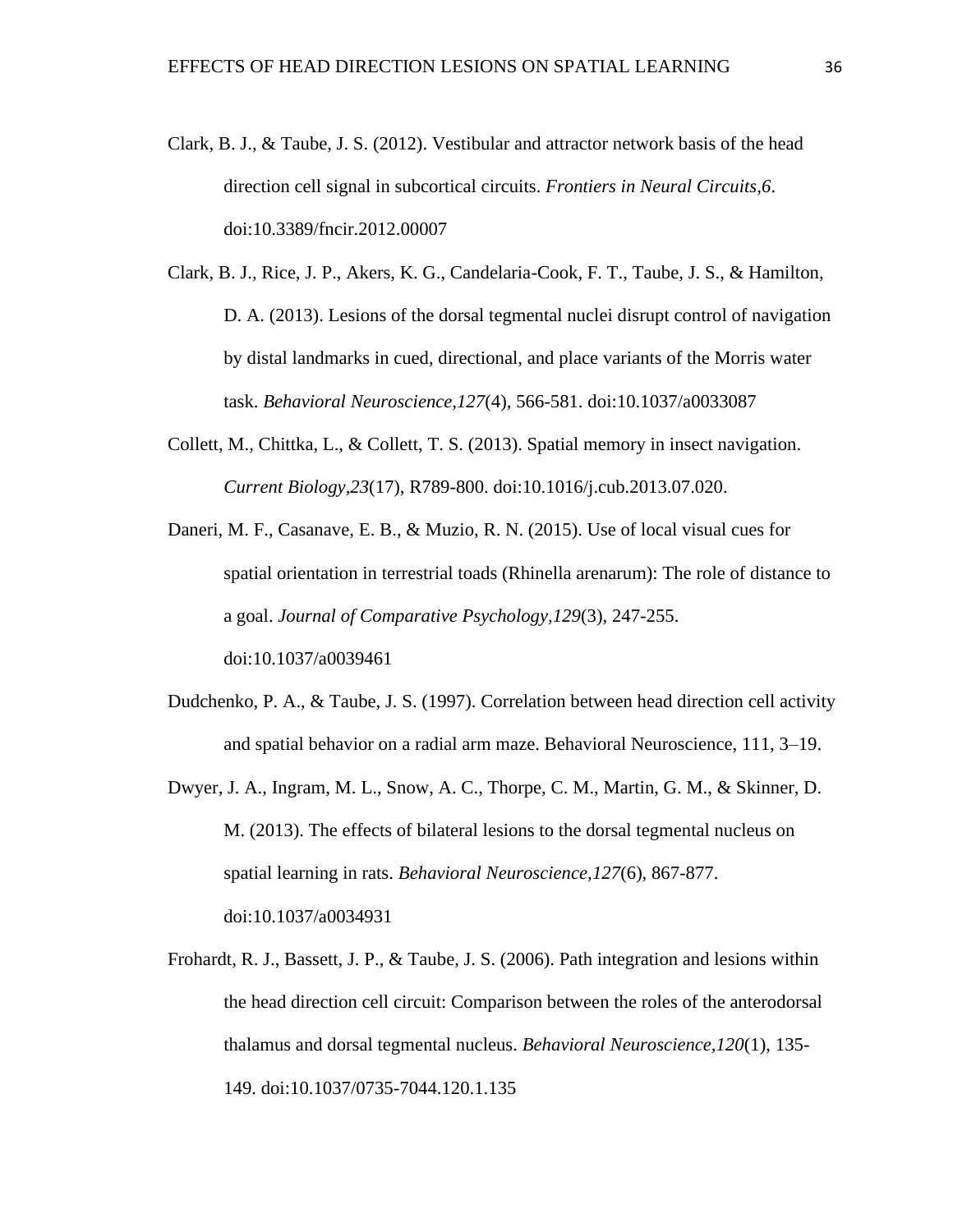- Giocomo, L., Stensola, T., Bonnevie, T., Van Cauter, T., Moser, M., & Moser, E. (2014). Topography of head direction cells in medial entorhinal cortex. *Current Biology,24*(3), 252-262. doi:10.1016/j.cub.2013.12.002
- Grieves, R. M., Jenkins, B. W., Harland, B. C., Wood, E. R., & Dudchenko, P. A. (2015). Place field repetition and spatial learning in a multicompartment environment. *Hippocampus,26*(1), 118-134. doi:10.1002/hipo.22496
- Harland, B., Grieves, R. M., Bett, D., Stentiford, R., Wood, E. R., & Dudchenko, P. A. (2017). Lesions of the head direction cell system increase hippocampal place field repetition. *Current Biology,27*(17). doi:10.1016/j.cub.2017.07.071
- Harvey, R. E., Thompson, S. M., Sanchez, L. M., Yoder, R. M., & Clark, B. J. (2017). Post-training Inactivation of the Anterior Thalamic Nuclei Impairs Spatial Performance on the Radial Arm Maze. *Frontiers in Neuroscience,11*. doi:10.3389/fnins.2017.00094
- McDonald, R. J., & White, N. M. (1993). A triple dissociation of memory systems: Hippocampus, amygdala, and dorsal striatum. *Behavioral Neuroscience,107*(1), 3- 22. doi:10.1037/0735-7044.107.1.3
- Means, L. W., Long, M., Jones, T. A., & Curtis, W. C. (1996). Rats Perform Better on Spatial Than Brightness Delayed Matching-to-Sample Water-Escape Due to an Unlearned Bias to Use Spatial Cues. *Physiology & Behavior,60*(5), 1239-1245. doi:10.1016/s0031-9384(96)00129-1
- Miyata, H., & Fujita, K. (2010). Route selection by pigeons (Columba livia) in "traveling salesperson" navigation tasks presented on an LCD screen. *Journal of Comparative Psychology,124*(4), 433-446. doi:10.1037/a0019931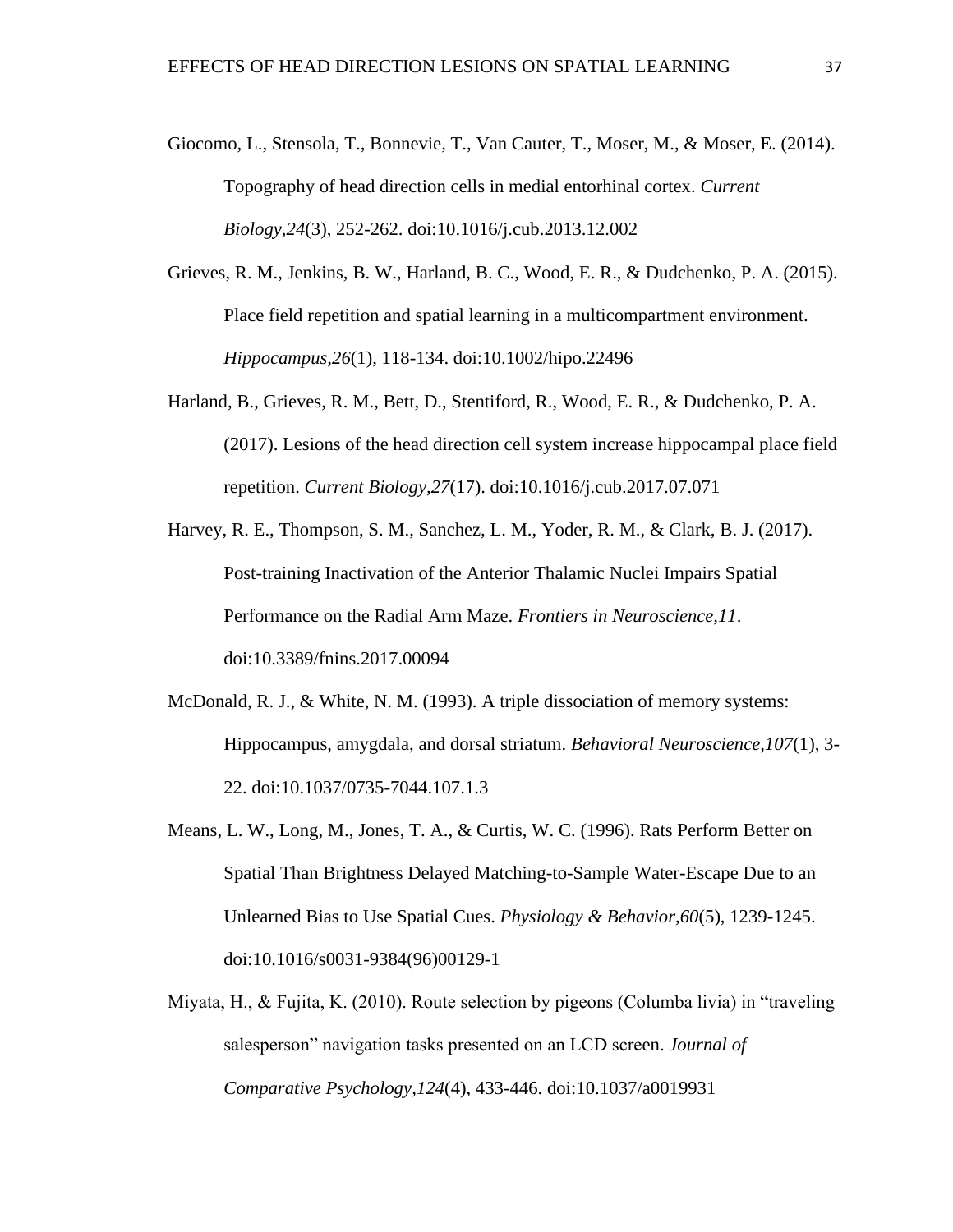- Moser, M. B., Rowland, D. C., & Moser, E. I. (2015). Place cells, grid cells, and memory. *Cold Spring Harbor perspectives in biology*, *7*(2), a021808. doi:10.1101/cshperspect.a021808
- Muir, G. M., & Taube, J. S. (2002). The Neural Correlates of Navigation: Do Head Direction and Place Cells Guide Spatial Behavior? *Behavioral and Cognitive Neuroscience Reviews*, 1(4), 297–317. doi:10.1177/1534582302238339
- Muir, G. M., & Taube, J. S. (2004). Head direction cell activity and behavior in a navigation task requiring a cognitive mapping strategy. *Behavioural Brain Research,153*(1), 294-253. doi:10.1016/j.bbr.2003.12.007
- Muller, R. (1996). A Quarter of a Century of Place Cells. *Neuron,17*(5), 979-990. doi:10.1016/s0896-6273(00)80214-7
- O'Keefe, J., & Dostrovsky, J. (1971). The hippocampus as a spatial map: Preliminary evidence from unit activity in the freely-moving rat. *Brain Research, 34,* 171-175. doi:10.1016/0006-8993(71)90358-1
- Paxinos, G., & Watson, C. (1998). *The Rat Brain in Stereotaxic Coordinates* (4th ed.). San Diego, CA: Academic Press.
- Peckford, G., Mcrae, S. M., Thorpe, C. M., Martin, G. M., & Skinner, D. M. (2013). Rats' orientation at the start point is important for spatial learning in a water Tmaze. *Learning and Motivation,44*(1), 1-15. doi:10.1016/j.lmot.2012.06.006
- Peckford, G., Dwyer, J. A., Snow, A. C., Thorpe, C. M., Martin, G. M., & Skinner, D. M. (2014). The effects of lesions to the postsubiculum or the anterior dorsal nucleus of the thalamus on spatial learning in rats. *Behavioral Neuroscience,128*(6), 654- 665. doi:10.1037/bne0000019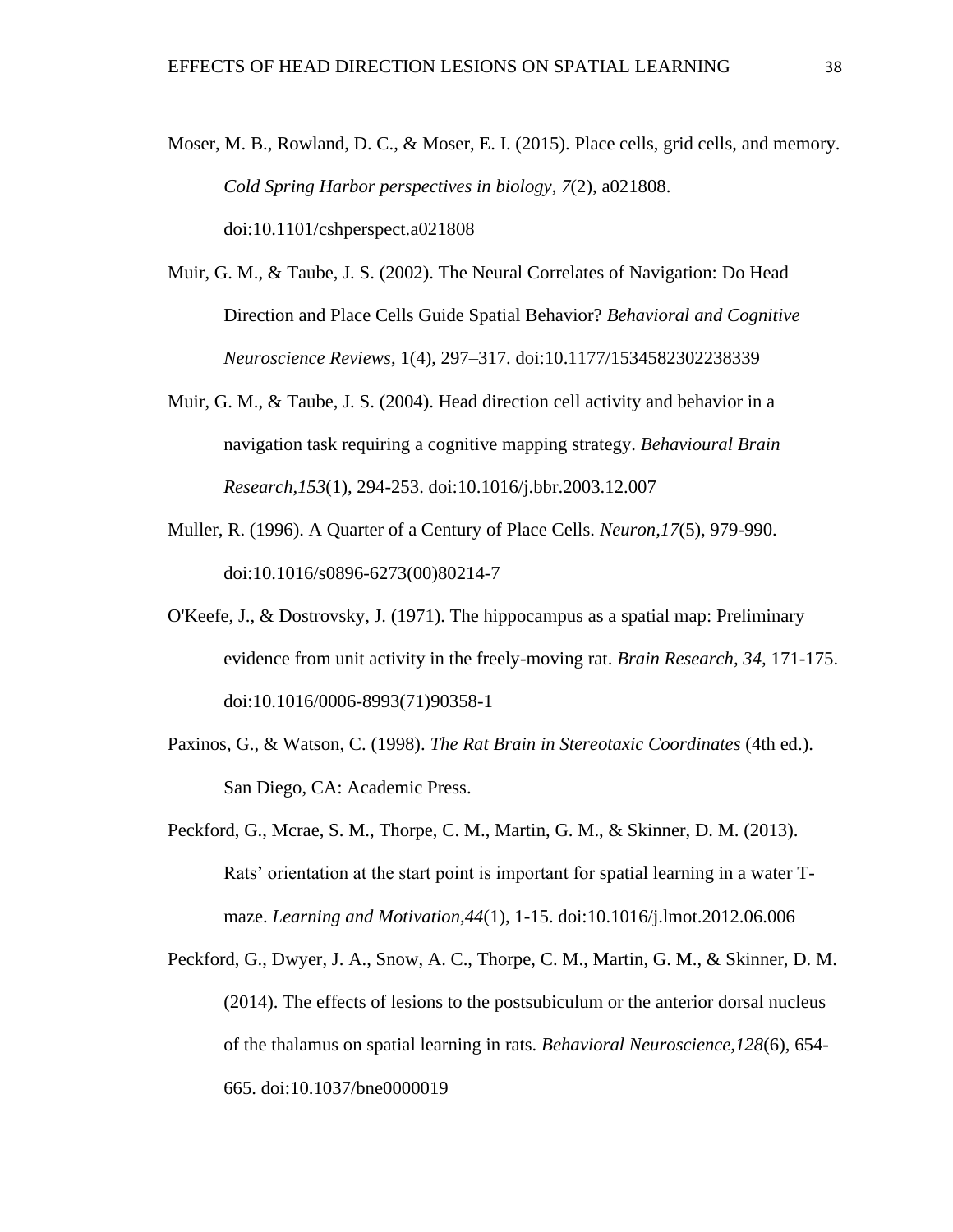- Pothuizen, H. H., Aggleton, J. P., & Vann, S. D. (2008). Do rats with retrosplenial cortex lesions lack direction? *European Journal of Neuroscience,28*(12), 2486-2498. doi:10.1111/j.1460-9568.2008.06550.x
- Preston-Ferrer, P., Coletta, S., Frey, M., & Burgalossi, A. (2016). Anatomical organization of presubicular head-direction circuits. *ELife,5*. doi:10.7554/elife.14592
- Restle, F. (1957). Discrimination of cues in mazes: A resolution of the "place-vs. response" question. *Psychological Review, 64*(4), 217-228. doi:10.1037/h0040678
- Skinner, D. M., Etchegary, C. M., Ekert-Maret, E. C., Baker, C. J., Harley, C. W., Evans, J. H., & Martin, G. M. (2003). An analysis of response, direction and place learning in an open field and T maze. *Journal of Experimental Psychology: Animal Behavior Processes,29*(1), 3-13. doi:10.1037//0097-7403.29.1.3
- Skinner, D. M., Horne, M. R., Murphy, K. E., & Martin, G. M. (2010). Rats' orientation is more important than start point location for successful place learning. *Journal of Experimental Psychology: Animal Behavior Processes,36*(1), 110-116. doi:10.1037/a0015773
- Skinner, D. M., Martin, G. M., Wright, S. L., Tomlin, J., Odintsova, I. V., Thorpe, C. M., Harley, C. W., Marrone, D. F. (2013). Hippocampal spatial mapping and the acquisition of competing responses. *Hippocampus,24*(4), 396-402. doi:10.1002/hipo.22233
- Stackman, R. W. (2010). Behavioral correlates of neuronal activity recorded as singleunits: promises and pitfalls as illustrated by the rodent head direction cell signal.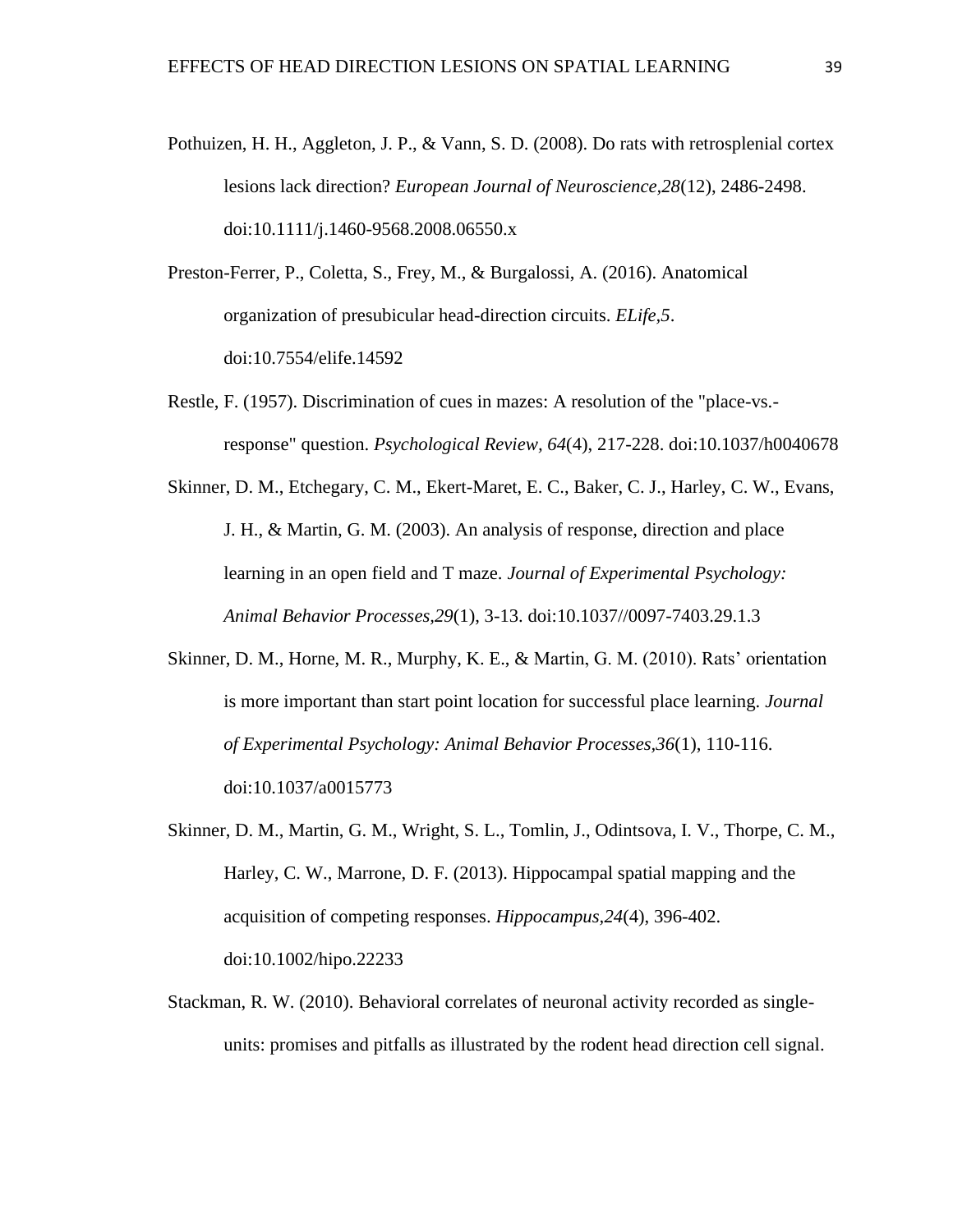*Electrophysiological Recording Techniques Neuromethods,* 127-167. doi:10.1007/978-1-60327-202-5\_6

- Stringer, K. G., Martin, G. M., & Skinner, D. M. (2005). The Effects of Hippocampal Lesions on Response, Direction, and Place Learning in Rats. *Behavioral Neuroscience,119*(4), 946-952. doi:10.1037/0735-7044.119.4.946
- Sziklas, V., & Petrides, M. (2000). Selectivity of the spatial learning deficit after lesions of the mammillary region in rats. *Hippocampus,10*(3), 325-328. doi:10.1002/1098-1063(2000)10:33.0.co;2-d
- Taube, J. S., & Bassett, J. P. (2003). Persistent neural activity in head direction cells. *Cerebral Cortex,13*(11), 1162-1172. doi:10.1093/cercor/bhg102
- Taube, J. S., Kesslak, J. P., & Cotman, C. W. (1992). Lesions of the rat Postsubiculum impair performance on spatial tasks. Behavioral & Neural Biology, 57, 131–143.
- Taube, J., Muller, R., & Ranck, J. (1990). Head-direction cells recorded from the postsubiculum in freely moving rats. II. Effects of environmental manipulations. *The Journal of Neuroscience,10*(2), 436-447. doi:10.1523/jneurosci.10-02- 00436.1990
- Taube, J. S., & Muller, R. U. (1998). Comparisons of head direction cell activity in the postsubiculum and anterior thalamus of freely moving rats. *Hippocampus,8*(2), 87-108. doi:10.1002/(sici)1098-1063(1998)8:23.0.co;2-4

Taube, J. S. (2007). The Head direction signal: origins and sensory-motor integration. *Annual Review of Neuroscience,30*(1), 181-207. doi:10.1146/annurev.neuro.29.051605.112854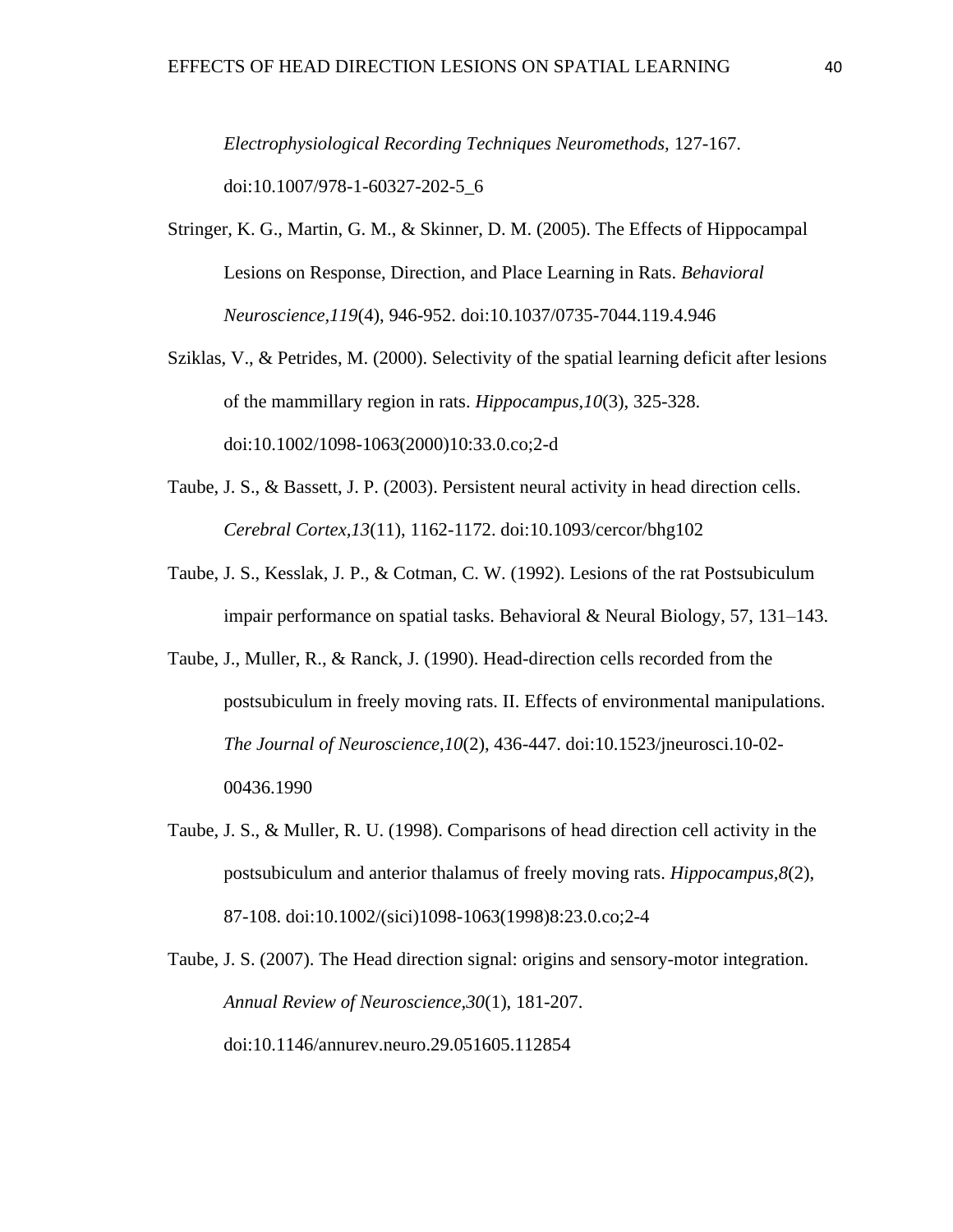- Teichroeb, J. A., & Vining, A. Q. (2019). Navigation strategies in three nocturnal lemur species: Diet predicts heuristic use and degree of exploratory behavior. *Animal Cognition,22*(3), 343-354. doi:10.1007/s10071-019-01247-4
- Tierney, A. J., Baker, A., Forward, J., Slight, C., & Yilma, H. (2018). Response and place learning in crayfish spatial behavior. *Learning & Behavior,47*(1), 80-90. doi:10.3758/s13420-018-0345-y
- Tolman, E. C., Ritchie, B. F., & Kalish, D. (1946). Studies in spatial learning. I. Orientation and the short-cut. *Journal of Experimental Psychology, 36*(1), 13-24. doi:10.1037/h0053944
- Tolman, E. C., Ritchie, B. F., & Kalish, D. (1946). Studies in spatial learning. II. Place learning versus response learning. *Journal of Experimental Psychology, 36*(3), 221-229. doi:10.1037/h0060262
- Valerio, S., & Taube, J. S. (2012). Path integration: How the head direction signal maintains and corrects spatial orientation. *Nature Neuroscience,15*, 1445-1453. doi:10.1038/nn.3215
- Vann, S. D., & Aggleton, J. P. (2003). Evidence of a spatial encoding deficit in rats with lesions of the mammillary bodies or mammillothalamic tract. *The Journal of Neuroscience,23*(8), 3506-3514. doi:10.1523/jneurosci.23-08-03506.2003
- Vann, S. D. (2005). Transient spatial deficit associated with bilateral lesions of the lateral mammillary nuclei. *European Journal of Neuroscience,21*(3), 820-824. doi:10.1111/j.1460-9568.2005.03896.x
- Vann, S. D. (2011). A role for the head-direction system in geometric learning. *Behavioural Brain Research,224*(1), 201-206. doi:10.1016/j.bbr.2011.05.033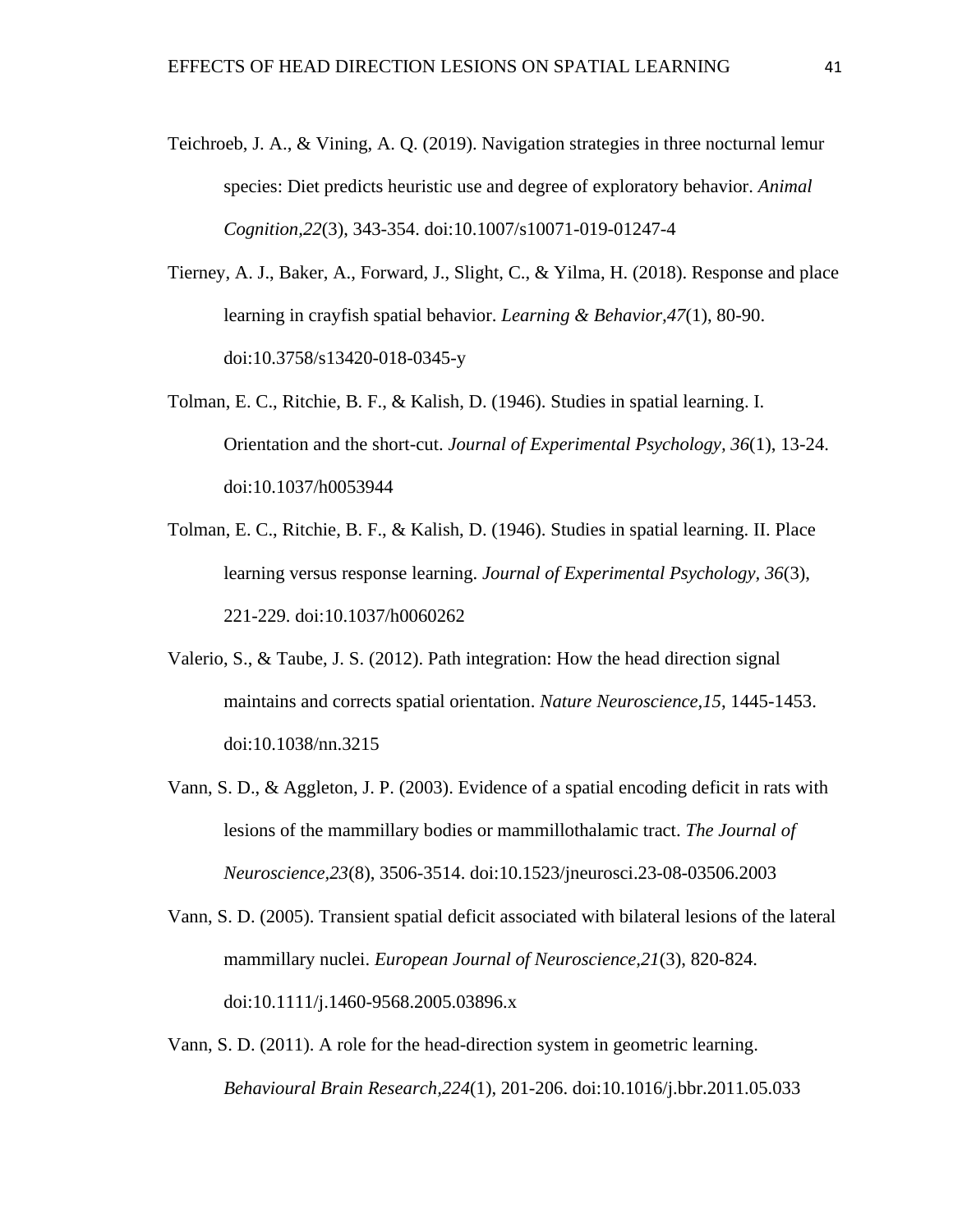- Vann, S. D. (2018). Lesions within the head direction system reduce retrosplenial c- fos expression but do not impair performance on a radial-arm maze task. *Behavioural Brain Research,338*, 153-158. doi:10.1016/j.bbr.2017.10.026
- Whitlock, J. R., & Derdikman, D. (2012). Head direction maps remain stable despite grid map fragmentation. *Frontiers in Neural Circuits,6*. doi:10.3389/fncir.2012.00009
- Whyte, J. T., Martin, G. M., & Skinner, D. M. (2009). An assessment of response, direction and place learning by rats in a water T-maze. *Learning and Motivation,40*(4), 376-385. doi:10.1016/j.lmot.2009.06.001
- Wright, S. L., Martin, G. M., Thorpe, C. M., Haley, K., & Skinner, D. M. (2018). Distance and direction, but not light cues, support response reversal learning. *Learning & Behavior,47*(1), 38-46. doi:10.3758/s13420-018-0320-7
- Wright, S. L., Williams, D., Evans, J. H., Skinner, D. M., & Martin, G. M. (2009). The contribution of spatial cues to memory: Direction, but not cue, changes support response reversal learning. *Journal of Experimental Psychology: Animal Behavior Processes,35*(2), 177-185. doi:10.1037/a0013405
- Yoder, R. M., & Taube, J. S. (2009). Head Direction Cell Activity in Mice: Robust Directional Signal Depends on Intact Otolith Organs. *Journal of Neuroscience,29*(4), 1061-1076. doi:10.1523/jneurosci.1679-08.2009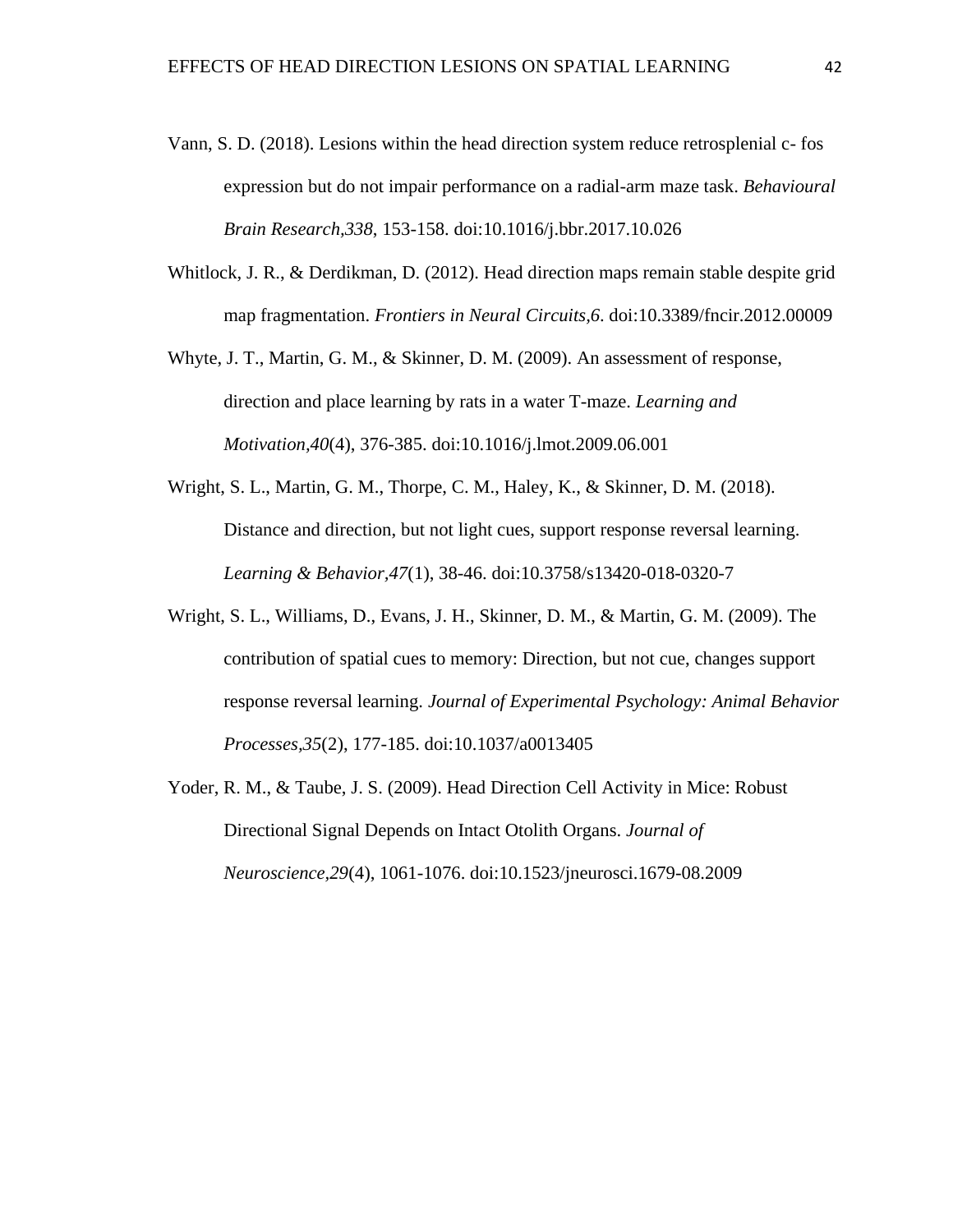| <b>Animal Number</b> | Percentage of Tissue Damage |         |         | Included |
|----------------------|-----------------------------|---------|---------|----------|
|                      | Right                       | Left    | Total   |          |
| $\overline{2}$       | 15.184                      | 15.184  | 15.184  | No       |
| 3                    | 14.123                      | 13.063  | 30.026  | $\rm No$ |
| $\overline{4}$       | 57.592                      | 49.110  | 53.351  | Yes      |
| 5                    | 09.883                      | 03.521  | 6.7020  | No       |
| 6                    | 09.883                      | 15.184  | 12.533  | No       |
| $\tau$               | 20.485                      | 38.508  | 29.496  | $\rm No$ |
| $8\,$                | 56.532                      | 62.893  | 59.712  | Yes      |
| 9                    | 18.364                      | 33.207  | 25.786  | $\rm No$ |
| 10                   | 44.869                      | 44.869  | 44.869  | $\rm No$ |
| 11                   | 63.953                      | 65.013  | 64.483  | Yes      |
| 12                   | 09.883                      | 04.582  | 7.2321  | No       |
| 13                   | 100.000                     | 100.000 | 100.000 | Yes      |
| 17                   | 10.942                      | 10.943  | 10.943  | No       |
| 18                   | 59.712                      | 57.592  | 58.652  | Yes      |
| 19                   | 60.772                      | 67.134  | 59.182  | Yes      |
| 20                   | 85.157                      | 81.976  | 83.567  | Yes      |

# **Table 1. Percentage of Tissue Damage to LMN in Lesioned Rats.**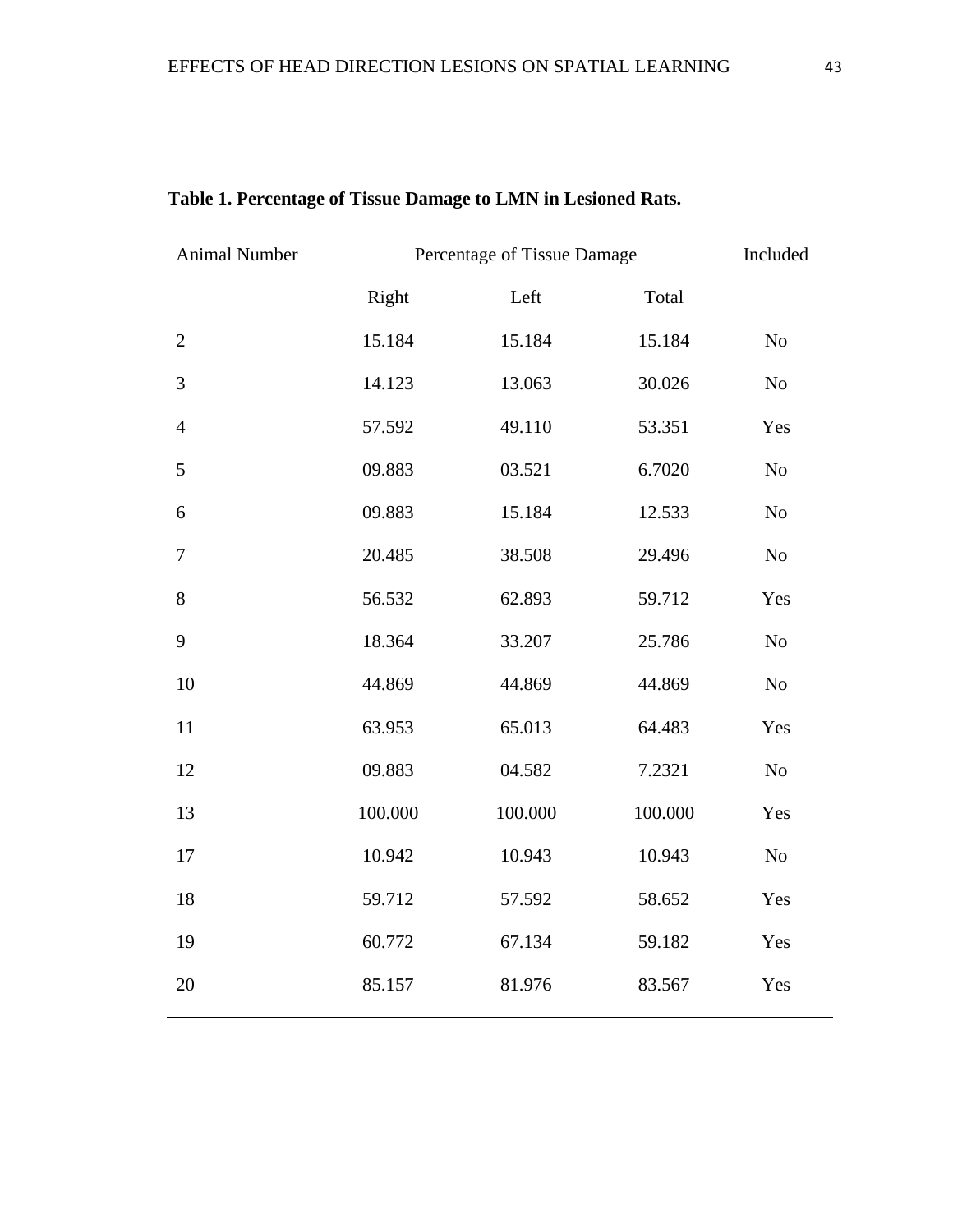| <b>Animal Number</b> | Percentage of Tissue Damage |        |        | Included       |
|----------------------|-----------------------------|--------|--------|----------------|
|                      | Right                       | Left   | Total  |                |
| $\mathbf{1}$         | 61.281                      | 70.668 | 65.975 | Yes            |
| $\mathbf{2}$         | 09.025                      | 07.942 | 9.657  | No             |
| 5                    | 28.429                      | 20.217 | 24.323 | N <sub>o</sub> |
| 9                    | 65.975                      | 55.415 | 60.695 | Yes            |
| 10                   | 09.657                      | 03.791 | 6.724  | No             |
| 13                   | 90.614                      | 89.440 | 90.027 | Yes            |
| 16                   | 0.271                       | 05.596 | 2.662  | N <sub>o</sub> |
| 21                   | 4.964                       | 26.083 | 15.523 | N <sub>o</sub> |
| 23                   | 97.653                      | 96.480 | 97.067 | Yes            |
| 25                   | 78.881                      | 85.921 | 82.401 | Yes            |
| 28                   | 24.910                      | 17.870 | 21.390 | N <sub>o</sub> |
| 31                   | 42.509                      | 78.881 | 60.695 | Yes            |
| 32                   | 23.736                      | 12.004 | 17.870 | N <sub>o</sub> |
| 34                   | 17.870                      | 03.249 | 7.3105 | N <sub>o</sub> |
| 37                   | 58.935                      | 63.628 | 61.282 | Yes            |
| 38                   | 97.653                      | 82.401 | 90.027 | Yes            |
| 39                   | 19.043                      | 24.910 | 21.976 | N <sub>o</sub> |

## **Table 2. Percentage of Tissue Damage to ADN in Lesioned Rats.**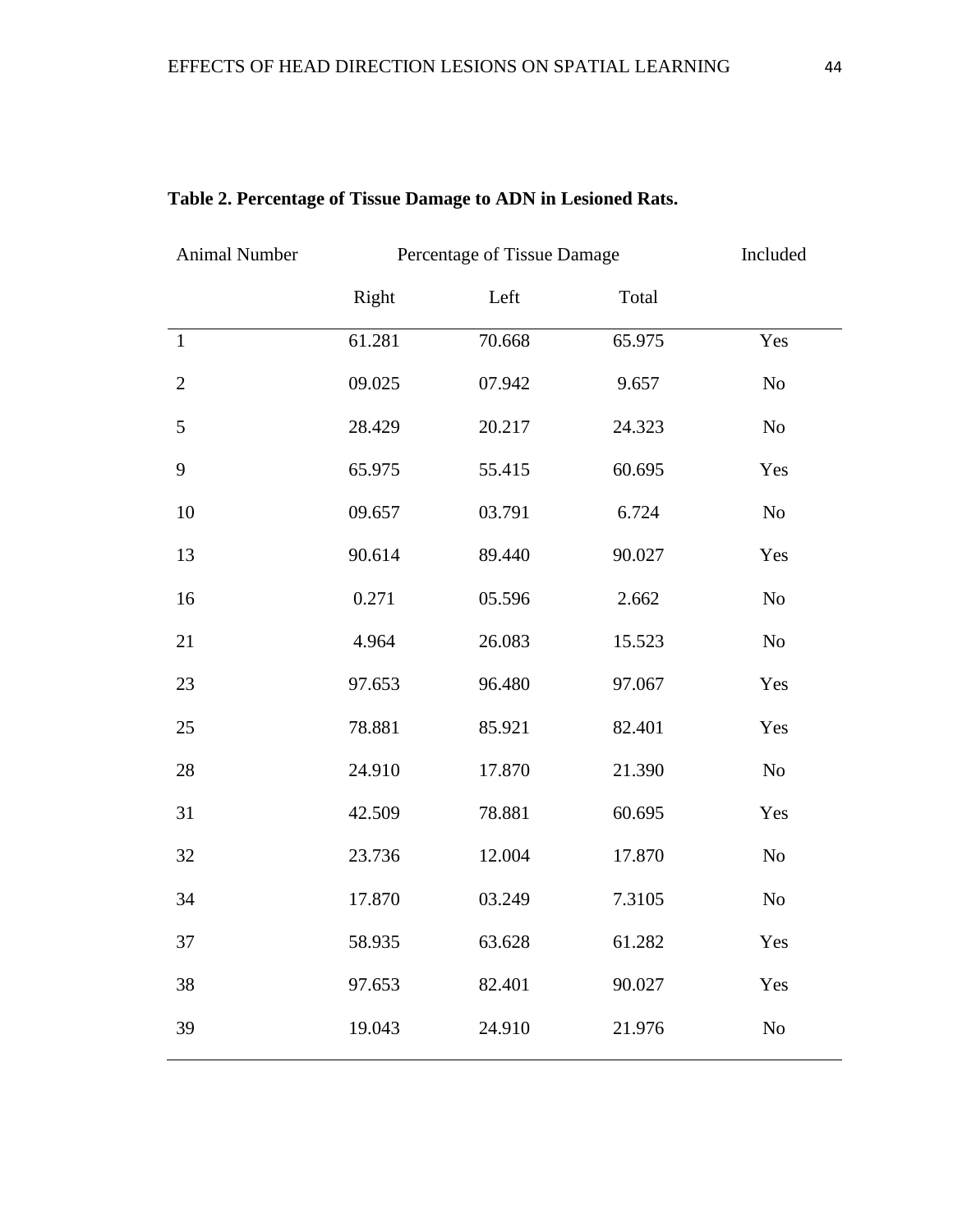

*Figure 1.* Diagram showing the primary signal pathway of the head direction cell circuit. Shaded regions contain head direction cells. DTN, dorsal tegmental nucleus; LMN, lateral mamillary nucleus; ADN, anterodorsal nucleus of the thalamus; PoS, postsubiculum; RSP, retrosplenial cortex; MEC, medial entorhinal cortex; HPC, hippocampus.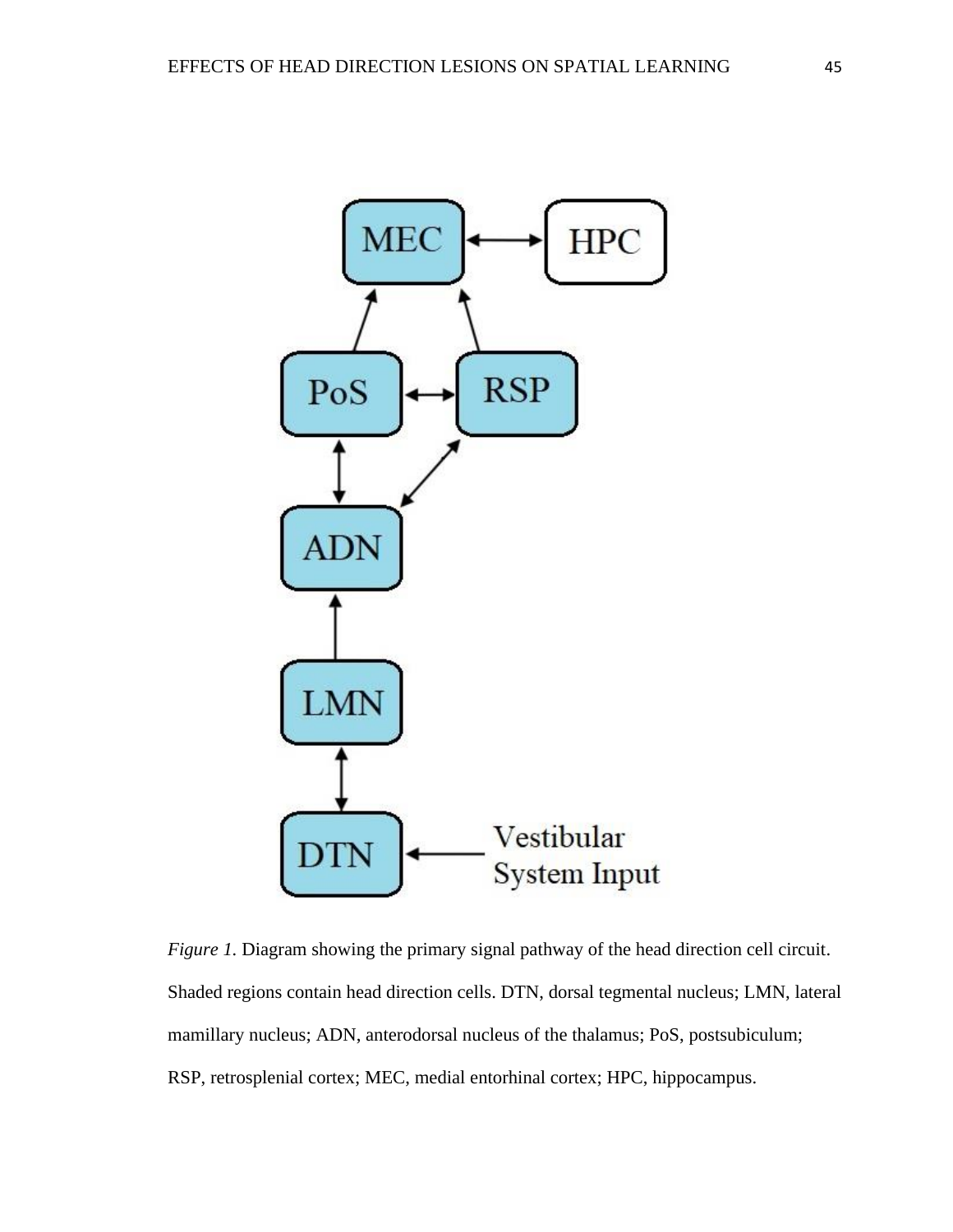

*Figure 2.* Schematic diagram of the T-maze apparatus used by Skinner et al., 2003 showing primary (white) and secondary (grey) maze positions. Translation rats were trained to a specific location from start positions A and B, or D and C (not shown). Direction rats were trained to travel east from start positions A and C, or west from start positions B and D (not shown).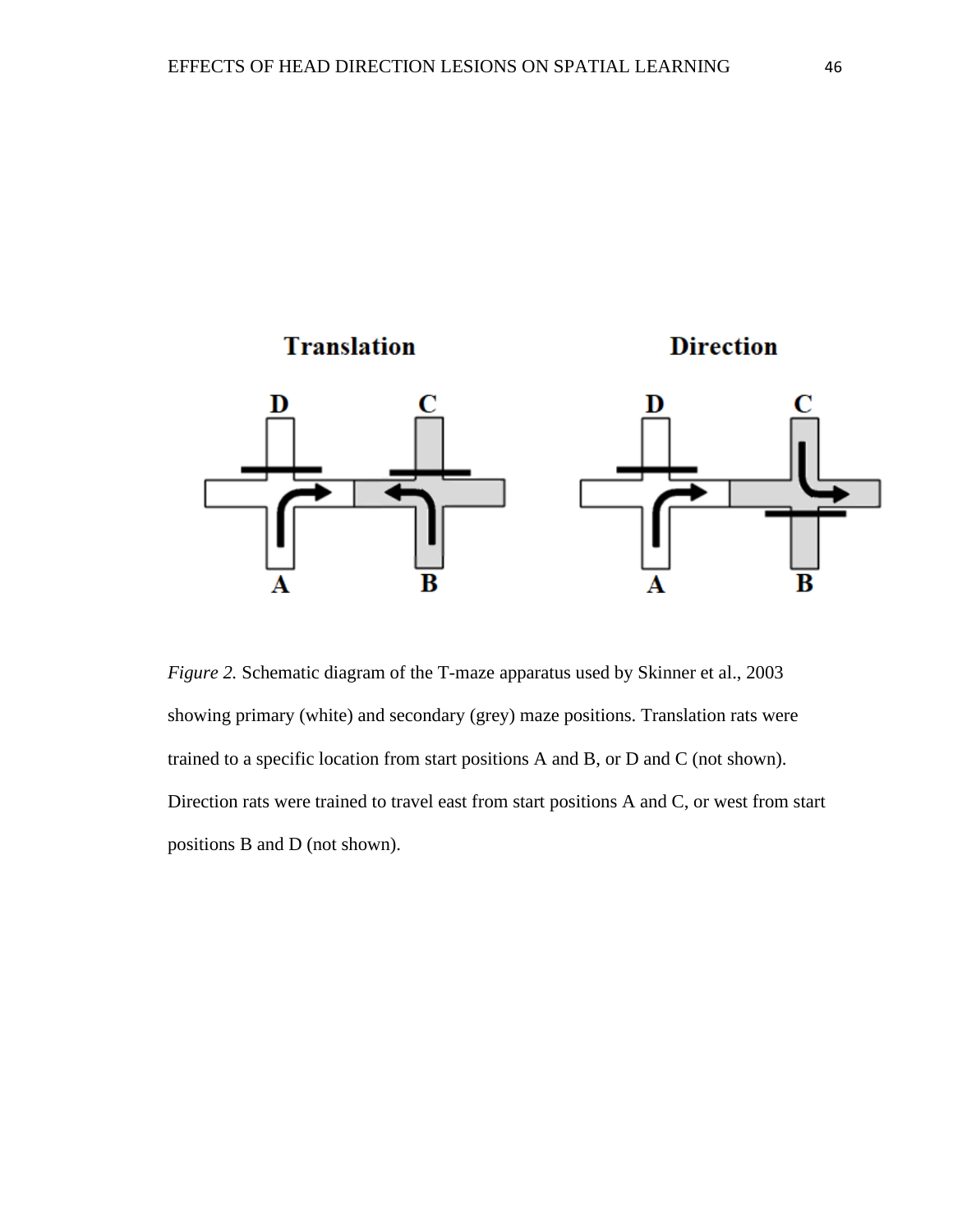

*Figure 3.* Schematic diagram of the water T-maze apparatus showing the primary (white) and secondary (grey) maze positions of Direction and Rotation rats. Half of the Direction rats were trained to travel east from start positions A and C, while half were trained to travel west from positions B and D (not shown). Of the Rotation rats, half were trained to turn right from position A and left from position E, while half were trained to turn left from position D and right from position F (not shown).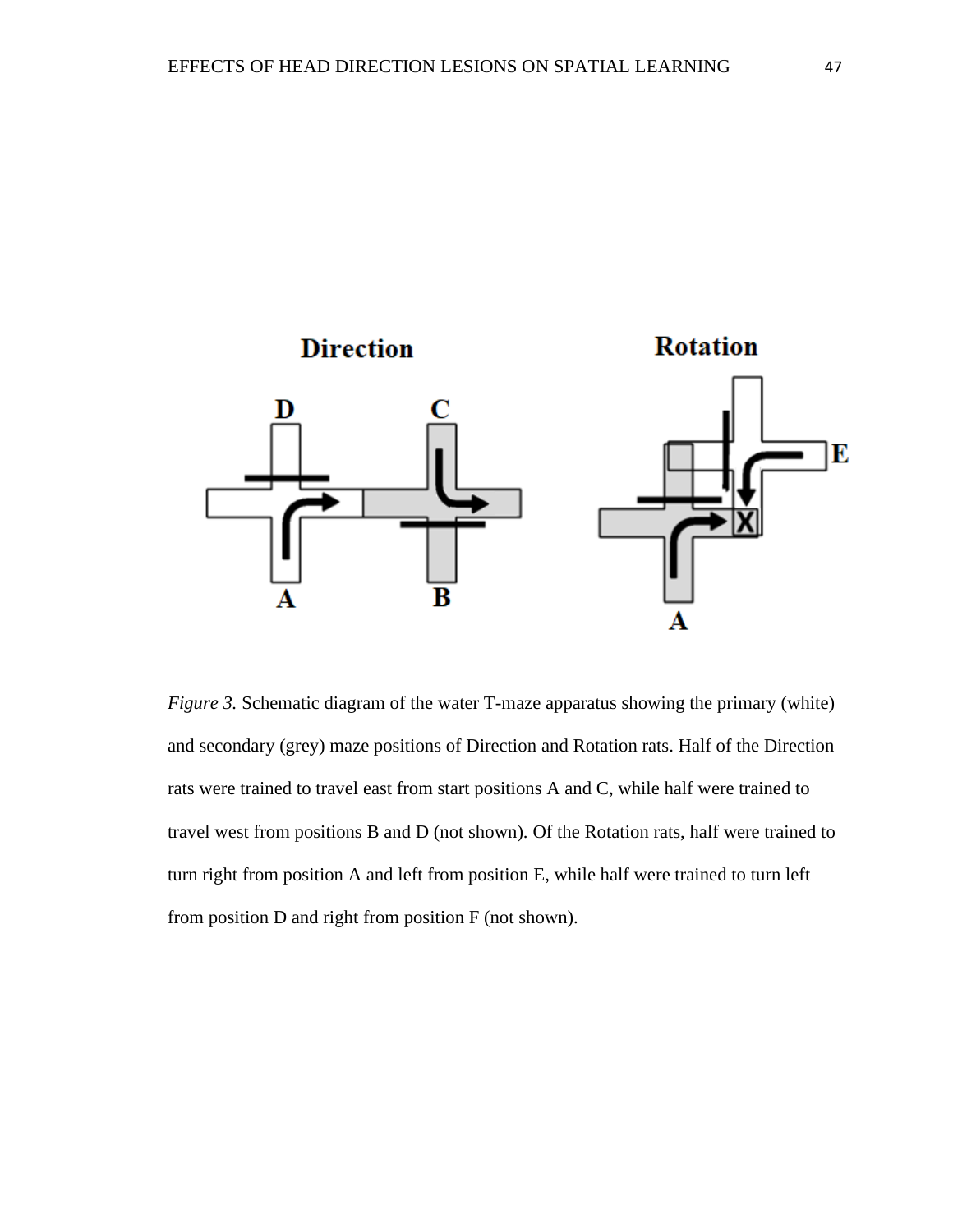

*Figure 4.* Schematic diagram of the response reversal apparatus showing the responses required for initial acquisition and reversal one of half of the Control and Direction rats. Both groups were trained to turn right on initial acquisition and left on reversal one; the start arm of the maze was rotated 90° between reversals for Direction rats only. The remaining rats were trained to turn left on initial acquisition and left on reversal one (not shown).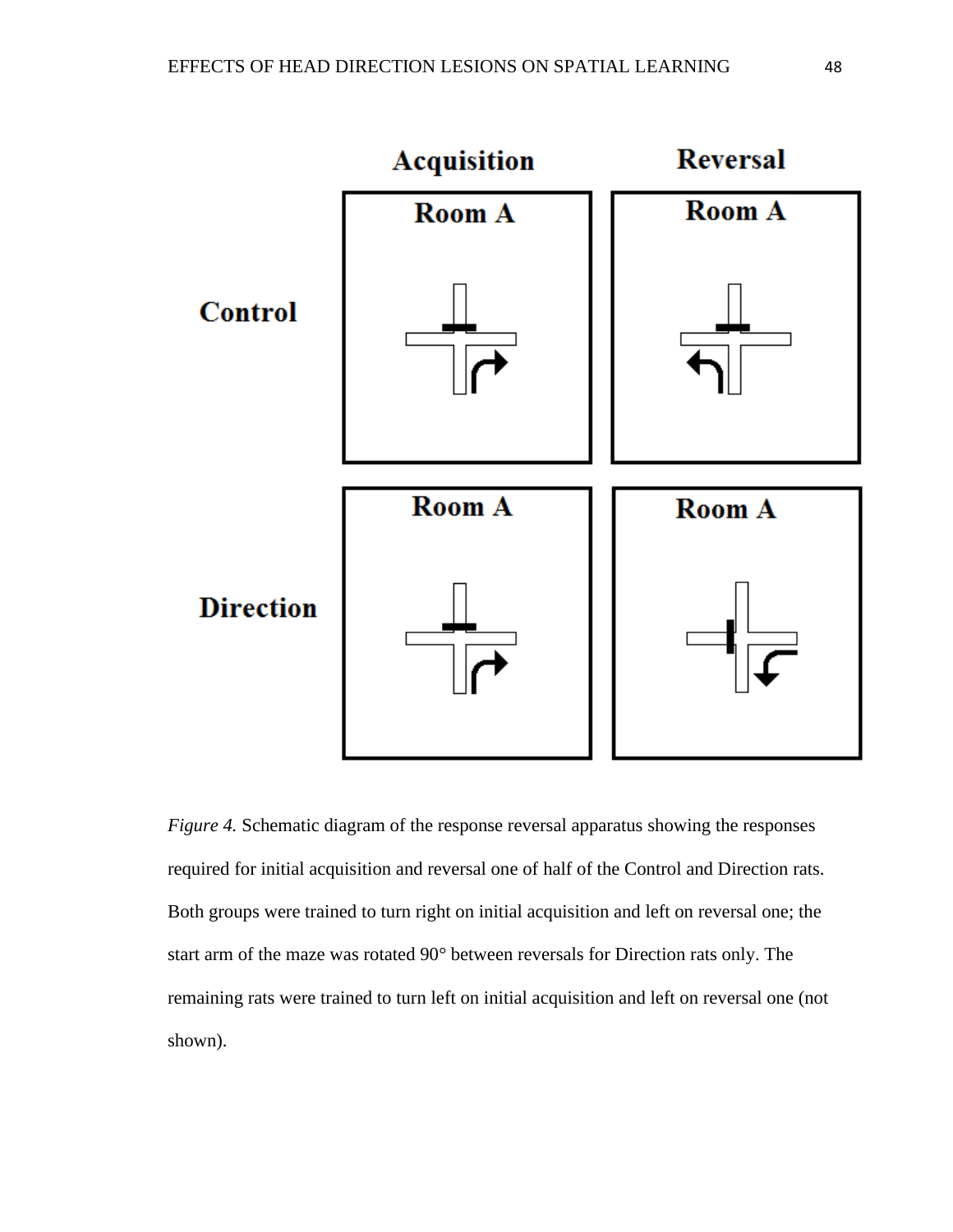

*Figure 5.* Schematic diagram of the radial arm maze apparatus showing representative maze positions from the Adjacent and Separated conditions. The rewarded arm was assigned in a pseudo-random order and kept constant for each rat, while the non-rewarded arm varied between two position, one to the left and one to the right of the rewarded arm. In the Adjacent condition these arms were immediately beside each other, separated by at least 30°, while in the Separated condition the open arms were at least 90° apart, separated by two blocked arms.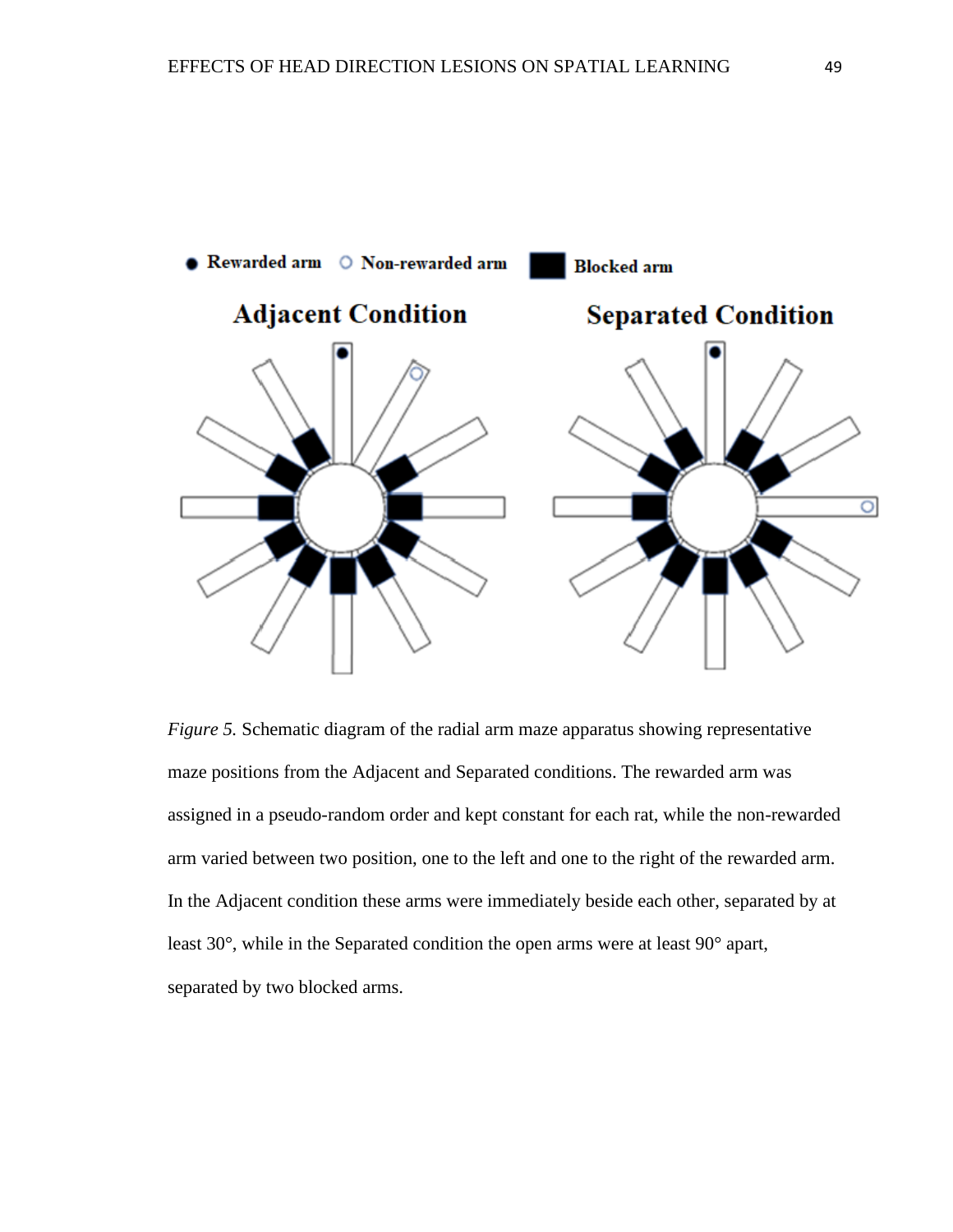

*Figure 6*. Images A and B show a representative LMN lesioned and sham brain, respectively. Image C shows the clear absence of tissue (outlined) denoting a lesioned LMN. Image D shows an intact LMN (outlined). Scale bar 500μm.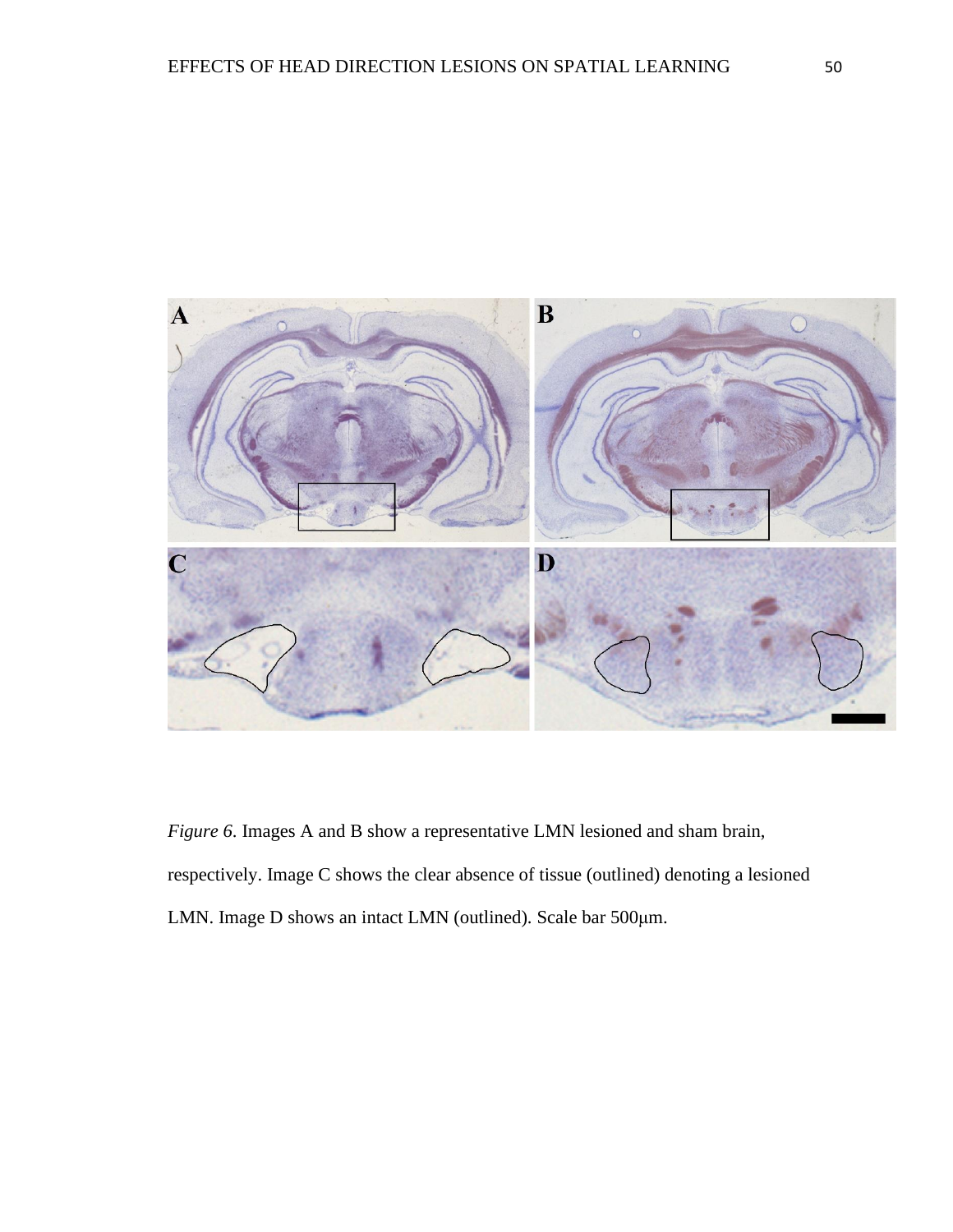

*Figure 7.* Mean (+SEM) trials to criterion of LMN lesioned and sham rats in the Direction and Rotation conditions of the water T-maze task in Experiment 1.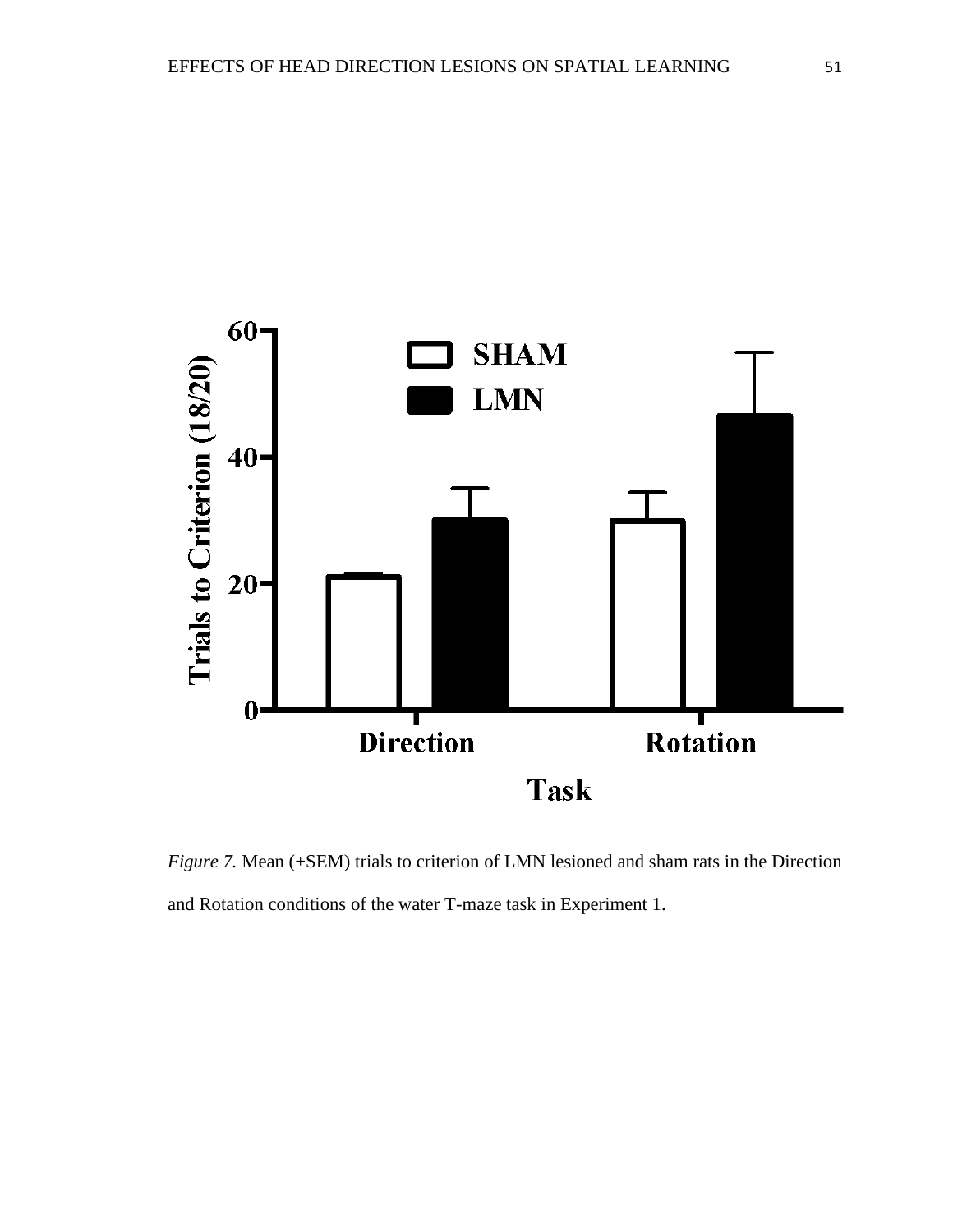

*Figure 8.* Mean ( $\pm$ SEM) trials to criterion of LMN lesioned and sham rats in the Direction and Control conditions across acquisition and four reversals in the response reversal task of Experiment 1.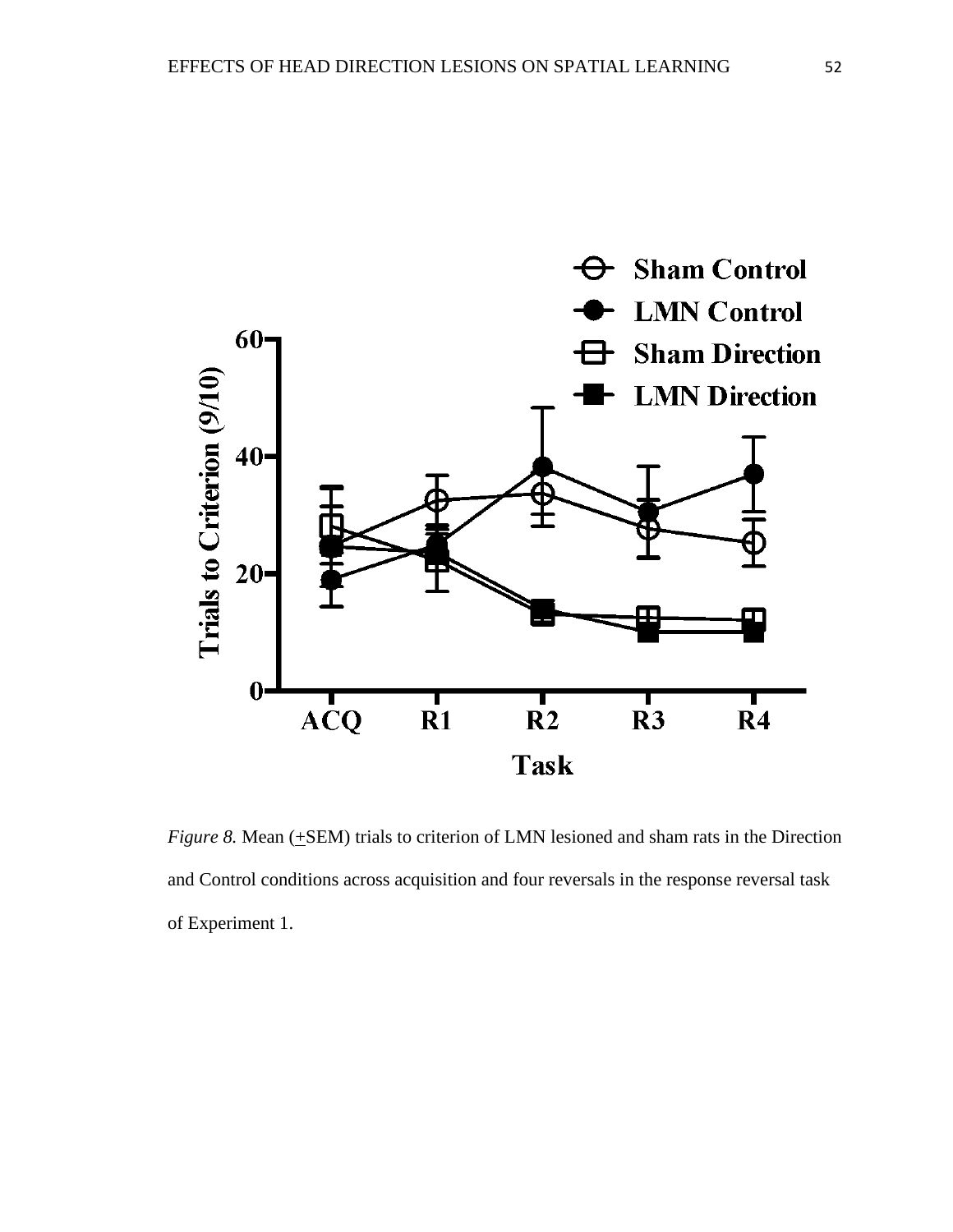

*Figure 9.* Mean (+SEM) trials to criterion of LMN lesioned and sham rats in the Direction (top panel) and Control (bottom panel) conditions across acquisition and four reversals in the response reversal task of Experiment 1.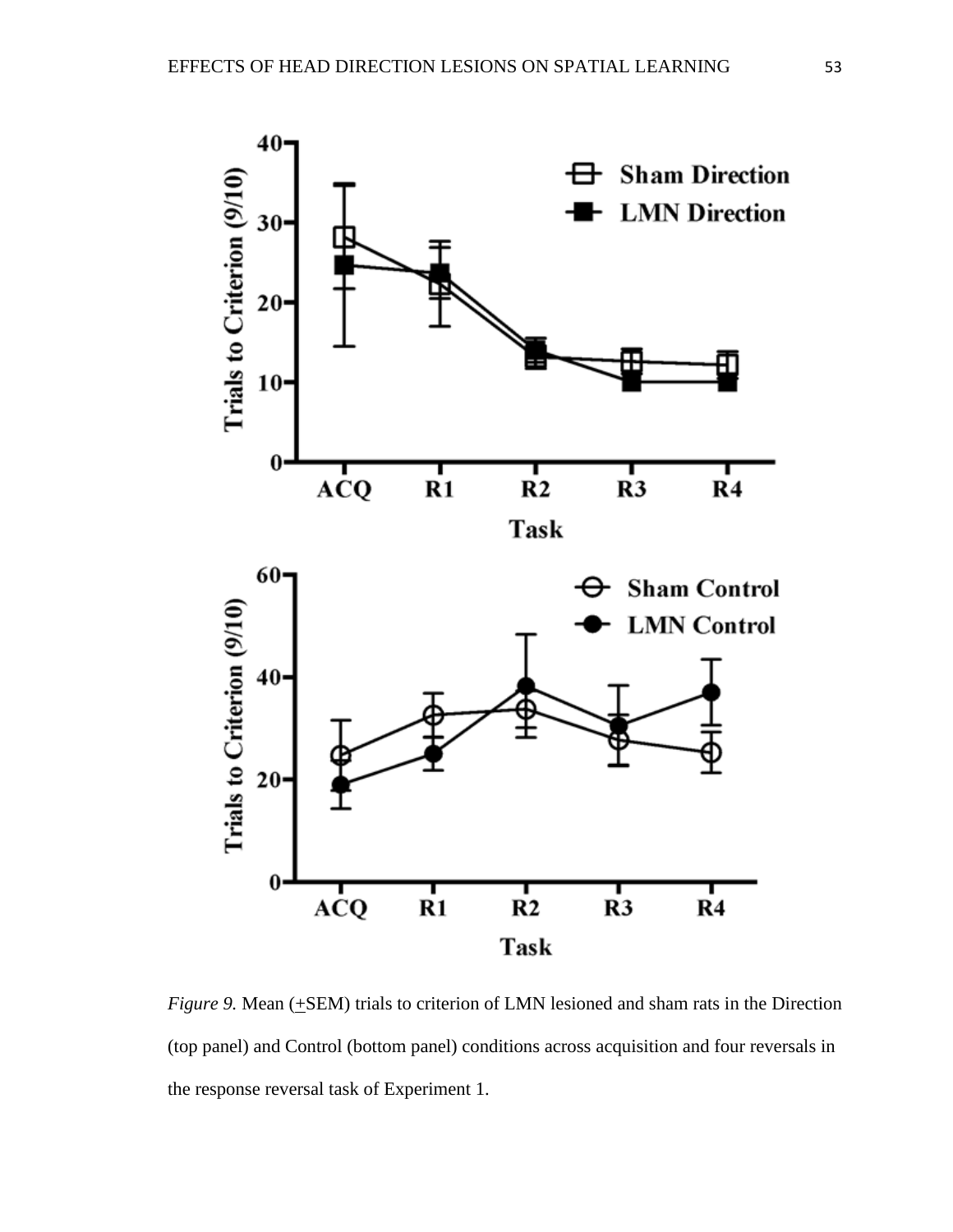

*Figure 10*. Mean (+SEM) trials to criterion of LMN lesioned and sham rats in the Separate and Adjacent conditions of the radial arm maze in Experiment 1.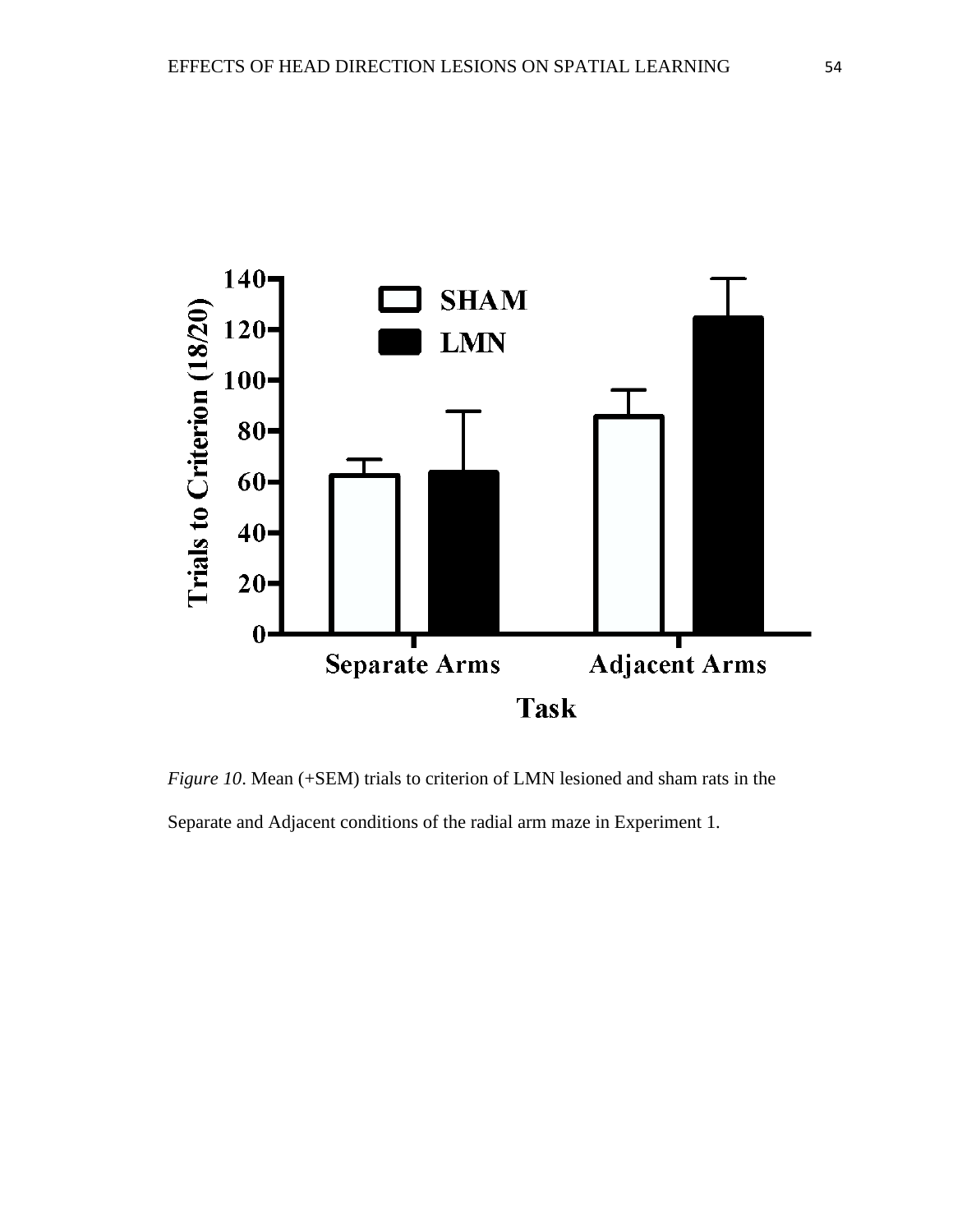

*Figure 11*. Images A and B show a representative ADN lesioned and sham brain, respectively. Image C shows the clear absence of tissue (outlined) denoting a lesioned ADN. Image D shows an intact ADN (outlined). Scale bar 500μm.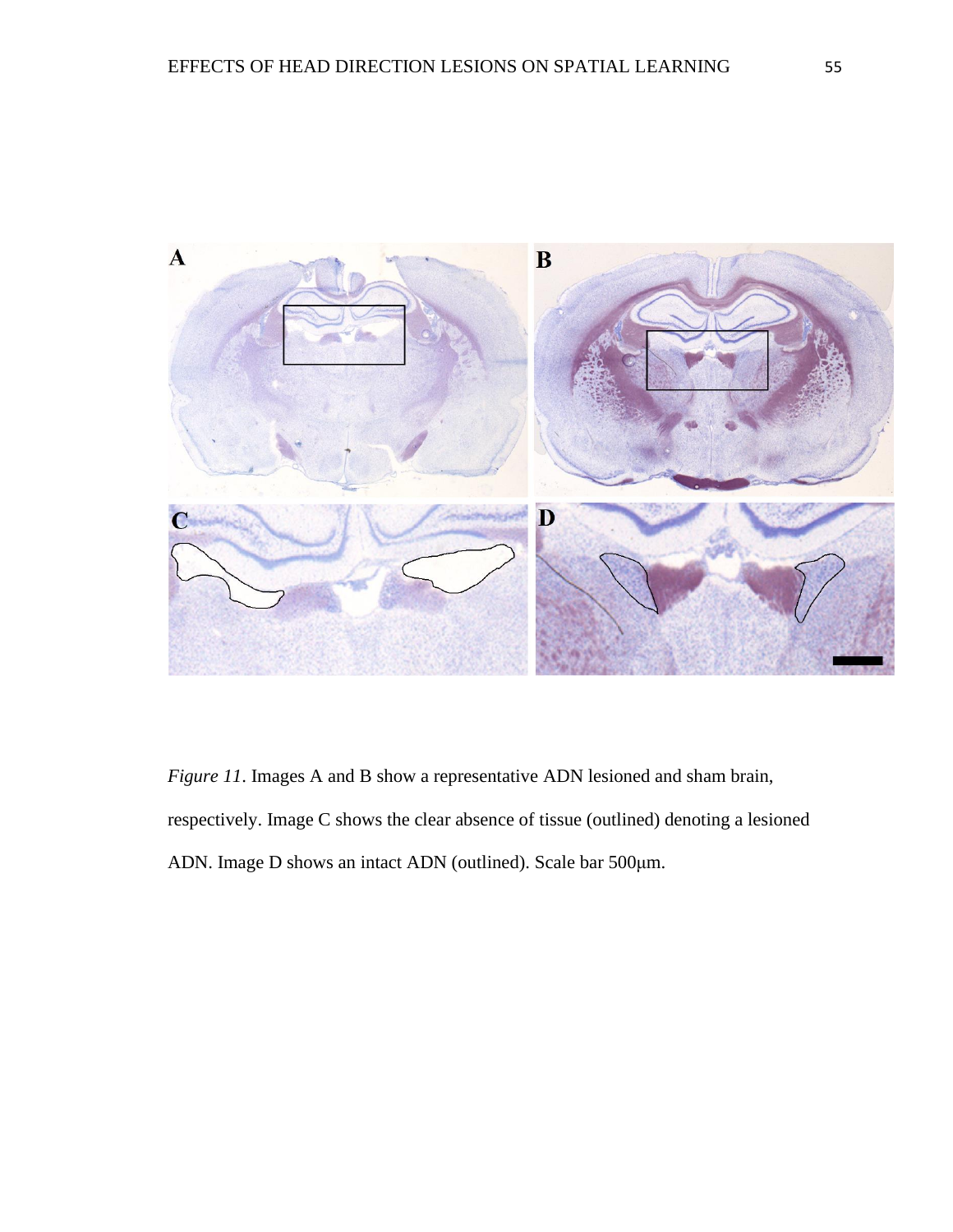

*Figure 12.* Mean (+SEM) trials to criterion of ADN lesioned and sham rats in the Direction and Rotation conditions of the water T-maze task in Experiment 2.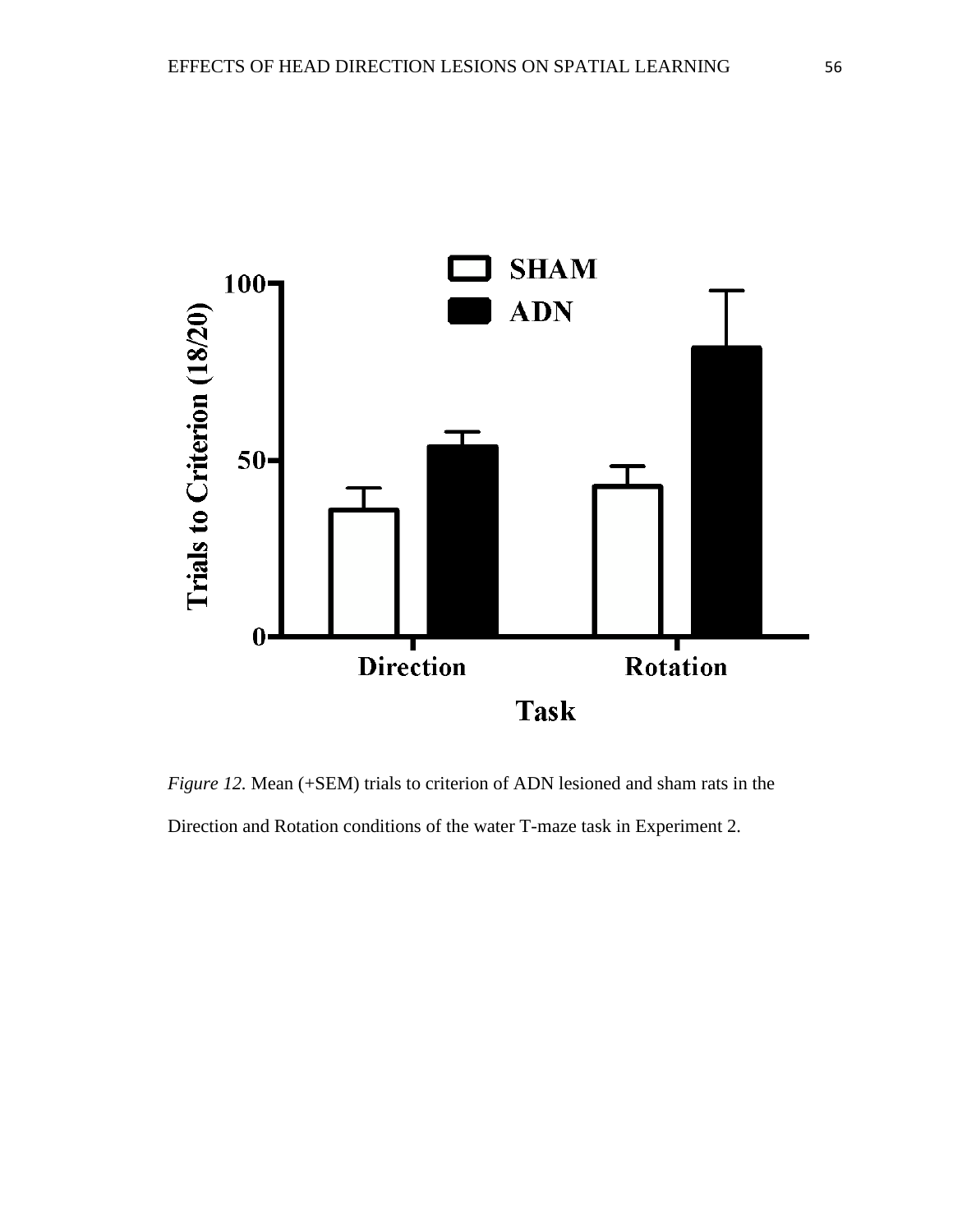

*Figure 13.* Mean  $(\pm$ SEM) trials to criterion of ADN lesioned and sham rats in the Direction and Control conditions across acquisition and four reversals in the response reversal task of Experiment 2.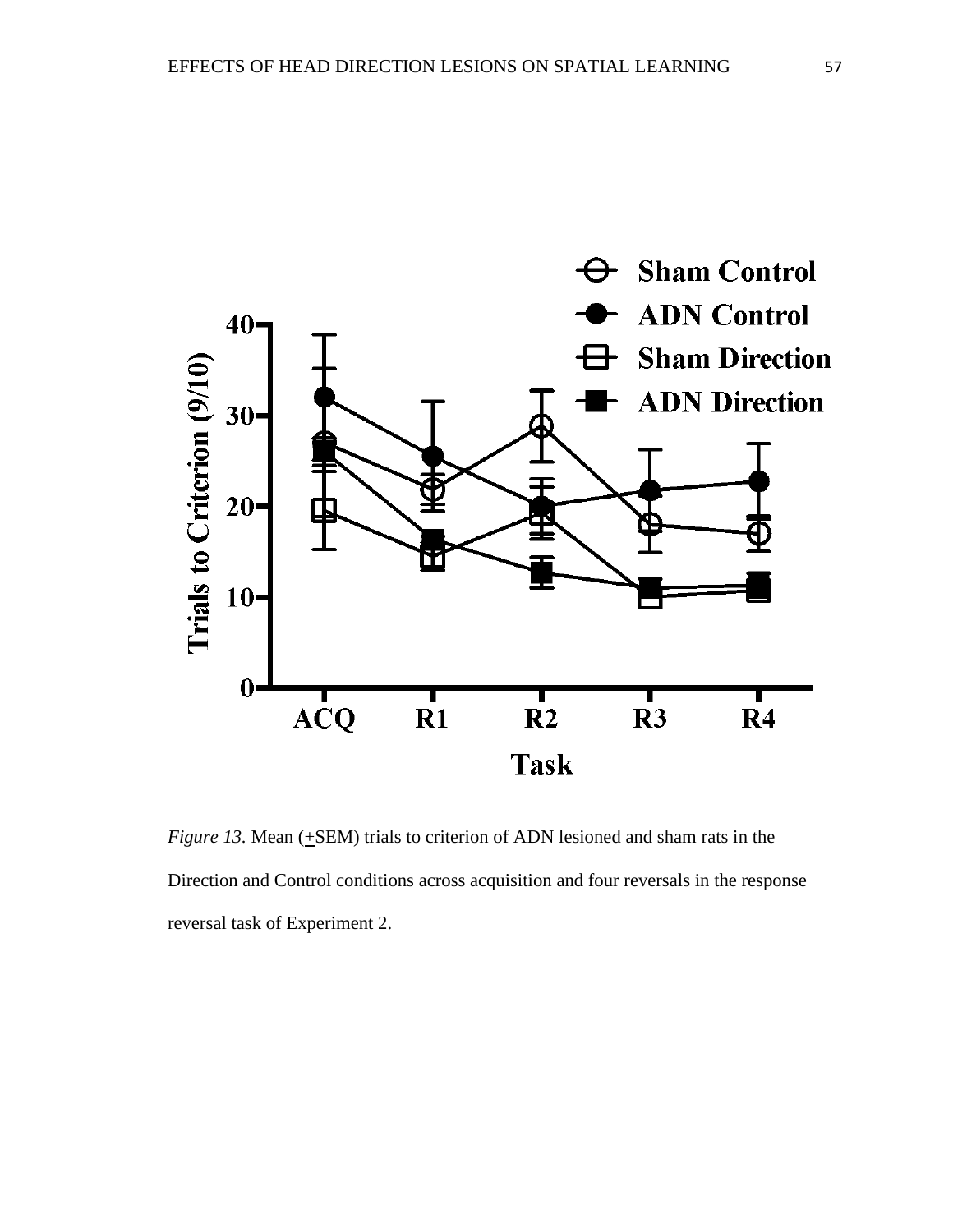

*Figure 14.* Mean (+SEM) trials to criterion of ADN lesioned and sham rats in the Direction (top panel) and Control (bottom panel) conditions across acquisition and four reversals in the response reversal task of Experiment 2.